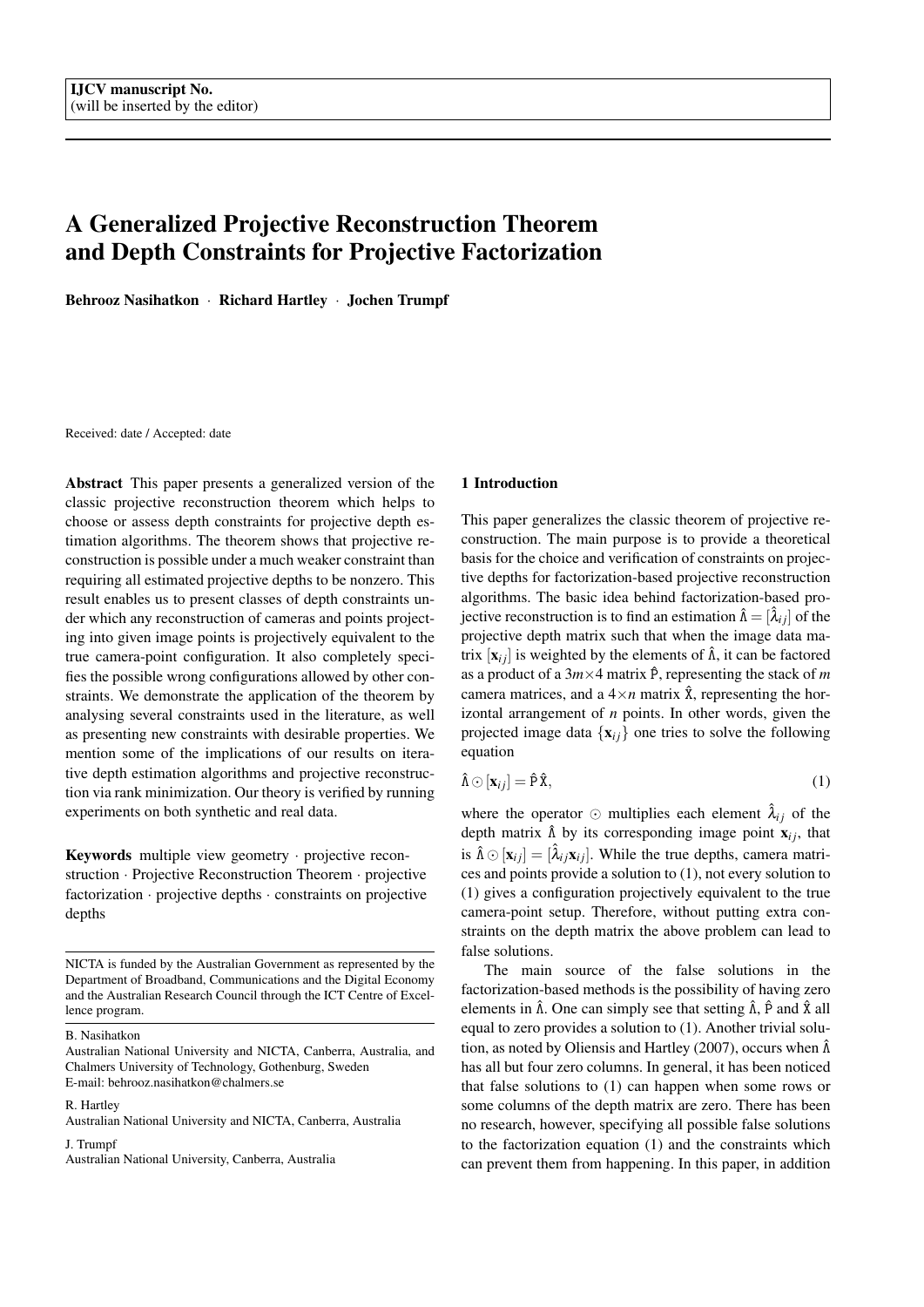Fig. 1 Examples of  $4\times 6$  cross-shaped matrices. In cross-shaped matrices all elements of the matrix are zero, except those belonging to a special row *r* or a special column *c* of the matrix. The elements of the *r*-th row and the *c*-th column are all nonzero, except possibly the central element located at position  $(r, c)$ . In the above examples, the blank parts of the matrices are zero. The elements *a*,*b*,...,*h* are all nonzero, while *x* can have any value (zero or nonzero).

|                                                                                                  | $\mathbf{\hat{X}}_j = (\mathbf{I} - \mathbf{\bar{C}}_1 \mathbf{\bar{C}}_1^T) \mathbf{X}_j$ |                |                                           |                                                             |                      |
|--------------------------------------------------------------------------------------------------|--------------------------------------------------------------------------------------------|----------------|-------------------------------------------|-------------------------------------------------------------|----------------------|
|                                                                                                  | $\hat{\mathbf{X}}_2$                                                                       |                | $\hat{\mathbf{X}}_3$ $\hat{\mathbf{X}}_4$ | $\hat{\mathbf{X}}_5$                                        | $\hat{\mathbf{X}}_6$ |
| $P_1 = \hat{P}_1   0 \lambda_{12}$                                                               |                                                                                            |                |                                           | $\lambda_{13}$ $\lambda_{14}$ $\lambda_{15}$ $\lambda_{16}$ |                      |
| $P_2X_1\bar{C_1}^T = \hat{P}_2   \lambda_{21} 0 0 0$                                             |                                                                                            |                |                                           |                                                             |                      |
| $P_3X_1\bar{C_1}^T = \hat{P}_3   \lambda_{31}   0$                                               |                                                                                            | $\overline{0}$ | $\overline{\phantom{0}}$                  | 0                                                           | 0                    |
| $P_4\mathbf{X}_1\bar{\mathbf{C}_1}^T = \hat{P}_4 \begin{bmatrix} \lambda_{41} & 0 \end{bmatrix}$ |                                                                                            | $\theta$       |                                           |                                                             | 0                    |
| $P_5\mathbf{X}_1\bar{\mathbf{C}_1}^T=\hat{P}_5\begin{bmatrix} \lambda_{51} \end{bmatrix}$        |                                                                                            |                |                                           |                                                             |                      |
|                                                                                                  |                                                                                            |                |                                           |                                                             |                      |

Fig. 2 An example of a degenerate solution with a cross-shaped depth matrix  $\hat{\Lambda}$ . Here,  $(\{P_i\}, {\{X_{ij}\}}, {\{\lambda_{ij}\}})$  is the configuration of true camera matrices, 3D points and projective depths. Given this true configuration, a solution  $({{\hat{\bf{P}}}_i}, {\hat{\bf{X}}}_{ij}, {\hat{\lambda}}_{ij})$  has been constructed as shown in the figure, where  $\bar{C}_1$  is the normalized camera centre of P<sub>1</sub> (a unit vector in the null space of P<sub>1</sub>). One can easily check that  $\hat{P}_i \hat{X}_j = \hat{\lambda}_{ij} \mathbf{x}_{ij}$ where  $\mathbf{x}_{ij} = \frac{1}{\lambda_{ij}} \mathbf{P}_i \mathbf{X}_j$ . Therefore, this degenerate solution satisfies the projective equation  $\hat{\Lambda} \odot [\mathbf{x}_{ij}] = \hat{P} \hat{\mathbf{X}}$ . See Sect. 5 for more details.

to the cases where the estimated depth matrix  $\hat{\Lambda}$  has some zero rows or some zero columns, we present a less trivial class of false solutions where the depth matrix has a crossshaped form (see Figs. 1 and 2). We shall further show that all the possible false solutions to factorization based projective reconstruction are confined to the above cases. Therefore, with a depth constraint which allows at least one correct solution, prevents zero rows and zero columns in the depth matrix and avoids cross-shaped configurations, any solution to the factorization problem (1) will lead to a correct projective reconstruction.

The main concern of this paper is the classification of the false solutions of (1), and the constraints which can avoid them. Therefore, we do not thoroughly deal with the question of how to solve (1). However, we have to be realistic in choosing proper constraints. The constraints have to possess some desirable properties to make possible the design of efficient and effective algorithms for solving (1). As a trivial example it is essential for many iterative algorithms that the constraint space is closed. As nearly all factorization-based algorithms are solved iteratively, this can guarantee that the algorithm does not converge to something that violates the constraints.

A major class of desirable constraints for projective factorization problems are linear equality constraints. The cor-



Fig. 3 Examples of  $4\times 6$  step-like mask matrices. Blank parts of the matrices indicate zero values. A step-like matrix contains a chain of ones, starting from its upper left corner and ending at its lower right corner, made by making rightward and downward moves only. An exclusive step-like mask is one which is not cross-shaped. In the above, (a) and (b) are samples of an exclusive step-like mask while (c) is a nonexclusive one. Associated with an  $m \times n$  step-like mask M, one can put a constraint on an  $m \times n$  depth matrix  $\hat{\Lambda}$  in the form of fixing the elements of  $\hat{\Lambda}$  to 1 (or some nonzero values) at the sites where M has ones. For an exclusive step-like mask, this type of constraint rules out all the wrong solutions to the factorization-based problems.



Fig. 4 Examples of tiling a  $4\times 6$  depth matrix with row and column vectors. The associated constraint is to force every tile of the depth matrix to have a unit (or a fixed) norm. This gives a compact constraint space. If the tiling is done according to (a), every row of the constrained depth matrix has unit norm. Similarly, tiling according to (b) requires columns with unit norms. Constraints associated with (a) and (b), respectively, allow zero columns and zero rows in the depth matrix, along with cross-shaped configurations. The associated constraints for  $(c-f)$ do not allow any zero rows or zero columns, however, they all allow cross-shaped structures. For each of the cases (a-f), the dots indicate possible locations where the cross-shaped structures can be centred. Clearly, for (a) and (b) the cross can be centred anywhere, whereas for (c-f) they can only be centred at  $1 \times 1$  tiles.

responding affine constraint space is both closed and convex, and usually leads to less complex factorization-based algorithms. We shall show that the linear equality constraints that are used so far in factorization-based reconstruction allow for cross-shaped depth matrices and hence cannot completely rule out false solutions. We shall further introduce *step-like constraints*, a class of linear equality constraints in the form of fixing certain elements of the depth matrix, which provably avoid all the degenerate cases in the factorization problem (see Fig. 3). The element-wise nature of these constraints makes the implementation of the associated factorization-based algorithms very simple.

Another desirable property for the constraint space, which is mutually exclusive with being an affine subspace, is compactness. The importance of a compact constraint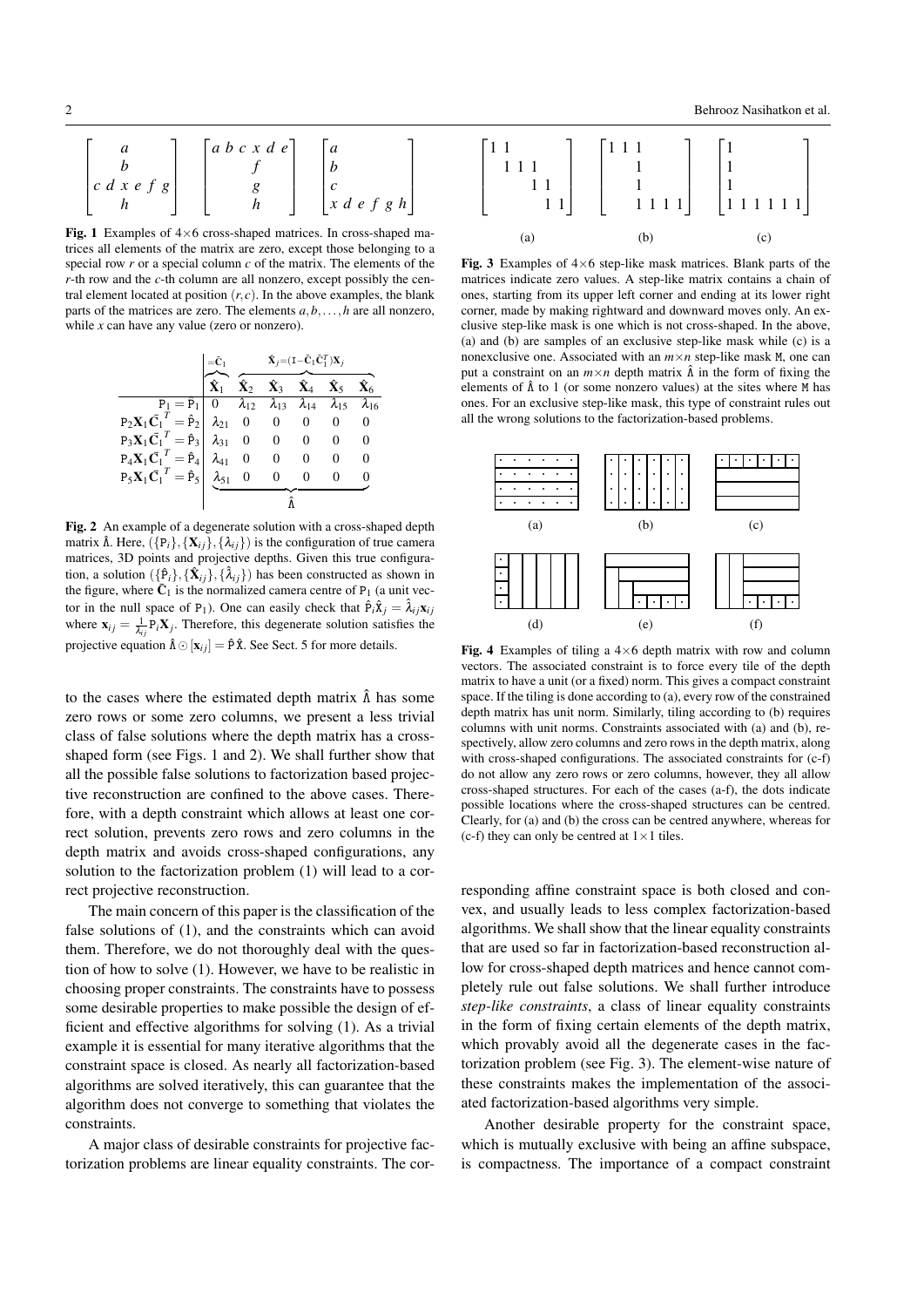space is that certain convergence properties can be proved for a large class of iterative descent algorithms when the sequence of solutions lie inside a compact set. One can think of many compact constraints, however, the important issue is that the constraint needs to be efficiently implementable with a factorization algorithm. Two examples of such constraints are presented in (Heyden et al, 1999) and (Mahamud et al, 2001), in which, respectively, all rows and all columns of the depth matrix are forced to have a fixed (weighted) *l* 2 -norm. In each case, every iteration of the factorization algorithm requires solving a number of eigenvalue problems. Mahamud et al (2001) prove the convergence of their algorithm to local minima using the General Convergence Theorem (Zangwill, 1969; Luenberger, 1984). However, these constraints allow zero columns or zero rows in the depth matrix, as well as cross-shaped structures. In this paper, we combine the constraints used in (Heyden et al, 1999) and (Mahamud et al, 2001), in the sense of *tiling* the matrix with row and column vectors and requiring each tile to have a unit (or fixed) norm (see Fig. 4). With a proper tiling, convergence to configurations with zero rows and zero columns is ruled out. Such tilings still allow for cross-shaped structures, however, as shown in Fig. 4, the number of possible cross-shaped structures is limited.

#### Previous Attempts

It is clear from what has been mentioned above that this paper focuses on those algorithms that try to estimate the camera matrices and points directly, as opposed to the socalled tensor-based approaches in which the camera parameters are estimated from the fundamental matrices, trifocal tensors, or quadrifocal tensors, estimated, respectively, from image data of pairs, triples or quadruples of views (Hartley and Zisserman, 2004). The advantage of the former class of algorithms is that they make uniform use of all image data to build a reconstruction, and thus do not give a solution that is biased towards particular views. It is also evident that we are only dealing with the cases where the estimation of projective depths is involved at some stage of the algorithm. This excludes approaches like Bundle Adjustment (Triggs et al, 2000). Here, we list some of the attempts made to solve the factorization problem.

*Sturm-Triggs Factorization* The link between projective depth estimation and projective reconstruction of cameras and points was noted by Sturm and Triggs (1996), whereby it is shown that given the true projective depths, camera matrices and points can be found from the factorization of the data matrix weighted by the depths. However, to estimate the projective depths Sturm and Triggs make use of fundamental matrices estimated from pairwise image correspondences. Several papers have proposed that the Sturm-Triggs

method can be extended to iteratively estimate the depth matrix  $\hat{\Lambda}$  and camera-point configurations  $\hat{P}$  and  $\hat{X}$  (Triggs, 1996; Ueshiba and Tomita, 1998; Heyden et al, 1999; Mahamud et al, 2001; Hartley and Zisserman, 2004). It has been noted that without constraining or normalizing the depths, such algorithms can converge to false solutions. Especially, Oliensis and Hartley (2007) show that the basic iterative generalization of the Sturm-Triggs factorization algorithm can converge to trivial false solutions, and that in the presence of the slightest amount of noise, it generally does not converge to a correct solution.

*Unit Row Norm Constraint* Heyden et al (1999) estimate the camera-point configuration and the projective depths alternatingly, under the constraint that every row of the depth matrix has unit  $l^2$ -norm. They also suggest a normalization step which scales each column of the depth matrix to make the first row of the matrix have all unit elements. However, they do not use this normalization step in their experiments, reporting better convergence properties in its absence. It is clear that by just requiring rows to have unit norm, we allow zero columns in the depth matrix as well as cross-shaped configurations. If all rows except the first are required to have unit norm, and at the same time (and not in a separate normalization step) the first row is constrained to have all unit elements, then having zero columns is not possible, but still a cross-shaped depth matrix is allowed. We refer the reader to Sect. 9 for experiments on this constraint.

*Unit Column Norm Constraint* Mahamud et al (2001) propose an algorithms which is in some ways similar to that of Heyden et al (1999). Again, the depths and camera-point configuration are alternatingly estimated, but under the constraint that each column of the weighted data matrix has a unit  $l^2$ -norm. The convergence to a local minimum is proved, while no theoretical guarantee is given for not converging to a wrong solution. In fact, the above constraint can allow zero rows in the depth matrix in addition to crossshaped depth matrices.

*Fixed Row and Column Norms* Triggs (1996) suggests that the process of estimating depths and camera-point structure in the Sturm-Triggs algorithm can be done in an alternating and iterative fashion. He also suggests a depth balancing stage after the depth estimation phase, in which it is sought to rescale rows and columns of the depth matrix such that all rows have the same Euclidean length and similarly all columns have a common length. The same balancing scheme has been suggested by Hartley and Zisserman (2004). The normalization step is in the form of rescaling the rows to have similar norm and then doing the same to the columns. At each iteration, this can either be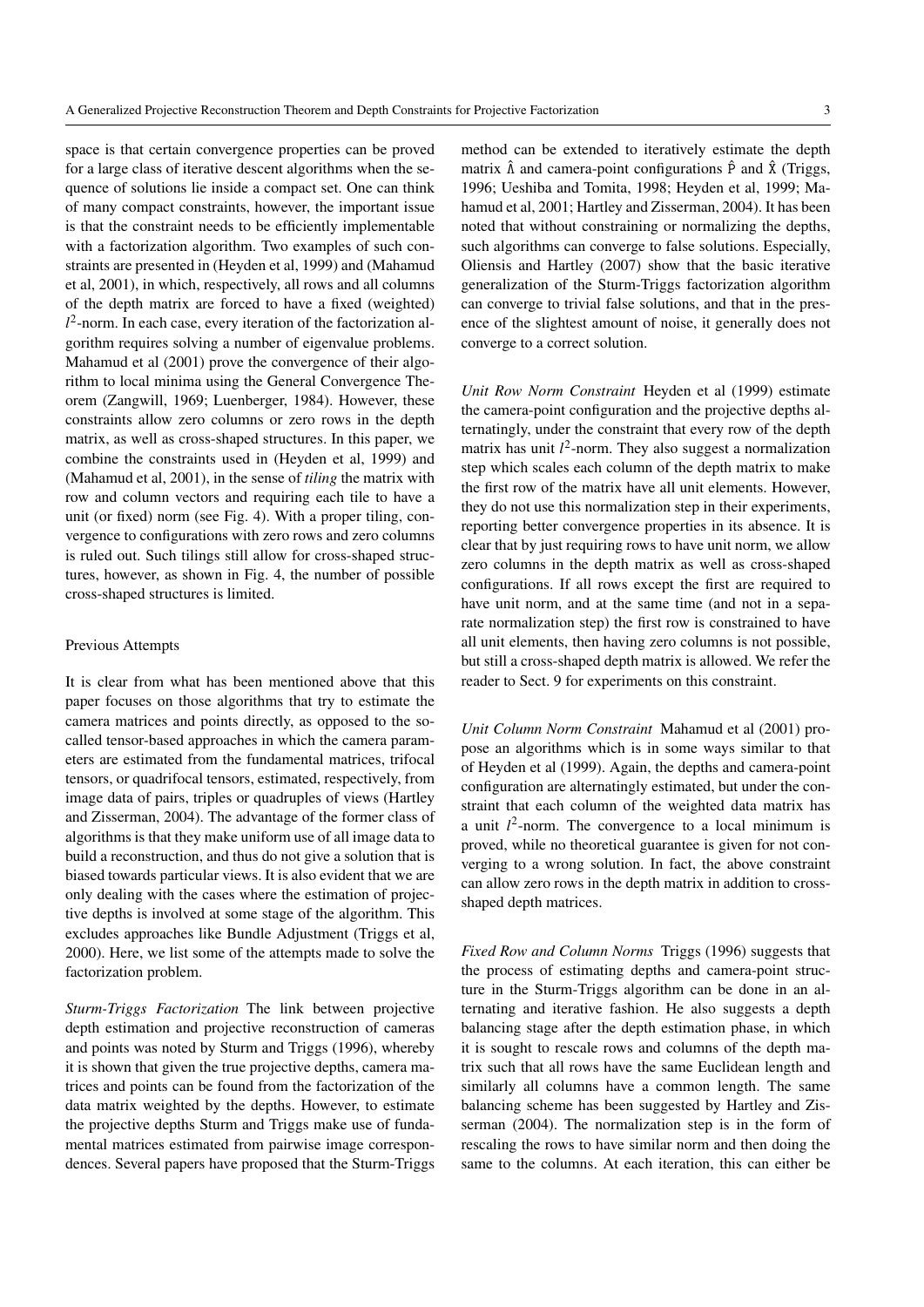done once each, or in a repeated iterative fashion. If an  $l^p$ norm is used for this procedure, alternatingly balancing rows and columns is the same as applying Sinkhorn's algorithm (Sinkhorn, 1964, 1967) to a matrix whose elements are  $|\hat{\lambda}_{ij}|^p$ and thereby forcing all rows of the depth matrix to eventually have the same norm, and similarly all columns to have the same norm. We will show that forcing the matrix to have equal nonzero column norms and equal nonzero row norms will prevent false solutions to the factorization-based algorithm. However, the direct implementation of this constraint is difficult. Implementing it as a balancing stage after every iteration can destroy the property of having descent moves in the algorithm. Oliensis and Hartley (2007) report that the normalization step can lead to bad convergence properties.

*CIESTA* Oliensis and Hartley (2007) prove that if the basic iterative factorization is done without putting any constraint on the depth matrix (except possibly retaining a global scale), it can converge to trivial false solutions. More interestingly, they show that in the presence of noise it generally always converges to a wrong solution. They also argue that many variants of the algorithm, including (Mahamud et al, 2001) and (Hartley and Zisserman, 2004) either are likely to converge to false solutions or can exhibit undesirable convergence behavior. They propose a new algorithm, called CIESTA, which minimizes a regularized target function. Although some convergence properties have been proved for CIESTA, the solution is biased as it favors projective depths that are close to 1. For this choice, even when there is no noise present, the correct solution does not generally coincide with the global minimum of the CIESTA target function. We do not deal with such approaches in this paper.

*Fixing Elements of a Row and a Column* Ueshiba and Tomita (1998) suggest estimating the projective depths through a conjugate gradient optimization process seeking to make the final singular values of the weighted image data matrix small, thus making it close to a rank-four matrix. To avoid having multiple solutions due to the ambiguity associated with the projective depths, the algorithm constrains the depth matrix to have all elements of the *r*-th row and the *c*-th column equal to one for some choice of *r* and *c*, that is  $\hat{\lambda}_{ij} = 1$  when  $i = r$  or  $j = c$ . This constraint can lead to cross-shaped configurations, although there is only one possible location for the centre of cross, namely  $(r, c)$ .

*Transportation Polytope Constraint* Dai et al (2010, 2013) seek to estimate the depths by putting a rank constraint on the data matrix weighted by the depth matrix. The weighted data matrix is restricted to have rank four or less. In addition, the depth matrix is constrained to have fixed row and column sums. In addition, this approach also enforces the

constraint  $\hat{\lambda}_{ij} \geq 0$ , that is the projective depths are all nonnegative<sup>1</sup>. In (Angst et al, 2011) it has been noted that the corresponding constraint space is known as the Transportation Polytope. In (Dai et al, 2010, 2013) the problem is formulated as a rank minimization problem and is solved by using the trace norm as a convex surrogate of the rank function. The relaxed optimization problem can be recast as a semi-definite program. One drawback of this approach is the use of inequality constraints, preventing it from taking advantage of the fast rank minimization techniques for large scale data such as (Lin et al, 2010; Yang and Yuan, 2013). The same idea as (Dai et al, 2010) is used in (Angst et al, 2011), however, a generalized trace norm target function is exploited to approximate the rank. While the authors mention the transportation polytope constraint space, for implementation just a single constraint is used that fixes the total scale of the whole depth matrix. As this constraint is prone to giving degenerate trivial solutions, the authors add inequality constraints whenever necessary. We shall show that the transportation polytope constraint avoids false solutions to the factorization methods if the marginal values to which rows and columns must sum up are chosen properly.

*Fixed Row and Column Sums* As noted before, the inequality constraint used in (Dai et al, 2010, 2013) can prevent the design of fast algorithms. This might be the reason why, when it comes to introducing scalable algorithms in (Dai et al, 2013), the inequality constraint has been neglected. We will show that neglecting the inequality constraint and just constraining row and columns to have specified sums always allows for cross-shaped structures and thus for false solutions. However, as argued in Sect. 6.2.1, it is difficult to converge to such structures under these constraints starting from a sensible initial solution (see Fig. 8). This belief is supported by our experiments in Sect. 9.

In what comes next, we first define the problem in precise mathematical terms and discuss in more detail why it is not fully solved by the previous results in multiple view geometry (Sect. 2 and 3). Then, we present a more general version of the Theorem of Projective Reconstruction working under a much weaker set of assumptions than the depths being all nonzero (Sect. 4). By giving a counterexample we then demonstrate that the assumptions made for the proof of our theorem are minimal in a certain sense (Sect. 5). Afterwards, in Sect. 6, we present a class of constraints, called *reconstruction friendly constraints*, under which false solutions to the projective factorization problem are avoided. Then we show how the results developed here can be used

<sup>1</sup> Actually, in (Dai et al, 2010, 2013) the constraint is given as imposing strictly positive depths:  $\lambda_{ij} > 0$ , giving a non-closed constraint space. However, what can be implemented in practice using semidefinite programming or other iterative methods is non-strict inequalities  $\lambda_{ij} \geq 0$ .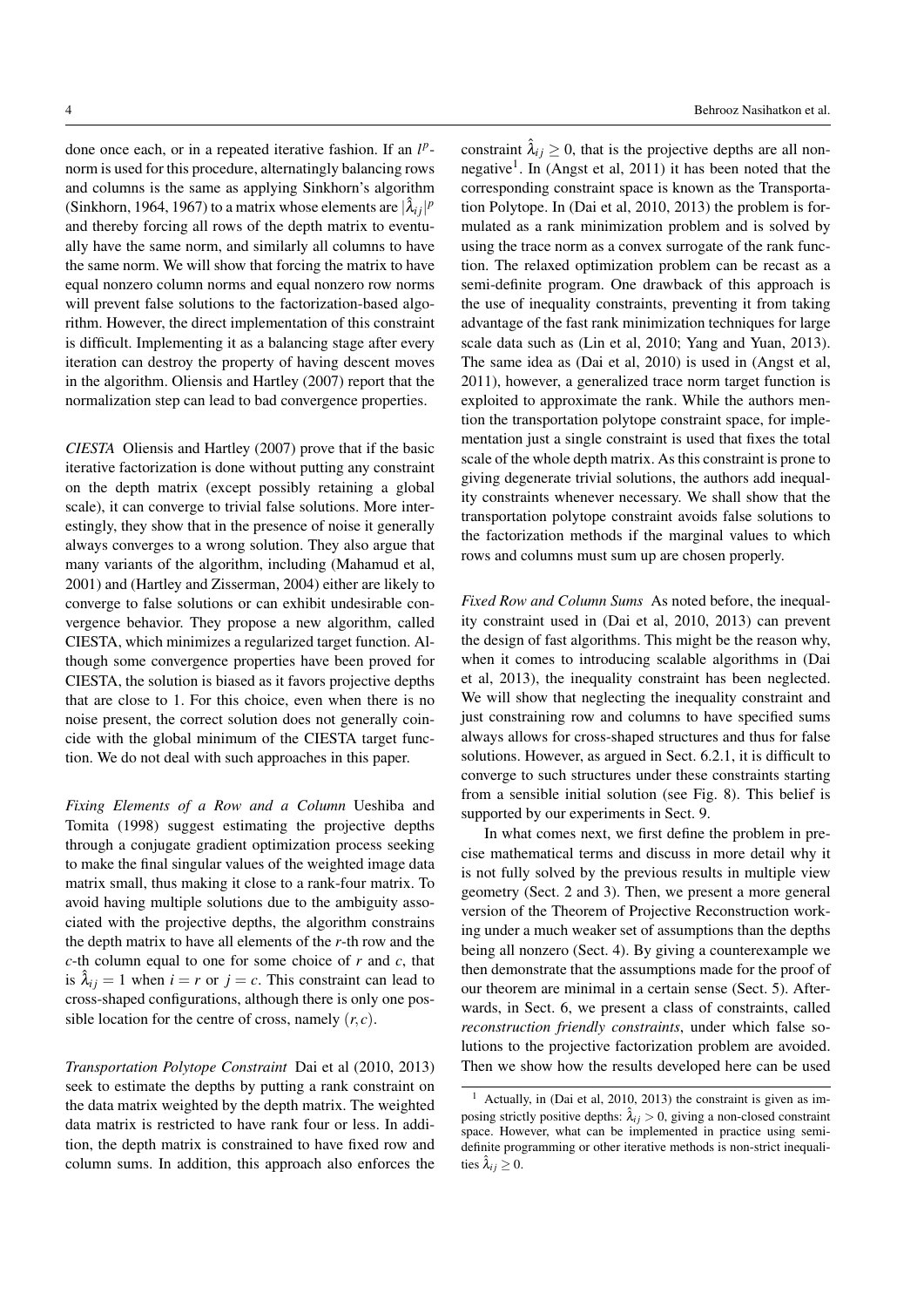for the assessment of depth constraints by analysing some of the constraints used in the literature. We also give examples demonstrating how our results can be exploited for the design of new constraints with desirable properties. Especially, we present the step-like mask constraints as examples of reconstruction friendly constraints in the form of linear equations. In Sect. 7 we study the implications of our results to the rank minimization approach to projective reconstruction. Then, in Sect. 8, we consider the case where the output of the algorithm is in the form of a convergent sequence of solutions. The paper is finished by running experimental tests on synthetic and real data (Sect. 9).

# 2 Motivation

Consider a set of projection matrices  $P_1, P_2, \ldots, P_m \in \mathbb{R}^{3 \times 4}$ , a set of points  $\mathbf{X}_1, \mathbf{X}_2, \ldots, \mathbf{X}_n \in \mathbb{R}^4$ . Each point  $\mathbf{X}_j$  is projected through each camera matrix  $P_i$  to produce the set of image points  $\mathbf{x}_{ij} \in \mathbb{R}^3$  according to

$$
\lambda_{ij}\mathbf{x}_{ij}=\mathrm{P}_i\mathbf{X}_j
$$

where  $\lambda_{ij} \neq 0$  are nonzero scalars known as *projective depths*. The projective depths  $\lambda_{ij}$ ,  $i = 1, \ldots, m$ ,  $j = 1, \ldots, n$ , can be arranged as an *m*×*n* array to form the *depth matrix*  $\Lambda = [\lambda_{ij}]$ . Similarly, the image data  $\{x_{ij}\}\$ can be arranged as a  $3m \times n$  matrix  $[\mathbf{x}_{ij}]$  called here the *data matrix*. The above equation can be written in the matrix form

$$
\Lambda \odot [\mathbf{x}_{ij}] = \mathbf{P} \mathbf{X},\tag{2}
$$

where  $P = stack(P_1, P_2, \dots, P_m)$  is the vertical concatenation of the camera matrices,  $X = [\mathbf{X}_1 \mathbf{X}_2 \cdots \mathbf{X}_n]$  and  $\Lambda \odot [\mathbf{x}_{ij}] =$  $[\lambda_i, \mathbf{x}_i]$ , that is the operator  $\odot$  multiplies each element  $\lambda_i$ of  $\Lambda$  by the corresponding  $3\times1$  block  $\mathbf{x}_{ij}$  of the data matrix  $[x<sub>ij</sub>]$ . We stress that in this paper the projection matrices and points are not considered as projective quantities, unless explicitly stated. No equation, therefore, implies equality up to scale. From (2) it is obvious that having the true depth matrix Λ, the weighted data matrix  $\Lambda \odot [\mathbf{x}_{ij}] = [\lambda_{ij} \mathbf{x}_{ij}]$  can be factored as the product of a  $3m \times 4$  matrix P and a  $4 \times n$  matrix X. Equivalently, the matrix  $\Lambda \odot [\mathbf{x}_{ij}]$  has rank 4 or less. This is where the underlying idea of factorization-based algorithms comes from. These algorithms try to find the camera-matrix configuration from the given image data  $\{x_{ij}\}\$  by finding a depth matrix  $\hat{\Lambda}$  for which  $\hat{\Lambda} \odot [\mathbf{x}_{ij}]$  has rank 4 (or less), and thus, can be factored as the product of  $3m \times 4$  and  $4 \times n$  matrices  $\hat{P}$  and  $\hat{X}$ :

$$
\hat{\Lambda} \odot [\mathbf{x}_{ij}] = \hat{P} \hat{\mathbf{x}}.
$$
\n(3)

One hopes that by solving the above problem, dividing  $\hat{P}$ into blocks  $\hat{P}_i \in \mathbb{R}^{3 \times 4}$  as  $\hat{P} = \text{stack}(\hat{P}_1, \hat{P}_2, \dots, \hat{P}_m)$  and letting  $\hat{\mathbf{X}}_j$  be the *j*-th column of  $\hat{\mathbf{X}}_j$ , the camera-point configuration  $({{\hat{\bf{P}}}_i}, {\hat{\bf{X}}}_j)$  is equal to the true configuration

 $({p_i}, {X_j})$  up to a projective ambiguity<sup>2</sup>. However, it is obvious that given the data matrix  $[x_{ij}]$  not every solution to (3) gives the true configuration up to projectivity. A simple reason is the existence of trivial solutions, such as  $\hat{\Lambda} = 0$ ,  $\hat{P} = 0$ ,  $\hat{X} = 0$ , or when  $\hat{\Lambda}$  has all but four of its columns equal to zero. In the latter case it is obvious that  $\hat{\Lambda} \odot [\mathbf{x}_{ij}]$  can be factored as (3) as it has at most rank 4. This is why we see that in almost all projective depth estimation algorithms the depth matrix is restricted to some constraint space. This can be done either by optimizing some target function subject to an explicit constraint, or as a normalization or balancing stage after every iteration. While the constraints are sometimes said to guarantee the uniqueness of the solution to (3), their main purpose is to prevent the depth estimation procedure from collapsing to the so-called trivial solutions where some columns (or rows) of the depth matrix converge to zero (see (Oliensis and Hartley, 2007) for more detail). It is not obvious, however, (and we shall prove it false) if possible false solutions to (3) are restricted to these trivial cases. Therefore, factorization-based algorithms lack a proper theoretical basis for finding possible false solutions allowed by given constraints or to determine what constraints on the depth matrix make every solution to (3) projectively equivalent to the ground truth.

The main theoretical basis for the analysis of projective reconstruction is the Projective Reconstruction Theorem (Hartley and Zisserman, 2004). It says that, under certain generic conditions, all configurations of camera matrices and 3D points yielding a common set of 2D image points are equal up to a projective ambiguity. This theorem is derived from a geometric perspective and therefore presumes assumptions like the estimated camera matrices  $\hat{P}_i$  having full row rank and all the estimated projective depths  $\lambda_{ij}$ being nonzero. While these are useful enough for the socalled tensor-based reconstruction approaches, they are not a good fit for the analysis of algebraic algorithms, especially factorization-based depth estimation algorithms. Obviously, these geometric assumptions can be reasonably assumed for the true set of depths  $\{\lambda_{ij}\}$  and the true camera-point configuration  $({P_i}, {\mathbf{X}_i})$ . However, for most of the factorizationbased algorithms, at least in the case of large-scale problems, it is hard to impose these constraints on the *estimated* depths  $\{\hat{\lambda}_{ij}\}$  and camera-point configuration  $(\{\hat{P}_i\}, {\{\hat{\mathbf{X}}_j\}})$  a priori.

Actually, the basic assumption for the proof of the classic Projective Reconstruction Theorem (Hartley and Zisserman, 2004) is that the estimated depths  $\hat{\lambda}_{ij}$  are all nonzero. Other geometric assumptions like full-row-rank estimated camera matrices  $\hat{P}_i$  follow from this assumption under rea-

<sup>2</sup> Throughout the paper we follow the convention that estimated depths, camera matrices and points are denoted using the hatted quantities such as  $\hat{\lambda}_{ij}$ ,  $\hat{P}_i$  and  $\hat{X}_j$ , while the ground truth is shown using unhatted symbols like  $\lambda_{ij}$ ,  $P_i$  and  $X_j$ .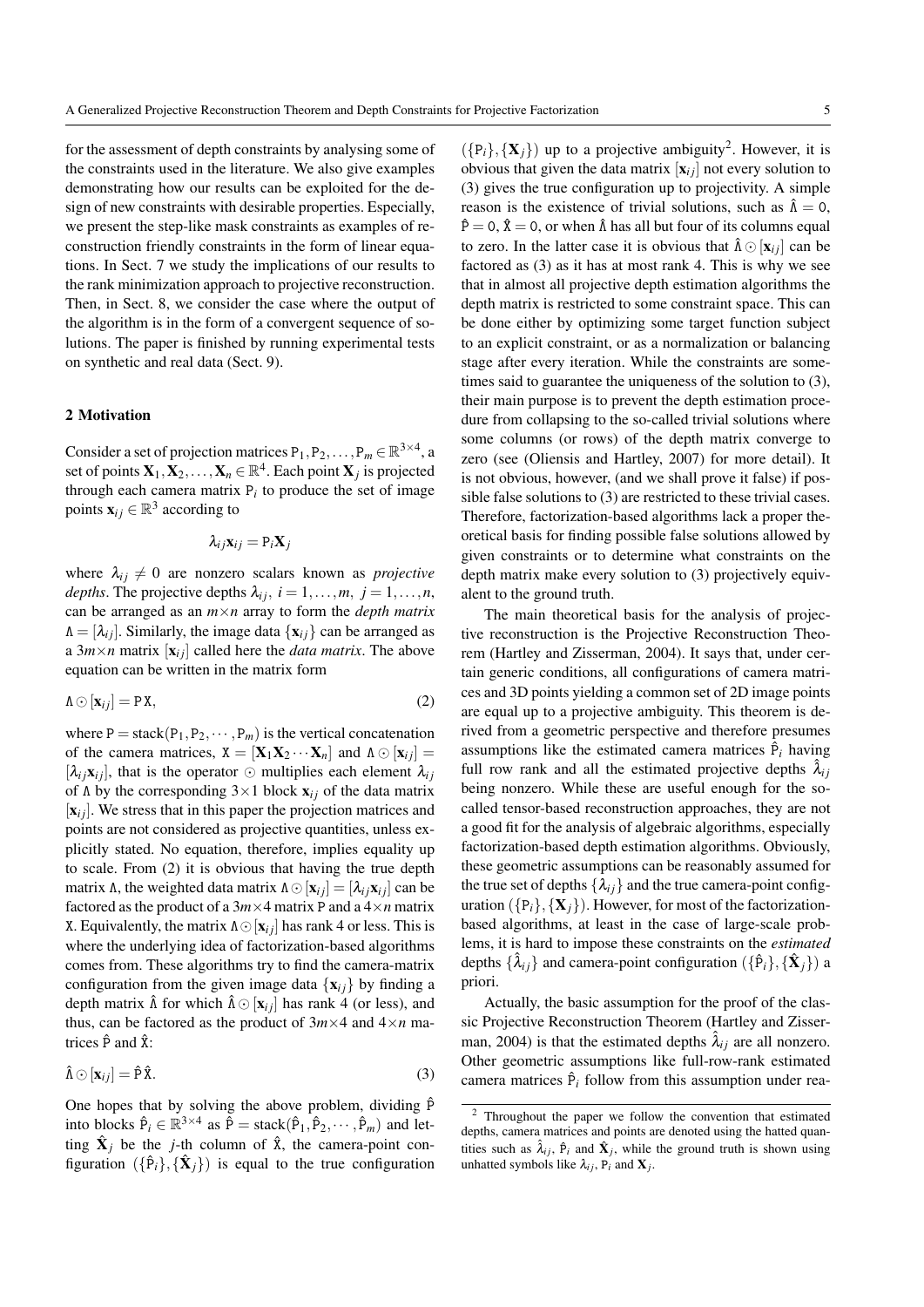sonable conditions. Therefore, one might like to enforce  $\lambda_{ij} \neq 0$  as a constraint for any algorithm for solving (3), and make use of this theorem to show that the algorithm avoids false solutions. However, this type of constraint space cannot be easily applied in most of the iterative algorithms. Since this constraint space is not closed, it is possible that the procedure may converge to a solution outside the constraint space, even if in all iterations the solution lies inside the constraint space. In this case, some of the projective depths can converge to zero, resulting in a degenerate solution. Making use of the scale ambiguity of the projective depths, the constraint space can be made closed by using  $|\hat{\lambda}_{ij}| \ge \delta$  for some positive number  $\delta$  rather than  $\hat{\lambda}_{ij} \neq 0$ . However, this non-connected constraint space again cannot be easily handled by many of the iteration based algorithms. Actually, in practice, when there is no missing data, it is usually the case that all true depths  $\lambda_{ij}$  are positive, as all the 3D points are in front of the cameras. In this case, we can have a convex constraint space by forcing all depths to be positive, that is  $\lambda_{ij} > 0$ . Obviously, due to the scale ambiguity, the constraint space can be made closed by using  $\lambda_{ij} \geq \delta$  instead, for some  $\delta$  > 0. This gives a set of linear inequalities.

One problem with the inequality constraints is that they are hard to implement for fast and efficient factorizationbased algorithms, especially for large-scale problems. Thus, we seek even simpler constraints making the optimizationbased techniques more efficient and easier to solve. For example, linear equality constraints, which are easier to handle and for which usually much faster algorithms exist compared to inequality constraints. This can be seen, for example, in state-of-the-art algorithms designed for the convex relaxation of large scale rank minimization problems which work with linear equality constraints (Lin et al, 2010; Yang and Yuan, 2013). We observed the use of linear equality constraints in papers like (Ueshiba and Tomita, 1998) (by fixing special elements of the depth matrix  $\hat{\Lambda}$ ) and also (Dai et al, 2010, 2013) (by fixing the row and column sums of  $\hat{\Lambda}$ ) when it comes to large scale problems. We also observed other examples of constraints like requiring rows of  $\hat{\Lambda}$  (Heyden et al, 1999), or columns of  $\hat{\Lambda} \odot [\mathbf{x}_{ij}]$  (Mahamud et al, 2001) to have a unit  $l^2$ -norm, which allowed for efficient factorization-based algorithms. However, as these constraints, per se, are unable to guarantee all depths to be nonzero or strictly positive, we cannot take advantage of the classic theorem of projective reconstruction to analyse their effectiveness. This shows the need to finding weaker conditions under which projective reconstruction succeeds. The new conditions must allow the verification of the constraints that fit the factorization-based algorithms. We will introduce such a theorem in Sect. 4, after providing the required background in the next section.

### 3 Background

# 3.1 Notations

We denote matrices by typewriter letters  $(X)$ , vectors by bold letters (x or X), sets by upper-case normal letters (*X*), scalars by lower-case normal letters *x*, and mappings (functions) by calligraphic letters  $(\mathscr{X})$ . Mappings  $\mathscr{C}$ ,  $\mathscr{R}$  and  $\mathscr{N}$  are respectively used to represent the column space, row space and null space of a matrix. For matrices  $A_1, A_2, \ldots, A_m$  sharing the same number of columns, stack $(A_1, A_2, \ldots, A_m)$  denotes their vertical concatenation. The reader must keep in mind that all expressions here are in algebraic affine geometry sense. The equality sign "=", here, means algebraically equal and not equal up to scale.

### 3.2 Projective Equivalence and the Depth Matrix

For a set of  $3\times4$  projection matrices  $P_1, P_2, \ldots, P_m$ , a set of points  $X_1, X_2, \ldots, X_n$  in  $\mathbb{R}^4$ , and a set of image data  $x_{ij} \in \mathbb{R}^3$ formed according to the projection relation

$$
\lambda_{ij}\mathbf{x}_{ij}=\mathrm{P}_i\mathbf{X}_j
$$

with nonzero projective depths  $\lambda_{ij} \neq 0$ , the problem of projective reconstruction is to find the projection matrices  $P_i$ and the points  $X_j$  up to a projective ambiguity given the image points  $\mathbf{x}_{ij}$ . The next definitions make clear what is meant by projective ambiguity and projective equivalence. Readers can refer to (Hartley and Zisserman, 2004) for more details.

**Definition 1** Two sets of projection matrices  $\{P_i\}$  and  $\{\hat{P}_i\}$ , with  $P_i, \hat{P}_i \in \mathbb{R}^{3 \times 4}$  for  $i = 1, 2, ..., m$  are projectively equivalent if there exist *nonzero* scalars  $\tau_1, \tau_2, \ldots, \tau_m$  and a 4×4 invertible matrix H such that

$$
\hat{\mathbf{P}}_i = \tau_i \mathbf{P}_i \mathbf{H}, \quad i = 1, 2, \dots, m. \tag{4}
$$

Definition 2 Two configurations of *m* projections and *n* points, namely  $(\{P_i\}, {\{\mathbf{X}_j\}})$  and  $(\{\hat{P}_i\}, {\{\hat{\mathbf{X}}_j\}})$  where  $P_i, \hat{P}_i \in$  $\mathbb{R}^{3 \times 4}$  for  $i = 1, 2, \ldots, m$  and  $\mathbf{X}_j$ ,  $\hat{\mathbf{X}}_j \in \mathbb{R}^4$  for  $j = 1, 2, \ldots, n$ , are projectively equivalent if there exist an invertible  $4\times4$ matrix H and *nonzero* scalars  $\tau_1, \tau_2, \ldots, \tau_m$  and  $v_1, v_2, \ldots, v_n$ such that

$$
\hat{\mathbf{P}}_i = \tau_i \mathbf{P}_i \mathbf{H}, \qquad i = 1, 2, \dots, m,
$$
 (5)

$$
\hat{\mathbf{X}}_j = v_j \mathbf{H}^{-1} \mathbf{X}_j, \qquad j = 1, 2, \dots, n. \tag{6}
$$

We need to see the implications of projective equivalence of  $(\{P_i\}, {\{\mathbf{X}_j\}})$  and  $(\{\hat{P}_i\}, {\{\hat{\mathbf{X}}_j\}})$  on the depth matrices  $\Lambda = [\lambda_{ij}]$  and  $\hat{\Lambda} = [\hat{\lambda}_{ij}]$ . First, we define the concept of *diagonal equivalence*<sup>3</sup> for matrices:

<sup>&</sup>lt;sup>3</sup> This term has been borrowed from (Sinkhorn, 1967).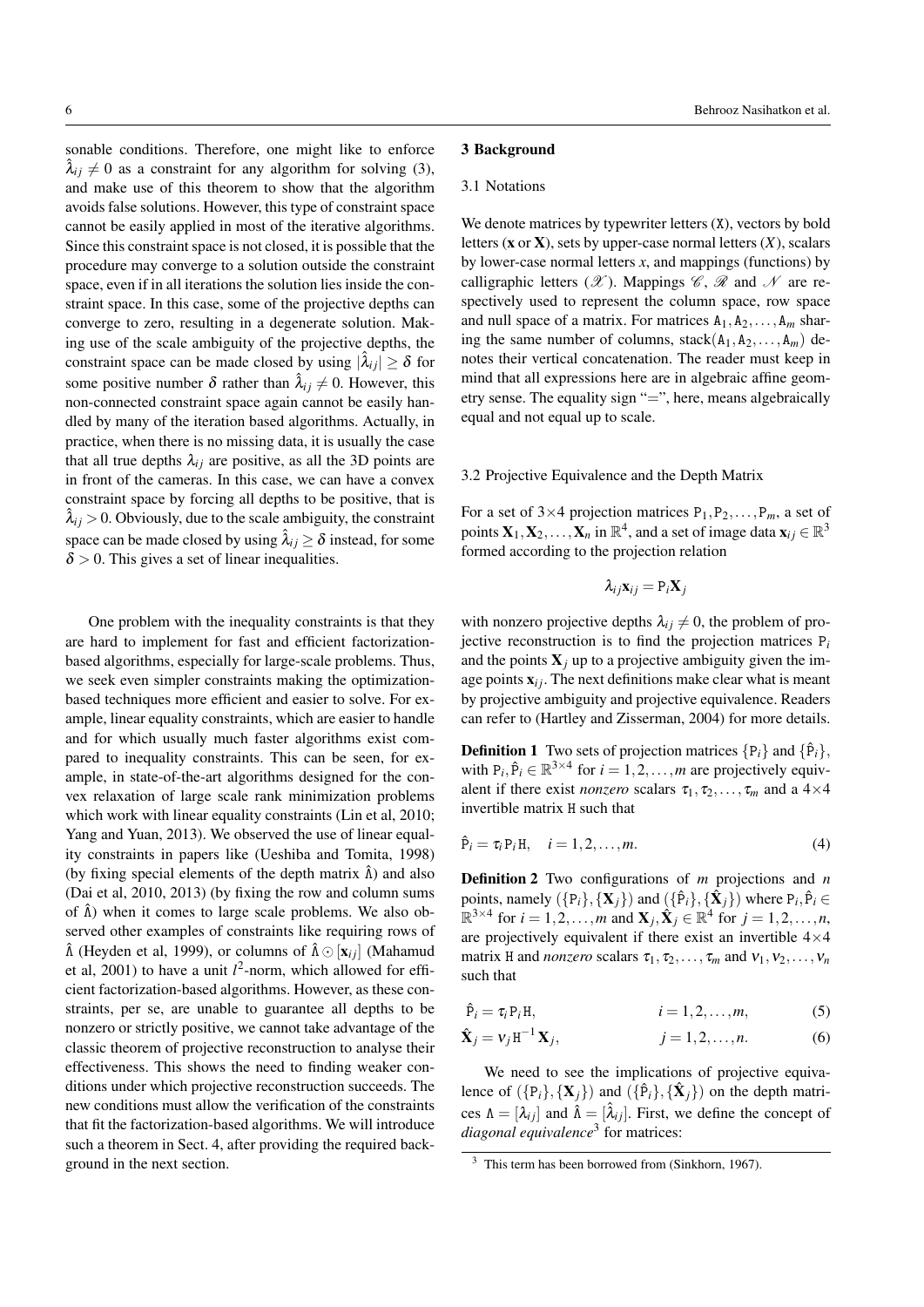**Definition 3** Two  $m \times n$  matrices  $\Lambda$  and  $\hat{\Lambda}$  are diagonally equivalent if there exist *nonzero* scalars  $\tau_1, \tau_2, \ldots, \tau_m$  and  $v_1, v_2, \ldots, v_n$  such that

$$
\hat{\Lambda} = \text{diag}(\tau) \Lambda \text{diag}(\nu) \tag{7}
$$

where  $\tau = [\tau_1, \tau_2, \dots, \tau_m]^T$ ,  $v = [v_1, v_2, \dots, v_n]^T$  and diag(·) arranges the entries of a vector on the diagonal of a diagonal matrix.

The concepts of projective equivalence of projections and points and diagonal equivalence of depth matrices are related by the following lemma whose proof is given in Appendix C.

**Lemma 1** *Consider two configurations of m*  $\geq$  2 *projection matrices and*  $n \geq 4$  *points*  $(\{\mathbf{P}_i\}, {\{\mathbf{X}_j\}})$  *and*  $(\{\hat{\mathbf{P}}_i\}, {\{\hat{\mathbf{X}}_j\}})$ ,  $with P_i, \hat{P}_i \in \mathbb{R}^{3 \times 4}$  and  $\mathbf{X}_j, \hat{\mathbf{X}}_j \in \mathbb{R}^{4}$ *, such that* 

- *(i)*  $P_iX_j \neq 0$  *for all i, j,*
- (*ii*)  $\text{span}(\mathbf{X}_1, \mathbf{X}_2, \dots, \mathbf{X}_n) = \mathbb{R}^4$ , and
- *(iii)*  $P =$  stack $(P_1, P_2, \ldots, P_m)$  *has full column rank.*

*Also, consider two m*×*n matrices*  $\Lambda = [\lambda_{ij}]$  *and*  $\hat{\Lambda} = [\lambda_{ij}]$ *. If the relations*

$$
\lambda_{ij} \mathbf{x}_{ij} = \mathbf{P}_i \mathbf{X}_j
$$

$$
\hat{\lambda}_{ij} \mathbf{x}_{ij} = \hat{\mathbf{P}}_i \hat{\mathbf{X}}_j
$$

*hold for all i* = 1,...,*m* and *j* = 1,...,*n*, then  $({P_i}, {X_i})$ and  $(\{\hat{P}_i\}, {\{\hat{\mathbf{X}}_j\}})$  are projectively equivalent if and only if *the matrices* Λ *and* Λˆ *are diagonally equivalent.*

# 3.3 The Fundamental Matrix

Another important entity used in this paper is the *fundamental matrix*. For two cameras, the fundamental matrix gives a bilinear relation between pairs of corresponding image points. There are many different ways to define the fundamental matrix (Hartley and Zisserman, 2004). Here, we choose the following definition

**Definition 4** For two  $3 \times 4$  matrices Q and R, the corresponding fundamental matrix is represented by the function value  $\mathscr{F}(\mathbf{Q}, \mathbf{R})$ , where  $\mathscr{F} \colon \mathbb{R}^{3 \times 4} \times \mathbb{R}^{3 \times 4} \to \mathbb{R}^{3 \times 3}$  is defined as

$$
[\mathcal{F}(\mathbf{Q}, \mathbf{R})]_{ki} = (-1)^{i+k} \det \begin{bmatrix} \mathbf{Q}_{-i} \\ \mathbf{R}_{-k} \end{bmatrix}
$$
 (8)

where  $Q_{-i}$  ∈  $\mathbb{R}^{2 \times 4}$  is formed by removing the *i*-th row of  $Q$ and R−*<sup>k</sup>* is defined similarly.

For more details of this definition we refer the reader to (Hartley and Zisserman, 2004, Sect. 17.1). Notice that the fundamental matrix is the output of the function  $\mathscr F$  applied to Q and R and not the mapping  $\mathscr F$  itself. One of the advantages of using the above definition for the fundamental matrix is that it is not restricted to the case of proper fullrank camera matrices. It can be defined for any pair of  $3\times4$ matrices. Also, the reader must keep in mind that, like other entities in this paper, the fundamental matrix here is treated as a member of  $\mathbb{R}^{3\times 3}$ , not as an up-to-scale equivalence class of matrices. Basically, the above definition says that the elements of the fundamental matrix of two matrices  $Q, R \in \mathbb{R}^{3 \times 4}$ are the determinant of  $4 \times 4$  submatrices stack( $Q, R$ ) made by choosing two rows from Q and two rows from R. This gives the following lemma

Lemma 2 *For two* 3×4 *matrices* Q *and* R*, the fundamental matrix*  $\mathcal{F}(\mathbf{Q}, \mathbf{R})$  *is nonzero if and only if there exists an in*vertible 4×4 *submatrix of* stack(Q,R) *made by choosing two rows from* Q *and two rows from* R*.*

The next two lemmas about the fundamental matrix will be used later in this paper.

Lemma 3 (Hartley and Zisserman, 2004) *Consider two pairs of camera matrices* Q,R *and* Qˆ,Rˆ *such that* Q *and* R *both have full row rank and also have distinct null spaces, that is*  $\mathcal{N}(\mathbf{Q}) \neq \mathcal{N}(\mathbf{R})$ *. Then*  $(\mathbf{Q}, \mathbf{R})$  *and*  $(\mathbf{\hat{Q}}, \mathbf{\hat{R}})$  *are projectively equivalent according to Definition 1 if and only if*  $\mathcal{F}(\mathbf{Q}, \mathbf{R})$ *and*  $\mathcal{F}(\hat{\mathbf{Q}}, \hat{\mathbf{R}})$  *are equal up to a* nonzero *scaling factor.* 

Notice that, unlike  $(Q, R)$ , no assumptions are made in the above about  $(\hat{Q}, \hat{R})$ .

Lemma 4 (Hartley and Zisserman, 2004) *Consider two full-row-rank matrices* Q *and* R *such that*  $\mathcal{N}(\mathbf{Q}) \neq \mathcal{N}(\mathbf{R})$ *. If for a matrix*  $F \in \mathbb{R}^{3 \times 3}$  *the relation* 

$$
\mathtt{Q}^T\mathtt{FR}+\mathtt{R}^T\mathtt{F}^T\mathtt{Q}=\mathtt{O}_{4\times 4}
$$

*holds (or equivalently*  $X^T(Q^TFR)X = 0$  *holds for all*  $X \in$  $\mathbb{R}^4$ ), then **F** is equal to  $\mathscr{F}(\mathsf{Q},\mathsf{R})$  up to a scaling factor.

# 3.4 Cross-shaped Matrices

The concept of *cross-shaped* matrices is essential for the statement of our main theorem and the characterization of false solutions to the projective factorization problem.

**Definition 5** A matrix  $A = [a_{ij}]$  is said to be *cross-shaped*, if it has a row *r* and a column *c* for which

$$
\begin{cases}\n a_{ij} = 0 \ i \neq r, j \neq c, \\
a_{ij} \neq 0 \ i = r, j \neq c, \\
a_{ij} \neq 0 \ i \neq r, j = c.\n\end{cases}
$$
\n(9)

The pair of indices  $(r, c)$  is called the *centre* of a crossshaped matrix and *arc* is called its *central element*, which can be either zero or nonzero according to (9). A crossshaped matrix can be *zero-centred* or *nonzero-centred* depending on whether the central element *arc* is zero or nonzero.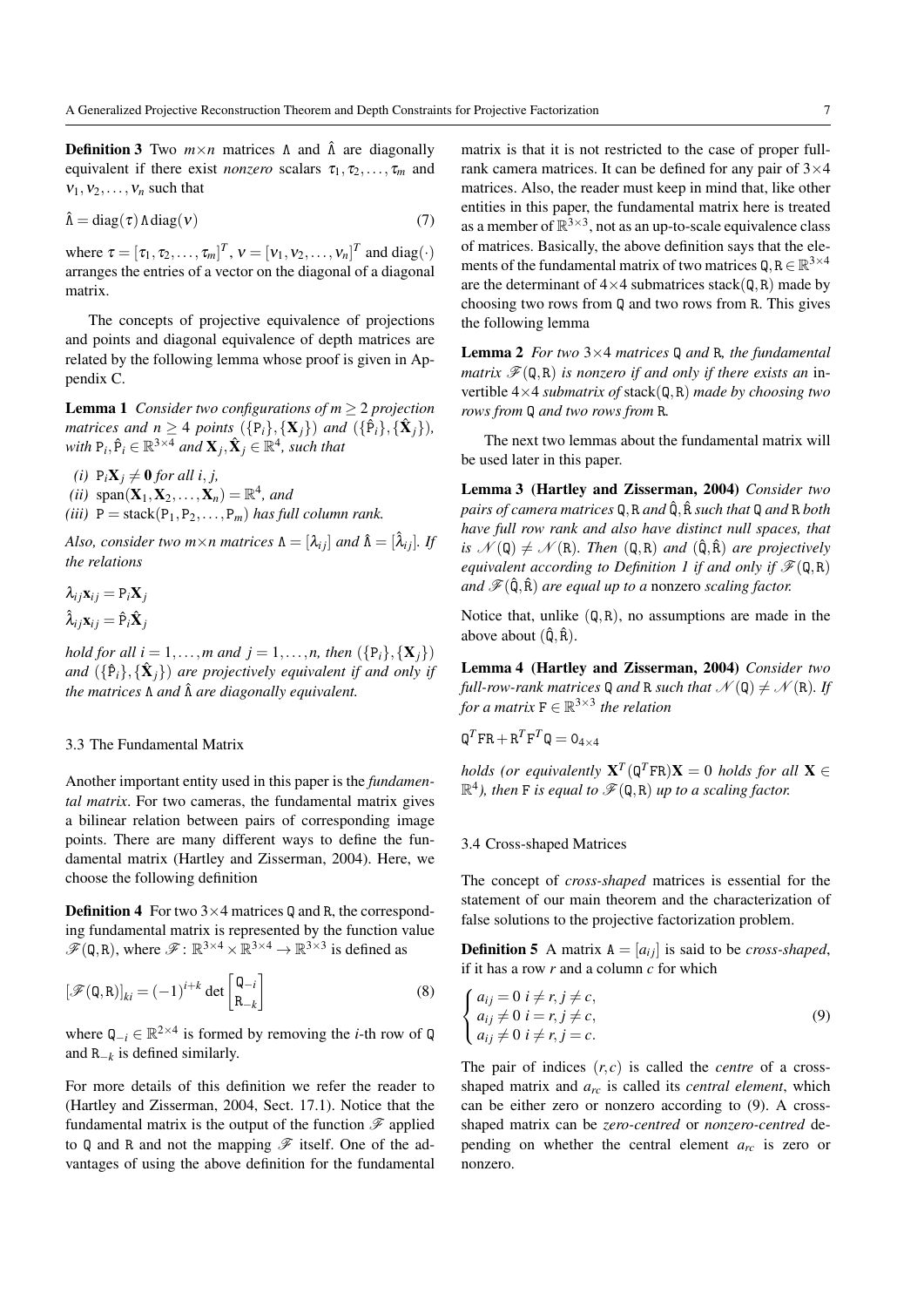A cross-shaped matrix has all of its elements equal to zero except the elements of a certain row *r* and a certain column *c*. The *r*-th row and the *c*-th column have all nonzero elements, except at their junction where the element can be zero or nonzero. Examples of cross-shaped matrices are depicted in Fig. 1. Notice that any permutation to rows and columns of a cross-shaped matrix results in another cross-shaped matrix.

Lemma 5 *(i) Any two m*×*n nonzero-centred cross-shaped matrices with a common centre* (*r*, *c*) *are diagonally equivalent. (ii) any two m*×*n zero-centred cross-shaped matrices with a common centre* (*r*, *c*) *are diagonally equivalent.*

*Proof* Consider two  $m \times n$  cross-shaped matrices  $A = [a_{ij}]$ and  $B = [b_{ij}]$  with a common centre  $(r, c)$ . According to Definition 3, to prove diagonal equivalence we need to show that  $B = diag(\tau) A diag(\nu)$  for some vectors  $\tau$  and ν with all nonzero entries. If A and B are both zerocentred, that is  $a_{rc} = b_{rc} = 0$ , then we choose the vectors  $\tau = (\tau_1, \tau_2, \dots, \tau_m)^T$  and  $v = (v_1, v_2, \dots, v_n)^T$ , such that  $\tau_r = v_c = 1$ ,  $\tau_i = b_{ic}/a_{ic}$  for  $i \neq r$ , and  $v_j = b_{rj}/a_{rj}$  for  $j \neq c$ . If A and B are both nonzero-centred, that is  $a_{rc} \neq$ 0 and  $b_{rc} \neq 0$ , then the vectors  $\tau = (\tau_1, \tau_2, \dots, \tau_m)^T$  and  $v = (v_1, v_2, \dots, v_n)^T$  are chosen such that  $\tau_i = b_{ic}/a_{ic}$  for  $i = 1, \ldots, m$ ,  $v_c = 1$ , and  $v_j = b_{rj}/(a_{rj}\tau_r)$  for  $j \neq c$ . In either cases, one can easily check that  $\tau$  and  $\nu$  have all-nonzero entries and  $B = diag(\tau) A diag(\nu)$ .

Now, we have the required tools to state our main theorem on projective reconstruction.

### 4 A General Projective Reconstruction Theorem

In this section we give a projective reconstruction theorem which is more general than the classic theorem in the sense that it does not assume, a priori, that the estimated depths  $\lambda_{ij}$  are all nonzero. This provides significantly more flexibility in the choice of depth constraints for depth estimation algorithms.

Our general projective reconstruction theorem is then:

**Theorem 1** *Consider a set of m*  $\geq$  2 *camera matrices*  $\{P_i\}$ *and*  $n \geq 8$  *points*  $\{X_i\}$  *which are generic in the sense of conditions (G1-G4) which will be introduced later, and project into a set of image points*  $\{x_{ij}\}$  *according to* 

$$
\lambda_{ij}\mathbf{x}_{ij} = \mathbf{P}_i\mathbf{X}_j,\tag{10}
$$

*for nonzero depths*  $\lambda_{ij} \neq 0$  *for*  $i = 1, \ldots, m$  *and*  $j = 1, \ldots, n$ . *Now, consider any other configuration of m camera matrices*  $\{\hat{P}_i\}$ , n points  $\{\hat{X}_j\}$  and mn depths  $\{\hat{\lambda}_{ij}\}$  related to the same *image data*  $\{x_i\}$  *by* 

$$
\hat{\lambda}_{ij}\mathbf{x}_{ij} = \hat{\mathbf{P}}_i\hat{\mathbf{X}}_j.
$$
 (11)

*If the depth matrix*  $\hat{\Lambda} = [\hat{\lambda}_{ij}]$  *satisfies the following conditions* 

- *(D1)* Λˆ *has no zero columns,*
- *(D2)* Λˆ *has no zero rows, and*

*(D3)* Λˆ *is not a cross-shaped matrix,*

*then the camera-point configuration*  $(\{\hat{P}_i\}, \{\hat{\mathbf{X}}_j\})$  *is projectively equivalent to*  $({P_i}, {X_i})$ *.* 

Furthermore, we shall show in Sect. 5 that if any of the depth assumptions (D1), (D2) or (D3) is removed, it allows the existence of a configuration  $({{\hat{P}_i}, {\hat{X}_j}})$ , satisfying the relations  $\hat{\lambda}_{ij}$ **x**<sub>*i*</sub> =  $\hat{P}_i \hat{X}_j$  and projectively non-equivalent to  $({P_i}, {X_j}).$ 

Loosely speaking, by true camera matrices P*<sup>i</sup>* and points  $X_i$  being generic, we mean that the camera matrices have full row rank and the points and camera centres are in general position. In Sect. 4.1 we will be more specific about the required genericity conditions and mention four generic properties (G1-G4) under which Theorem 1 is true. To understand the paper, it is essential to notice that the genericity assumptions only apply to the true configuration  $({p_i}, {\mathbf{X}_i})$ . No assumption is made about the estimated (hatted) quantities  $\hat{P}_i$  and  $\hat{X}_j$  except the relation  $\hat{\lambda}_{ij}$ **x**<sub>ij</sub> =  $\hat{P}_i \hat{X}_j$ . We do not a priori rule out the possibility that  $\hat{P}_i$ -s or  $\hat{\mathbf{X}}_j$ -s belong to some non-generic set. Referring to  $\hat{P}_i$ -s as camera matrices carries no implications about them whatsoever other than that they are  $3\times 4$  real matrices. They can be rank-deficient or even zero unless the opposite is proven.

At a first glance, theorem (1) might seem contradictory, as it says that only some small subset of the elements of  $\hat{\Lambda} = [\hat{\lambda}_{ij}]$  being nonzero is sufficient for  $({p_i}, {\mathbf{X}_i})$ and  $(\{\hat{P}_i\}, {\{\hat{\mathbf{X}}_j\}})$  being projectively equivalent. On the other hand, from Lemma 1 we know that if  $({P_i}, {\mathbf{X}_i})$  and  $({{\hat{P}_i}, {\{\hat{\mathbf{X}}_j\}}})$  are projectively equivalent, then  $\hat{\Lambda}$  must be diagonally equivalent to Λ and hence have all nonzero elements. The matter is that one has to distinguish between the implications of depth assumptions (D1-D3) in their own rights and their implications combined with the relations  $\hat{\lambda}_{ij}$ **x**<sub>ij</sub> =  $\hat{P}_i \hat{X}_j$ . Theorem 1, therefore, implies that if a special subset of depths  $\{\hat{\lambda}_{ij}\}$  are known to be nonzero, then all of them are. This provides a sound theoretical base for choosing and analysing depth constraints for factorization-based projective reconstruction.

#### 4.1 The Generic Camera-Point Setup

It is known that projective reconstruction from image data can be problematic if the (true) camera matrices and points belong to special degenerate setups (Hartley and Zisserman, 2004; Hartley and Kahl, 2007). The Projective Reconstruction Theorem is then said to be generically true, meaning that is can be proved under some generic assumptions about how the ground truth is configured. Here, we list the generic assumptions made about the true setup of cameras and points for the proof of our theorem.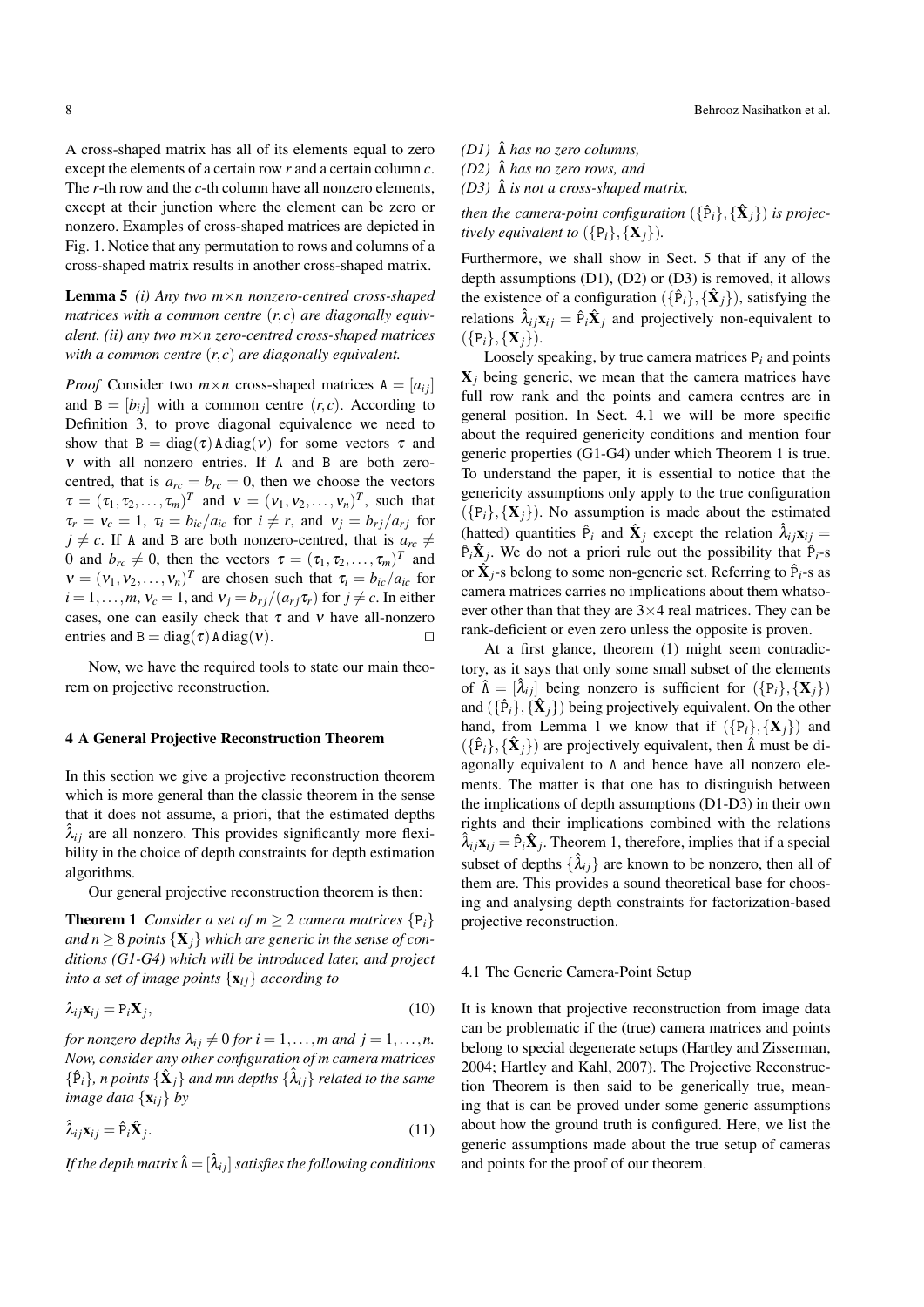We assume that there exist  $m \geq 2$  camera matrices  $P_1, P_2, \ldots, P_m \in \mathbb{R}^{3 \times 4}$  and  $n \ge 8$  points  $\mathbf{X}_1, \mathbf{X}_2, \ldots, \mathbf{X}_n$  in  $\mathbb{R}^4$ . They are generically configured in the following sense:

- (G1) All camera matrices  $P_1, P_2, \ldots, P_m \in \mathbb{R}^{3 \times 4}$  have full row rank.
- (G2) Taking any two views *i* and *k*, and two nonzero vectors  $C_i \in \mathcal{N}(P_i)$  and  $C_k \in \mathcal{N}(P_k)$ , any four vectors among  $C_i$ ,  $C_k$ ,  $X_1$ ,  $X_2$ , ...,  $X_n$ , are linearly independent.
- (G3) For any view *i*, and a nonzero vector  $C_i \in \mathcal{N}(P_i)$ , no *n* points among  $C_i$ ,  $X_1$ ,  $X_2$ ,...,  $X_n$  lie on a twisted cubic<sup>4</sup> (or any of the degenerate critical sets resulting in a resection ambiguity, see (Hartley and Zisserman, 2004, Sect. 22.1) and (Hartley and Kahl, 2007)).
- (G4) For any two views *i* and *k*, and two nonzero vectors  $C_i \in \mathcal{N}(P_i)$  and  $C_k \in \mathcal{N}(P_k)$ , the points  $\{C_i, C_k\} \cup$  ${X_j}_{j=1,\dots,n}$  do not all lie on any (proper or degenerate) ruled quadric surface<sup>4</sup> (see (Hartley and Zisserman, 2004, Sect. 22.2) and (Hartley and Kahl, 2007)).

Notice that condition  $(G1)$  makes the choice of  $C<sub>i</sub>$  and  $\mathbf{C}_k$  in conditions (G2-G4) unique up to scale. It implies that that any nonzero  $C_i \in \mathcal{N}(P_i)$  represents the camera centre of P*<sup>i</sup>* . Condition (G2) has many implications when combined with (G1). Here, we list the ones needed in the paper:

- (G2-1) For all *i* and *j* we have  $P_iX_j \neq 0$  (as for any nonzero  $C_i \in \mathcal{N}(P_i)$ ,  $C_i$  and  $X_j$  are linearly independent). Geometrically,  $X_i$  does not coincide with the camera centre of P*<sup>i</sup>* .
- (G2-2) For any two views *i*, *k* we have  $\mathcal{N}(\mathsf{P}_i) \neq \mathcal{N}(\mathsf{P}_k)$ , and hence, no pair of cameras share a common camera centre.
- (G2-3) For any two views  $i, k$ , stack( $P_i, P_k$ ) has full row rank, and thus, so does  $P = stack(P_1, P_2, \ldots, P_m)$ .
- (G2-4) For any two views  $i, k$ , and any point  $X_j$ , the three nonzero vectors  $C_i$ ,  $C_k$  and  $X_j$  are linearly independent and therefore,  $X_i$  does not lie on the projective line<sup>4</sup> joining the camera centres of  $P_i$  and  $P_k$ .
- (G2-5) For any view *i*, any three vectors among  $P_i \mathbf{X}_1, P_i \mathbf{X}_2, \ldots, P_i \mathbf{X}_n$  are linearly independent (as  $C_i \notin \text{span}(Y_1, Y_2, Y_3)$  for any three distinct vectors  $Y_1, Y_2, Y_3 \in \{X_i\}$  and any nonzero vector  $C_i \in \mathcal{N}(P_i)$ ).

Notice that conditions (G3) and (G4) are generic for  $n \geq 8$ , because of the facts that 6 points in general position completely specify a twisted cubic and 9 points in general position determine a quadric surface (Semple and Kneebone, 1952). One might find tighter generic conditions under which our projective reconstruction theorem is still true.

However, we avoid doing this as it unnecessarily complicates the paper.

### 4.2 Overview of the proof

Here, we state the general outline of the proof. Each part of the proof will then be demonstrated in a separate subsection. The complete proof is rather long and intricate. The reader may therefore wish to skip to Sect. 5.

*Proof (Sketch of the Proof for Theorem 1)* Under the theorem's assumptions, we shall show the following:

- There exist at least two views *k* and *l* for which the corresponding fundamental matrix  $\mathscr{F}(\hat{P}_k, \hat{P}_l)$  is nonzero (section 4.3).
- $-If$   $\mathscr{F}(\hat{P}_k, \hat{P}_l) \neq 0$  then the two configurations  $(P_k, P_l, {\{\mathbf{X}_j\}})$  and  $(\hat{P}_k, \hat{P}_l, {\{\hat{\mathbf{X}}_j\}})$  are projectively equivalent (section 4.4).
- If for two views *k* and *l*,  $(P_k, P_l, {\{\mathbf{X}_j\}})$  and  $(\hat{P}_k, \hat{P}_l, {\{\hat{\mathbf{X}}_j\}})$ are projectively equivalent, then  $({P_i}, {X_i})$  and  $({{\hat{P}_i}, {\hat{X}_j}})$  are projectively equivalent (section 4.5).

This completes the proof.  $\Box$ 

Before stating the different parts of the proof, it is worth mentioning that for proving Theorem 1 one may simply assume that the set of true depths  $\lambda_{ij}$  are all equal to one. This can be seen by a simple change of variables  $\mathbf{x}'_{ij} = \lambda_{ij} \mathbf{x}_{ij}$ ,  $\lambda'_{ij} = 1$  and  $\hat{\lambda}'_{ij} = \hat{\lambda}_{ij}/\lambda_{ij}$ , implying  $\lambda'_{ij} \mathbf{x}'_{ij} = \mathbf{x}'_{ij} = \mathbf{P}_i \mathbf{X}_j$  and  $\hat{\lambda}'_i \mathbf{x}'_{ij} = \hat{P}_i \hat{\mathbf{X}}_j$ . Notice that  $\hat{\lambda}'_i = \hat{\lambda}_i / \lambda_i$  is zero if and only if  $\hat{\lambda}_{ij}$  is zero. Therefore, (D1-D3) are true for the  $\hat{\lambda}'_{ij}$ -s if and only if they hold for the  $\hat{\lambda}_{ij}$ -s. This change of variables requires  $\lambda_{ij} \neq 0$  which was among the assumptions of the theorem (and even if it was not explicitly mentioned, it would be required as a consequence of  $P_iX_i \neq 0$  from (G2-1) and the relations  $\lambda_{ij}$ **x**<sub>*i*</sub>  $=$  P<sub>i</sub>**X**<sub>*j*</sub> $)$ . Throughout the proof of Theorem 1, we assume  $\lambda_{ij} = 1$ . With this assumption, the equations (10) and (11) are combined into

$$
\hat{\mathbf{P}}_i \hat{\mathbf{X}}_j = \hat{\lambda}_{ij} \mathbf{P}_i \mathbf{X}_j. \tag{12}
$$

Theorem 1 is proved as a conjunction of several lemmas. Therefore, to avoid redundancy, we assume the following throughout the rest of this section:

There exist  $m \ge 2$  camera matrices  $P_1, P_2, \ldots, P_m \in \mathbb{R}^{3 \times 4}$ and  $n \geq 8$  points  $X_1, X_2, \ldots, X_n \in \mathbb{R}^4$  (called the *true* sets of camera matrices and points, or the *ground truth*), and an *estimated* setup of *m* camera matrices and *n* points  $({{\hat{P}_i}, {\hat{X}_j}})$ , related by (12) for a set of scalars  $\{\hat{\lambda}_{ij}\}.$ 

<sup>4</sup> For simplicity of notation, we are being a bit sloppy here about the projective entities like projective lines, quadric surfaces and twisted cubics. The reader must understand that when talking about a point  $X \in \mathbb{R}^4$  lying on a projective entity, what we really mean is that the projective point in  $\mathbb{P}^3$  represented by **X** in homogeneous coordinates lies on them.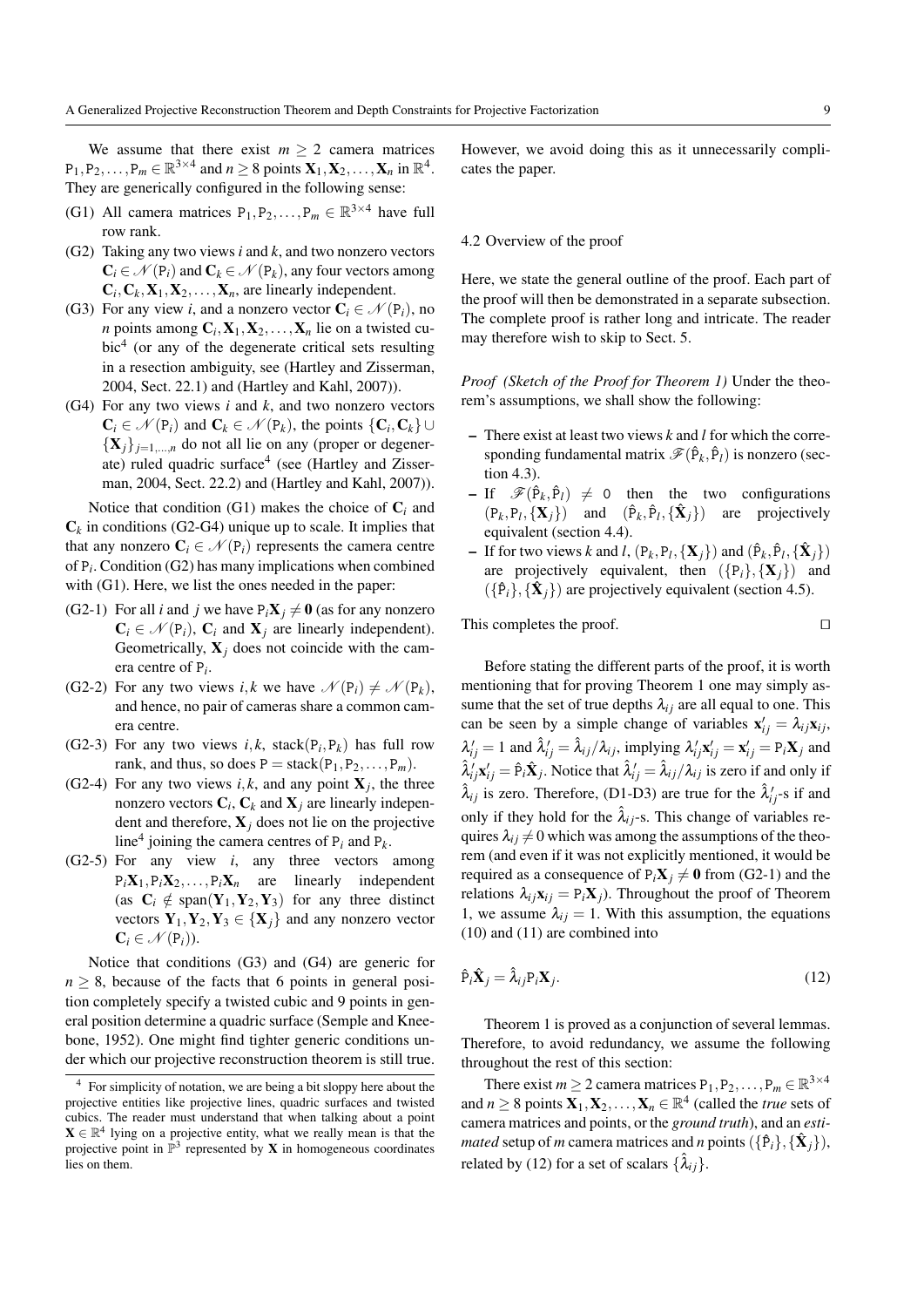

Fig. 5 The inference graph for the proof of Lemma 6. Lemma 7 has been omitted due to its frequent use.

# 4.3 The Existence of a Nonzero Fundamental Matrix

The following lemma is the key to the proof of Theorem 1:

Lemma 6 *If the genericity assumptions (G1-G4) hold for*  $({p_i}, {X_i})$ *, and depth assumptions (D1-D3) hold for*  $\{\hat{\lambda}_{ij}\}\$ , there exist two views k and l such that the fundamen $t$ *al matrix*  $\mathscr{F}(\hat{P}_k, \hat{P}_l)$  *is nonzero.* 

Using Lemma 2, one can say that what is claimed in Lemma 6 is equivalent to the existence of an invertible  $4 \times 4$ submatrix of stack $(\hat{P}_k, \hat{P}_l)$  for some views *k* and *l*, made by choosing two rows from  $\hat{P}_k$  and two rows from  $\hat{P}_l$ . This lemma is essential as the case of zero fundamental matrices for all pairs of views happens in the cross-shaped degenerate solutions. We will see later in section 5 that a cross-shaped depth matrix  $\hat{\Lambda}$  happens when for one special view *r* we have rank( $\hat{P}_r$ ) = 3 and for the rest of the views  $i \neq r$  we have  $rank(\hat{P}_i) = 1$ . One can easily see from Lemma 2 that in this case all pairwise fundamental matrices are zero.

Lemma 6 is the hardest step in the proof of Theorem 1. We prove this lemma as a consequence of a series of lemmas. Fig. 5 can help the reader to keep track of the inference process. The reader might notice that there are different ways of proving some of the lemmas here. Part of this is because the genericity conditions (G1-G4) are not tight. First, we state a lemma giving some simple facts about the second configuration of cameras, points and depths  $(\{\hat{P}_i\}, {\{\hat{X}_j\}, \{\hat{\lambda}_{ij}\})$ .

Lemma 7 *Under (G1, G2) and (D1, D2) The following hold*

- *(i)* For all j we have  $\hat{\mathbf{X}}_j \neq \mathbf{0}$ , and for all i we have  $\hat{P}_i \neq 0$ ,
- *(ii)*  $\hat{\lambda}_{ij} = 0$  *if and only if*  $\hat{\mathbf{X}}_j \in \mathcal{N}(\hat{P}_i)$ *, where*  $\mathcal{N}(\hat{P}_i)$  *is the null space of*  $\hat{P}_i$ .
- $(iii)$  rank $(\hat{P}_i) \ge \min(3, n_i)$ , where  $n_i$  is the number of nonzero *elements among* ˆλ*i*1, ˆλ*i*2,..., ˆλ*in,*
- $(iv)$  *If* rank(stack( $\hat{P}_i, \hat{P}_k$ )) = rank( $\hat{P}_i$ ) = 3 *for two* distinct *views i,k, then for all j,*  $\hat{\lambda}_{ij} = 0$  *implies*  $\hat{\lambda}_{ki} = 0$ *.*

*(v) If* rank( $\hat{P}_i$ ) = 3*, all the points*  $\hat{\mathbf{X}}_j$  *for which*  $\hat{\lambda}_{ij}$  = 0 *are equal up to a nonzero scaling factor.*

*Proof* To see (i), notice that for any *i* and *j* if we have  $\hat{\lambda}_{ij} \neq 0$ , then from  $\hat{P}_i \hat{X}_j = \hat{\lambda}_{ij} P_i X_j$  and  $P_i X_j \neq 0$  (G2-1) we conclude that  $\hat{\mathbf{X}}_j \neq \mathbf{0}$  and  $\hat{P}_i \neq 0$ . Then (i) follows from the fact that at each row and each column of  $\hat{\Lambda} = [\hat{\lambda}_{ij}]$  there exists at least one nonzero element due to (D1, D2).

(ii) is obvious by  $\hat{P}_i \hat{\mathbf{X}}_j = \hat{\lambda}_{ij} P_i \mathbf{X}_j$  from (12) and the fact that  $P_i \mathbf{X}_j \neq \mathbf{0}$  from (G2-1).

To prove (iii), notice that if  $\hat{\lambda}_{ij}$  is nonzero for some *i* and *j*, from  $\hat{P}_i \hat{X}_j = \hat{\lambda}_{ij} P_i X_j$  we conclude that  $P_i X_j \in$  $\mathscr{C}(\hat{P}_i)$ , where  $\mathscr{C}(\hat{P}_i)$  denotes the column space of  $\hat{P}_i$ . Now, if there are  $n_i$  nonzero  $\hat{\lambda}_{ij}$ -s for view *i*, which (by a possible relabeling) we assume they are  $\hat{\lambda}_{i1}, \hat{\lambda}_{i2}, \dots, \hat{\lambda}_{in_i}$ , then span( $P_i$ **X**<sub>1</sub>, $P_i$ **X**<sub>2</sub>,..., $P_i$ **X**<sub>*n<sub>i</sub></sub>)*  $\subseteq$   $\mathcal{C}(\hat{P}_i)$ . By (G2-5) then</sub> we have  $\min(3, n_i) = \dim(\text{span}(P_iX_1, P_iX_2, \dots, P_iX_{n_i})) \le$  $\dim(\mathcal{C}(\hat{P}_i)) = \text{rank}(\hat{P}_i).$ 

To see (iv), notice that as rank( $\hat{P}_i$ ) = 3, if the matrix stack( $\hat{P}_i$ ,  $\hat{P}_k$ ) has a rank of less than 4, the row space of  $\hat{P}_i$  includes that of  $\hat{P}_k$ , that is  $\mathcal{R}(\hat{P}_k) \subseteq \mathcal{R}(\hat{P}_i)$ , and thus  $\mathcal{N}(\hat{P}_i) \subseteq \mathcal{N}(\hat{P}_k)$ . Hence, from part (ii) of the lemma we  $\hat{\lambda}_{ij} = 0 \Leftrightarrow \mathbf{X}_j \in \mathcal{N}(\hat{P}_i) \Rightarrow \mathbf{X}_j \in \mathcal{N}(\hat{P}_k) \Leftrightarrow \hat{\lambda}_{kj} = 0.$ 

(v) simply follows from parts (i) and (ii) of this lemma and the fact that a  $\hat{P}_i$  of rank 3 has a 1D null space.  $\Box$ 

We make extensive use of Lemma 7 in what comes next. The reader might want to keep sight of it while reading the proofs.

Lemma 8 *Consider two* 3×4 *matrices* Q *and* R *such that*  $rank(Q) \geq 2$  *and*  $rank(R) \geq 2$ *. Then*  $\mathcal{F}(Q,R) \neq 0$  *if and only if* stack(Q,R) *has rank 4.*

*Proof* Assume stack(Q,R) has rank 4. If R and Q have both rank 3, then stack(Q,R) having rank 4 means  $\mathcal{N}(R) \neq$  $\mathcal{N}(\mathbb{Q})$ . Geometrically, it means that R and Q are two rank-3 camera matrices with different camera centres. It is well known that in this case the fundamental matrix  $\mathscr{F}(\mathbf{Q},\mathbf{R})$  is nonzero (Hartley and Zisserman, 2004).

If R has rank 2, it has two rows  $\mathbf{r}_i^T$  and  $\mathbf{r}_j^T$  spanning its row space, that is  $\text{span}(\mathbf{r}_i, \mathbf{r}_j) = \mathcal{R}(\mathbf{R})$ . Further, as stack( $\mathbf{Q}, \mathbf{R}$ ) has rank 4, there exist at least two rows  $\mathbf{q}_k^T$  and  $\mathbf{q}_l^T$  of Q such that dim(span( $\mathbf{r}_i$ ,  $\mathbf{r}_j$ ,  $\mathbf{q}_k$ ,  $\mathbf{q}_l$ )) = 4. The two rows  $\mathbf{q}_k$  and  $q_l$  can be chosen by taking the set  $\{r_i, r_j\}$ , adding rows of Q, one by one, to this set, and choose the two rows whose addition leads to a jump in the dimension the span of the vectors in the set. As, the  $4 \times 4$  matrix stack( $\mathbf{r}_i^T$ ,  $\mathbf{r}_j^T$ ,  $\mathbf{q}_k^T$ ,  $\mathbf{q}_l^T$ ) has rank 4, Lemma 2 suggests that  $\mathcal{F}(\mathbf{Q},\mathbf{R}) \neq 0$ .

The other direction of the lemma is proved immediately from Lemma 2.  $\Box$ 

Lemma 8 shows that to prove the main Lemma 6, it is sufficient to find two camera matrices both of rank 2 or more,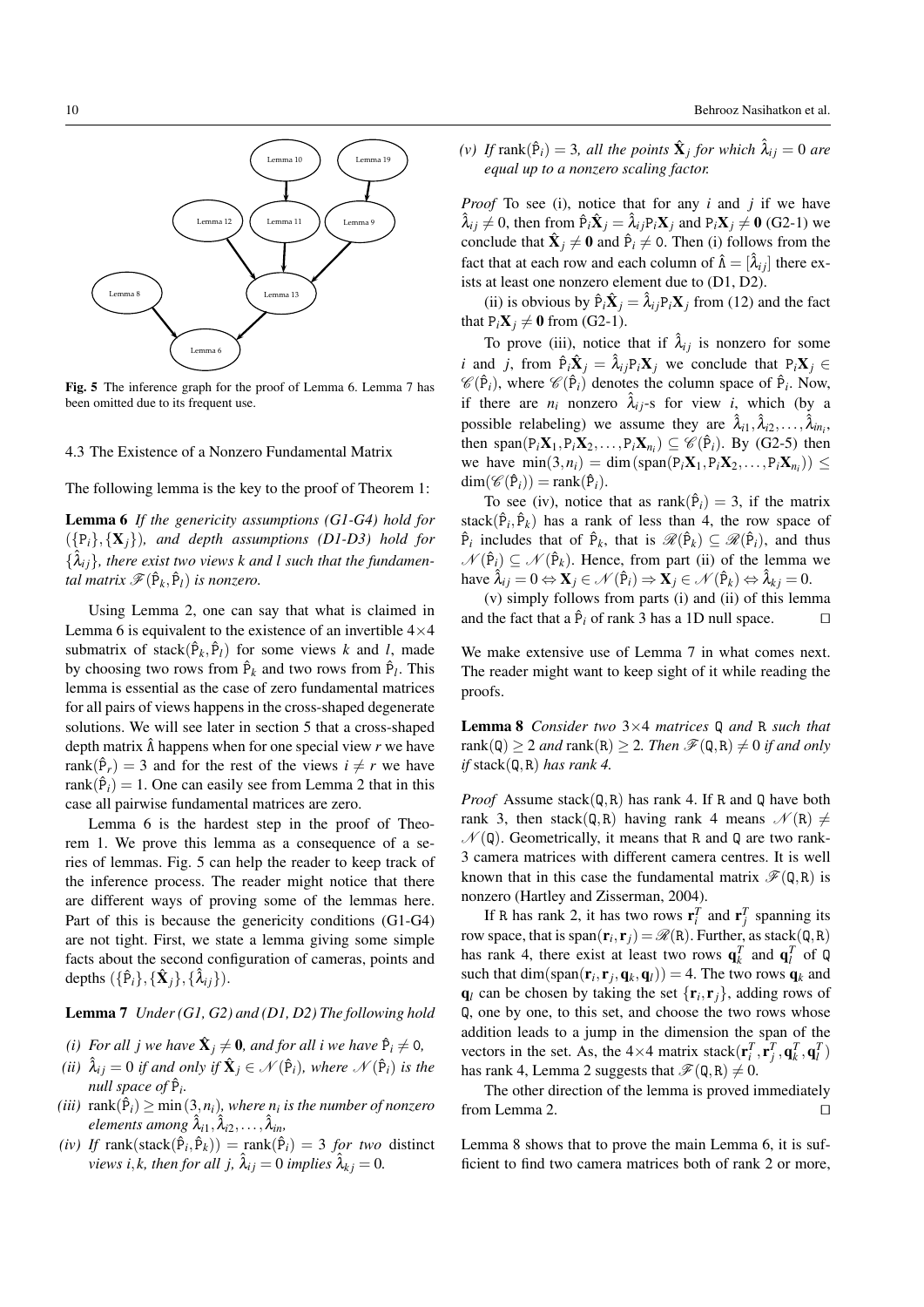whose vertical concatenation gives a matrix of rank 4. We will show in Lemma 13 that this is possible. But, to get there we need two extra lemmas. The next lemma relies on the Camera Resectioning Lemma discussed in Appendix B.

Lemma 9 *Under (G1-G3), if for two distinct views k and l, there are at least n*−1 *indices j among the point indices*  $1, 2, \ldots, n$ , for which the vector  $(\hat{\lambda}_{kj}, \hat{\lambda}_{lj})$  is nonzero, we can- $\mathscr{R}(\mathbf{\hat{P}}_l) \subseteq \mathscr{R}(\mathbf{\hat{P}}_k)$ , where  $\mathscr{R}$  denotes the row space of *a matrix.*

*Proof* To get a contradiction, assume  $\mathcal{R}(\hat{P}_l) \subseteq \mathcal{R}(\hat{P}_k)$ . Then there must exist a  $3\times 3$  matrix H such that  $\hat{P}_l = H\hat{P}_k$ . Therefore, for all *j* we have  $\hat{P}_l \hat{X}_j = H \hat{P}_k \hat{X}_j$  and by the relation  $\hat{P}_i \hat{\mathbf{X}}_j = \hat{\lambda}_{ij} P_i \mathbf{X}_j$  we get  $\hat{\lambda}_{lj} P_l \mathbf{X}_j = \hat{\lambda}_{kj} H P_k \mathbf{X}_j$  for all *j*. Now, we can apply Lemma 19 on Camera Resectioning (see Appendix B) as  $(\hat{\lambda}_{kj}, \hat{\lambda}_{lj})$  is nonzero for at least *n* − 1 indices *j* and  $(G1-G3)$  hold<sup>5</sup>. By applying Lemma 19 we get

$$
HP_k = aP_l. \tag{13}
$$

for some scalar *a*. Now notice that  $H \neq 0$ , as otherwise from  $\hat{P}_l = H\hat{P}_k$  we have  $\hat{P}_l = 0$ , which is not possible due to Lemma 7(i). As  $H \neq 0$  and P<sub>k</sub> has full row rank according to (G1), then the scalar *a* in (13) cannot be zero. Therefore, we have

$$
P_l = -\frac{1}{a}HP_k \tag{14}
$$

meaning  $\mathcal{R}(P_l) \subseteq \mathcal{R}(P_k)$ . This possibility is excluded by (G1, G2-2) and hence we get a contradiction. This completes the proof.  $\Box$ 

Lemma 10 *If (D1, D2) and (G1, G2) hold, then for at least one view i we have*  $rank(\hat{P}_i) \geq 2$ .

*Proof* To get a contradiction, assume that no matrix  $\hat{P}_i$  has rank 2 or more. As  $\hat{P}_i$ -s are nonzero (Lemma 7(i)), we conclude that all  $\hat{P}_i$ -s have rank 1. By (D2) and Lemma 7(iii) then each row of  $\hat{\Lambda}$  must have exactly one nonzero element. Moreover, according to (D1), all columns of  $\hat{\Lambda}$  have at least one nonzero element. These two facts imply that  $m \geq n$  and that (by relabeling of the views) the rows of  $\hat{\Lambda}$  can be permuted such that its top  $n \times n$  block is a diagonal matrix  $D_{n \times n}$ with all nonzero diagonal elements, that is

$$
\hat{\Lambda} = \begin{bmatrix} \mathbf{D}_{n \times n} \\ \mathbf{A} \end{bmatrix} \tag{15}
$$

where  $D_{n \times n} = \text{diag}(\hat{\lambda}_{11}, \hat{\lambda}_{22}, \dots, \hat{\lambda}_{nn})$  and  $\hat{\lambda}_{jj} \neq 0$  for all  $j =$ 1,...,*n*. Using the relations  $\hat{P}_i \hat{X}_j = \hat{\lambda}_{ij} P_i X_j$ , the above gives

$$
\begin{bmatrix} \hat{\mathbf{P}}_1 \\ \hat{\mathbf{P}}_2 \\ \vdots \\ \hat{\mathbf{P}}_n \end{bmatrix} \begin{bmatrix} \hat{\mathbf{X}}_1 \hat{\mathbf{X}}_2 \dots \hat{\mathbf{X}}_n \end{bmatrix} = \begin{bmatrix} \mathbf{v}_1 \\ \mathbf{v}_2 \\ \vdots \\ \mathbf{v}_n \end{bmatrix} . . .
$$
 (16)

where the  $3m \times n$  matrix on the right hand side is blockdiagonal with nonzero diagonal blocks  $\mathbf{v}_i = \hat{\lambda}_{i j} P_j \mathbf{X}_j \neq 0$ (as  $\lambda_{ij} \neq 0$  and  $P_jX_j \neq 0$  due to (G2-1)). This suggests that on the right hand side there is a matrix of rank *n*. On the other hand, the left hand side of (16) has rank 4 or less as  $[\hat{\mathbf{X}}_1 \hat{\mathbf{X}}_2 \dots \hat{\mathbf{X}}_n]$  is  $4 \times n$ . This is a contradiction since  $n \geq 8$ .  $\Box$ 

Lemma 11 *If (D1, D2) and (G1, G2) hold, then for at least one view i we have*  $\text{rank}(\hat{P}_i) = 3$ .

*Proof* To get a contradiction, we assume that rank $(\hat{P}_i) \leq 2$ for all *i*. Consider an arbitrary view *l*. As  $rank(\hat{P}_l) \leq 2$ , by Lemma 7(iii), we know that among  $\hat{\lambda}_{11}, \hat{\lambda}_{12}, \dots, \hat{\lambda}_{1n}$  at most two are nonzero. By relabeling the points  $\{X_j\}$  and accordingly  $\{\hat{\mathbf{X}}_j\}$  if necessary, we can assume that  $\hat{\lambda}_{13} = \hat{\lambda}_{14} =$  $\cdots = \lambda_{ln} = 0$ . Now, by (D1), we know that the third column of  $\hat{\Lambda}$  is not zero and therefore, there must be a view *k* for which  $\lambda_{k3} \neq 0$ . Again, there are at most two nonzero projective depths among  $\hat{\lambda}_{k1}, \dots, \hat{\lambda}_{kn}$ , and thus, at most one nonzero depths among  $\hat{\lambda}_{k4}, \dots, \hat{\lambda}_{kn}$ . By relabeling the points  $X_4, \ldots, X_n$  and accordingly  $\hat{X}_4, \ldots, \hat{X}_n$ , we can assume that  $\hat{\lambda}_{k5} = \hat{\lambda}_{k6} = \ldots = \hat{\lambda}_{kn} = 0$ . Notice that this relabeling retains  $\hat{\lambda}_{l3} = \hat{\lambda}_{l4} = \ldots = \hat{\lambda}_{ln} = 0.$ 

Now, as  $n \geq 8$ , we can consider the points  $\hat{\mathbf{X}}_5$ ,  $\hat{\mathbf{X}}_6$  and  $\hat{\mathbf{X}}_7$ . If these points are equal up to scale, then by Lemma 7(ii), for each view *i*, the depths  $\hat{\lambda}_{i5}$ ,  $\hat{\lambda}_{i6}$  and  $\hat{\lambda}_{i7}$  are either all zero or all nonzero. In this case, by (D1), there must be a view *i* for which  $\hat{\lambda}_{i5}$ ,  $\hat{\lambda}_{i6}$  and  $\hat{\lambda}_{i7}$  are all nonzero. But this means that rank( $\hat{P}_i$ ) = 3 by Lemma 7(iii), contradicting our assumption rank( $\hat{P}_i$ )  $\leq$  2 for all *i*.

Thus,  $\hat{\mathbf{X}}_5$ ,  $\hat{\mathbf{X}}_6$  and  $\hat{\mathbf{X}}_7$  are not equal up to scale, and therefore, the dimension of span( $\hat{\mathbf{X}}_5$ ,  $\hat{\mathbf{X}}_6$ ,  $\hat{\mathbf{X}}_7$ ) is at least 2. As  $\hat{\lambda}_{k3} \neq 0$  and  $\hat{\lambda}_{k5} = \hat{\lambda}_{k6} = \hat{\lambda}_{k7} = 0$ , by Lemma 7(ii) we have  $\hat{\mathbf{X}}_3 \notin \mathcal{N}(\hat{P}_k)$  and span $(\hat{\mathbf{X}}_5, \hat{\mathbf{X}}_6, \hat{\mathbf{X}}_7) \subseteq \mathcal{N}(\hat{P}_k)$ . This means that  $\dim(\text{span}(\hat{\mathbf{X}}_3, \hat{\mathbf{X}}_5, \hat{\mathbf{X}}_6, \hat{\mathbf{X}}_7)$  is at least 3. Now, since  $\hat{\lambda}_{13} = \hat{\lambda}_{15} = \hat{\lambda}_{16} = \hat{\lambda}_{17} = 0$ , by Lemma 7(ii), we can say span( $(\hat{\mathbf{X}}_3, \hat{\mathbf{X}}_5, \hat{\mathbf{X}}_6, \hat{\mathbf{X}}_7) \subseteq \mathcal{N}(\hat{P}_l)$ . Since span( $(\hat{\mathbf{X}}_3, \hat{\mathbf{X}}_5, \hat{\mathbf{X}}_6, \hat{\mathbf{X}}_7)$ is either 3D or 4D, this means that  $rank(\hat{P}_l) \leq 1$ . As we chose *l* to be any arbitrary view, this means that rank $(\hat{P}_i) \leq 1$  for all *i*. But according to Lemma 10 this cannot happen, and we get a contradiction.  $\Box$ 

Lemma 12 *Assume that (D1, D2) and (G1, G2) hold, and denote by n<sup>i</sup> the number of nonzero elements of the i-th row of*  $\hat{\Lambda}$ *. If for some view r we have*  $n_r \geq n-1$  *and*  $n_i = 1$  *for all*  $i \neq r$ , then the matrix  $\hat{\Lambda}$  *has to be* cross-shaped.

<sup>&</sup>lt;sup>5</sup> According to (G3) the *n* − 1 points  $X_i$  corresponding to nonzero zero vectors  $(\hat{\lambda}_{kj}, \hat{\lambda}_{lj})$  and the camera centre of P<sub>l</sub> do not all lie on a twisted cubic. This is a generic property as  $n - 1 \ge 6$  (see Sect. 4.1). Notice that here the matrices  $P_l$  and  $HP_k$  respectively act as Q and  $\hat{Q}$  in Lemma 19. The genericity conditions (G1-G3) provide the conditions (C1, C2) in Lemma 19.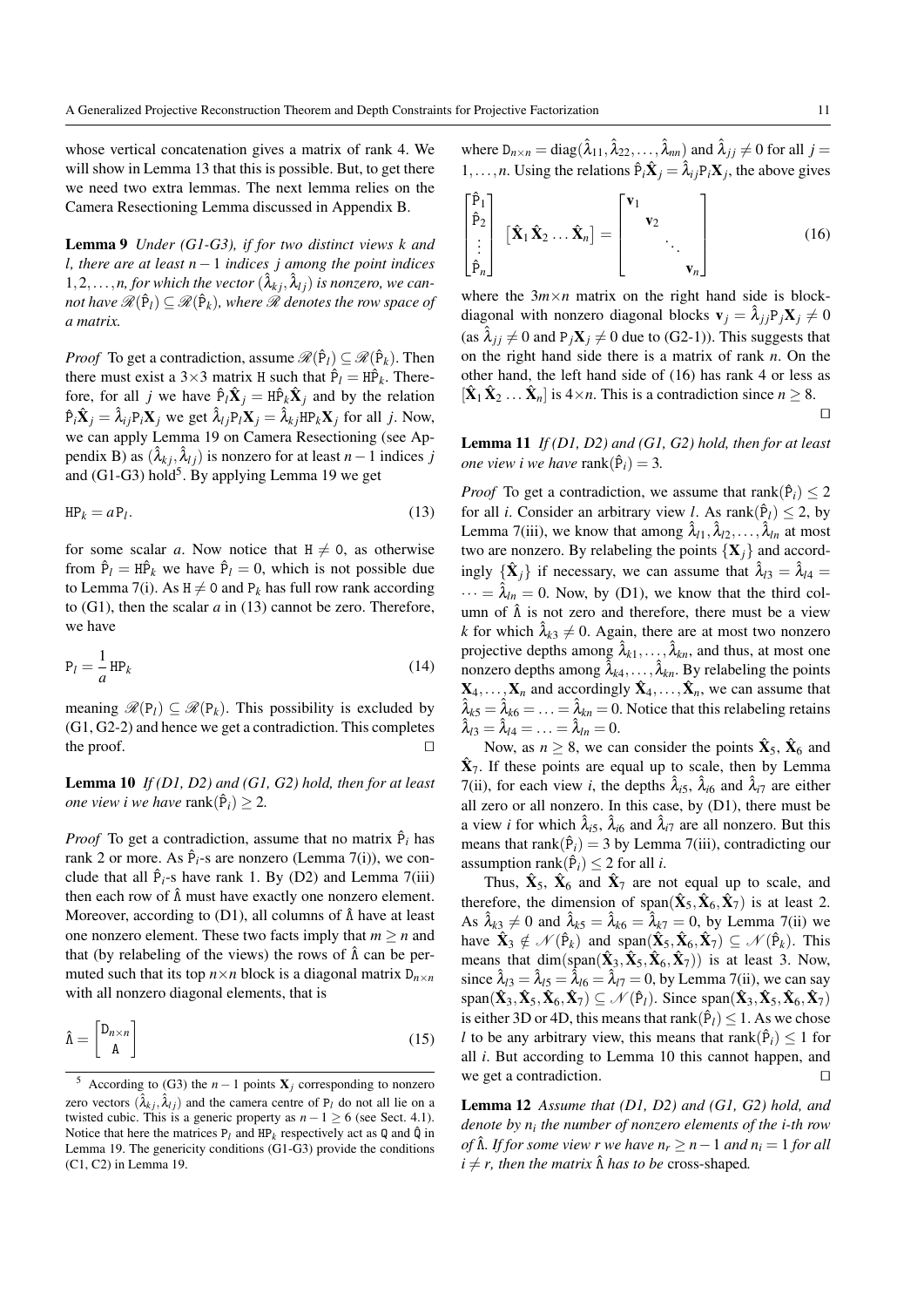*Proof* As  $m \geq 2$ , there exist at least another view *k* other than *r*. Assume the (only) nonzero element on the *k*-th row of  $\hat{\Lambda}$  is  $\hat{\lambda}_{kc}$ . We will show that for any view *l* other than *r* and *k* (if there is any) the only nonzero element in the *l*-th row of  $\hat{\Lambda}$  has to be  $\hat{\lambda}_{lc}$ .

Consider a view *l* other than *r* and *k*. As  $n \geq 8$ , and there is exactly one nonzero element in the  $k$ -th row of  $\hat{\Lambda}$ , one nonzero element in the *l*-th row of Λˆ, and at most one zero element in the *r*-th row of Λˆ, one can find three distinct indices  $j_1, j_2, j_3$  such that  $\hat{\lambda}_{rj_1} \neq 0, \hat{\lambda}_{rj_2} \neq 0, \hat{\lambda}_{rj_3} \neq 0$ ,  $\hat{\lambda}_{k j_1} = \hat{\lambda}_{k j_2} = \hat{\lambda}_{k j_3} = 0$  and  $\hat{\lambda}_{l j_1} = \hat{\lambda}_{l j_2} = \hat{\lambda}_{l j_3} = 0$ . We have  $\hat{P}_r$  span $(\hat{\mathbf{X}}_{j_1}, \hat{\mathbf{X}}_{j_2}, \hat{\mathbf{X}}_{j_3}) = \text{span}(\hat{P}_r \hat{\mathbf{X}}_{j_1}, \hat{P}_r \hat{\mathbf{X}}_{j_2}, \hat{P}_r \hat{\mathbf{X}}_{j_3})$  $=$  span $(P_rX_{j_1}, P_rX_{j_2}, P_rX_{j_3})$  $(17)$ 

where the product  $\hat{P}_r$  span $(\hat{X}_{j_1}, \hat{X}_{j_2}, \hat{X}_{j_3})$  represents the set created by multiplying  $\hat{P}_r$  by each element of the subspace span $(\hat{\mathbf{X}}_{j_1}, \hat{\mathbf{X}}_{j_2}, \hat{\mathbf{X}}_{j_3})$ . The last equality in (17) comes from (12) and the fact that  $\hat{\lambda}_{rj_1}$ ,  $\hat{\lambda}_{rj_2}$  and  $\hat{\lambda}_{rj_3}$  are nonzero. According to (G2-5),  $\text{span}(P_r X_{j_1}, P_r X_{j_2}, P_r X_{j_3})$  is 3D, and therefore, (17) suggests that  $\text{span}(\hat{\mathbf{X}}_{j_1}, \hat{\mathbf{X}}_{j_2}, \hat{\mathbf{X}}_{j_3})$  has to be also 3D. From  $\hat{\lambda}_{k j_1} = \hat{\lambda}_{k j_2} = \hat{\lambda}_{k j_3} = 0$  and  $\hat{\lambda}_{l j_1} = \hat{\lambda}_{l j_2} =$  $\hat{\lambda}_{lj_3}=0$  respectively we conclude that  $\text{span}(\hat{\mathbf{X}}_{j_1},\hat{\mathbf{X}}_{j_2},\hat{\mathbf{X}}_{j_3})\in$  $\mathcal{N}(\hat{P}_k)$  and span $(\hat{\mathbf{X}}_{j_1}, \hat{\mathbf{X}}_{j_2}, \hat{\mathbf{X}}_{j_3}) \in \mathcal{N}(\hat{P}_l)$  (Lemma 7(ii)). As  $\hat{P}_k$  and  $\hat{P}_l$  are both nonzero (Lemma 7(i)), and hence, of rank one or more, and their null-spaces include a the 3D subspace span $(\hat{\mathbf{X}}_{j_1}, \hat{\mathbf{X}}_{j_2}, \hat{\mathbf{X}}_{j_3})$ , it follows that  $\mathcal{N}(\hat{P}_k)$  =  $\mathcal{N}(\hat{P}_l) = \text{span}(\hat{\mathbf{X}}_{j_1}, \hat{\mathbf{X}}_{j_2}, \hat{\mathbf{X}}_{j_3})$ . This means that for any  $j, \hat{\lambda}_k j$ and  $\hat{\lambda}_{lj}$  are either both nonzero or both zero. As  $\hat{\lambda}_{kc} \neq 0$ , we must have  $\lambda_{lc} \neq 0$ . Since this is true for any view *l* other than *k* and *r*, we can say that for all views  $i \neq r$ , the (only) nonzero element is in the *c*-th column of  $\hat{\lambda}_{ic}$ .

By the assumption of the lemma, the *r*-th row of Λˆ can have either no zero element or one zero element. If it does have one zero element, it has to be  $\hat{\lambda}_{rc}$ , as otherwise, if  $\hat{\lambda}_{rc'} = 0$  for some  $c' \neq c$ , the *c*'-th column of  $\hat{\Lambda}$  would be zero, violating (D1). Now, we have the case where all elements of Λˆ are zero except those in the *r*-th row or the *c*-th column, and among the elements in the *r*-th row or the *c*-th column, all are nonzero except possibly  $\hat{\lambda}_{rc}$ . This means that  $\hat{\Lambda}$  is cross-shaped.

Lemma 13 *Under (D1-D3), (G1-G3) there exist two views i*  $and \ k \ such \ that \ rank(\hat{P}_i) \geq 2, \ rank(\hat{P}_k) \geq 2 \ and \ stack(\hat{P}_i, \hat{P}_k)$ *has rank 4.*

*Proof* Lemma 11 says that under our assumptions, there exists at least one estimated camera matrix  $\hat{P}_i$  of rank 3. With a possible re-indexing of the views, we can assume that rank( $\hat{P}_1$ ) = 3. Now we consider two cases. The first case is when among  $\hat{\lambda}_{11}, \hat{\lambda}_{12}, \dots, \hat{\lambda}_{1n}$  there exists at most one zero element. In this case there must be at least another view *k* with two or more nonzero elements in the corresponding row of Λˆ, as otherwise, according to Lemma 12, Λˆ would

be cross-shaped, violating (D3). By Lemma 7(iii) then we have rank( $\hat{P}_k$ ) ≥ 2. Because at least for *n* − 1 point indices *j* we have  $\hat{\lambda}_{1j} \neq 0$ , and thus  $(\hat{\lambda}_{1j}, \hat{\lambda}_{kj})^T \neq \mathbf{0}$ , from Lemma 9 we know that the row space of  $\hat{P}_k$  cannot be a subset of the row space of  $\hat{P}_1$ . Therefore, as rank $(\hat{P}_1) = 3$  we have rank  $\begin{bmatrix} \hat{P}_1 \\ \hat{P}_k \end{bmatrix}$  $\Big] = 4$ . This along with the fact that rank $(\hat{P}_1) = 3 \ge 2$ and rank $(\hat{P}_k) \ge 2$  completes the proof for this case.

The only case left is when there are at least two zero elements among  $\hat{\lambda}_{11}$ ,  $\hat{\lambda}_{12}$ , ...,  $\hat{\lambda}_{1n}$ . By a possible re-indexing we can assume that  $\hat{\lambda}_{11} = \hat{\lambda}_{12} = 0$ . From Lemma 7(v) it follows that  $\hat{\mathbf{X}}_1$  and  $\hat{\mathbf{X}}_2$  must be equal up to scale. According to (D1), there must be at least one view *k* for which  $\hat{\lambda}_{k1} \neq 0$ . As  $\hat{\mathbf{X}}_1$  and  $\hat{\mathbf{X}}_2$  are nonzero (Lemma 7(i)) and equal up to scale,  $\lambda_{k1} \neq 0$  implies  $\lambda_{k2} \neq 0$  (by Lemma 7(ii)). This means that rank $(\hat{P}_k) \ge 2$  (Lemma 7(iii)). As we have rank $(\hat{P}_1) = 3$ ,  $\hat{\lambda}_{11} = 0$  and  $\hat{\lambda}_{k1} \neq 0$ , by Lemma 7(iv) we get rank  $\begin{bmatrix} \hat{P}_1 \\ \hat{P}_k \end{bmatrix}$  $= 4.$ This completes the proof as we also have rank( $\hat{P}_1$ )  $\geq 2$  and  $rank(\hat{P}_k) \geq 2.$ 

Lemma 6 now follows directly from Lemmas 13 and 8.

# 4.4 Projective Equivalence for Two Views

The main result of this section is the following lemma:

Lemma 14 *Under (G1, G2, G4) and (D1), If the fundamen*tal matrix  $\mathscr{F}(\hat{P}_k, \hat{P}_l)$  is nonzero for two views k and l, then *the two configurations*  $(P_k, P_l, {\{\mathbf{X}_j\}})$  *and*  $(\hat{P}_k, \hat{P}_l, {\{\mathbf{X}_j\}})$  *are projectively equivalent.*

*Proof* For simplicity, we take  $k = 1$  and  $l = 2$ . The other cases follow by relabeling the views. For each *j* we have  $\hat{P}_1 \hat{\mathbf{X}}_j = \hat{\lambda}_{1j} P_1 \mathbf{X}_j$  and  $\hat{P}_2 \hat{\mathbf{X}}_j = \hat{\lambda}_{2j} P_2 \mathbf{X}_j$ , or equivalently

$$
\begin{bmatrix} \hat{\mathbf{P}}_1, \mathbf{P}_1 \mathbf{X}_j & \mathbf{0} \\ \hat{\mathbf{P}}_2, \mathbf{0} & \mathbf{P}_2 \mathbf{X}_j \end{bmatrix} \begin{pmatrix} -\hat{\mathbf{X}}_j \\ \hat{\lambda}_{1j} \\ \hat{\lambda}_{2j} \end{pmatrix} = 0, \quad j = 1, 2, ..., n. \quad (18)
$$

As,  $\hat{\mathbf{X}}_j \neq 0$  (Lemma 7(i)) the 6×6 matrix on the left hand side of (18) has a nontrivial null space and hence a vanishing determinant. Define the function  $\mathscr{S} \colon \mathbb{R}^4 \to \mathbb{R}$  as

$$
\mathscr{S}(\mathbf{X}) \stackrel{\text{def}}{=} \det \begin{bmatrix} \hat{P}_1, P_1 \mathbf{X} & \mathbf{0} \\ \hat{P}_2, & \mathbf{0} & P_2 \mathbf{X} \end{bmatrix} . \tag{19}
$$

Using the properties of the determinant and Definition 4 of the fundamental matrix, the above can be written as (Hartley and Zisserman, 2004, Sect. 17.1):

$$
\mathcal{S}(\mathbf{X}) = \mathbf{X}^T \mathbf{P}_1^T \hat{\mathbf{F}}_{12} \mathbf{P}_2 \mathbf{X} = \mathbf{X}^T \mathbf{S} \mathbf{X}
$$
 (20)

where  $\hat{F}_{12} \stackrel{\text{def}}{=} \mathcal{F}(\hat{P}_1, \hat{P}_2)$  is the fundamental matrix of  $\hat{P}_1$  and  $\hat{P}_2$  as defined in Definition 4, and  $S \stackrel{\text{def}}{=} P_1^T \hat{F}_{12} P_2$ . We shall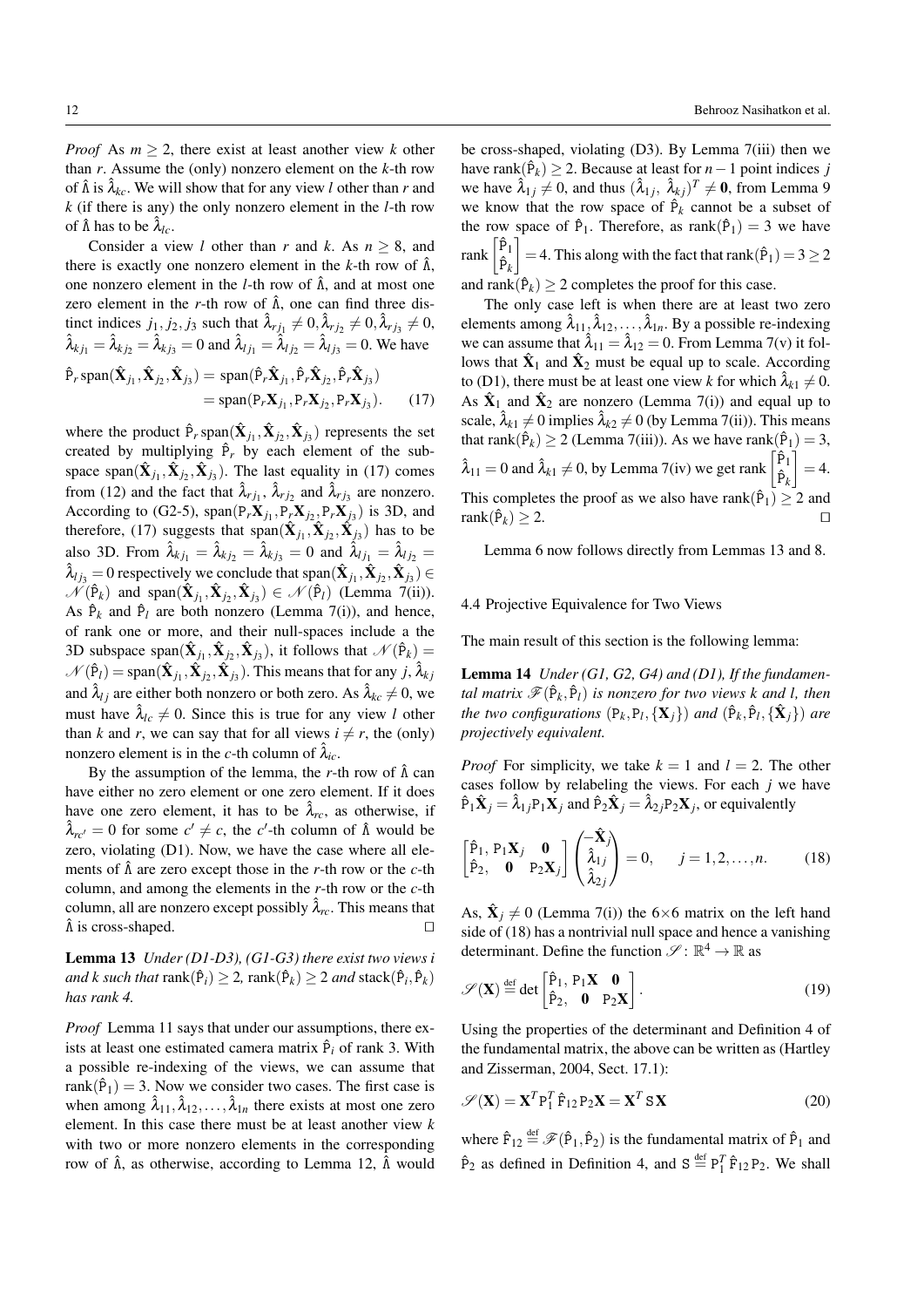show that  $\mathscr{S}(X)$  has to be identically zero. To see this, assume that  $\mathcal{S}(X)$  is not identically zero. Then the equation

$$
\mathcal{S}(\mathbf{X}) = \mathbf{X}^T \mathbf{S} \mathbf{X} = 0 \tag{21}
$$

defines a quadric surface. From (18) we know  $\mathscr{S}(\mathbf{X}_i) = 0$ for all  $j = 1, 2, ..., n$  and therefore all the points  $\{X_i\}$  lie on this quadric surface. Also, for any pair of nonzero vectors  $C_1 \in \mathcal{N}(P_1)$  and  $C_2 \in \mathcal{N}(P_2)$  (camera centres) one can easily check that  $\mathcal{S}(\mathbf{C}_1) = \mathcal{S}(\mathbf{C}_2) = 0$  and therefore,  $C_1$  and  $C_2$  also lie on the quadric surface.

As the fundamental matrix  $\hat{F}_{12} \stackrel{\text{def}}{=} \mathscr{F}(\hat{P}_1, \hat{P}_2)$  is rank deficient (Hartley and Zisserman, 2004), we can have a nonzero vector  $\mathbf{v} \in \mathcal{N}(\hat{\mathbf{F}}_{12})$ . Since P<sub>2</sub> has full row rank by (G1), we can write  $\mathbf{v} = P_2 \mathbf{Y}$  for some  $\mathbf{Y} \in \mathbb{R}^4$ . Then, by taking a nonzero vector  $C_2 \in \mathcal{N}(P_2)$ , one can easily check that for any two scalars  $\alpha$  and  $\beta$  we have  $\mathscr{S}(\alpha Y + \beta C_2) = 0$ . This, plus the fact that Y and  $C_2$  are linearly independent (as  $P_2C_2 = 0 \neq v = P_2Y$ ), implies that the quadric surface  $\mathscr{S}(\mathbf{X}) = 0$  contains a projective line and hence is *ruled*.

Now, we have the case that the nonzero vectors  $C_1 \in$  $\mathcal{N}(P_1)$  and  $C_2 \in \mathcal{N}(P_2)$  (camera centres) plus the points  $X_1, X_2, \ldots, X_n$  all lie on a (proper or degenerate) ruled quadric surface represented by (21). This contradicts the genericity condition (G4). This only leaves the possibility that  $\mathscr{S}(X)$  is identically zero or equivalently,  $S + S^T = 0$ , that is

$$
P_1^T \hat{F}_{12} P_2 + P_2^T \hat{F}_{12}^T P_1 = 0
$$
\n(22)

Therefore, according to Lemma 4 (whose conditions hold by (G1) and (G2-2)) the matrix  $\hat{F}_{12} = \mathscr{F}(\hat{P}_1, \hat{P}_2)$  is a multiple of  $\mathscr{F}(\bar{P}_1,\bar{P}_2)$ . As we have assumed that  $\mathscr{F}(\hat{P}_1,\hat{P}_2) \neq 0$ , and having (G1) and (G2-2), by Lemma 3 we know that  $(\hat{P}_1, \hat{P}_2)$ is projectively equivalent to  $(P_1, P_2)$ . As  $(G2-4)$  holds, using the Triangulation Lemma 18 (see Appendix A) we can prove that  $(P_1, P_2, \{X_j\})$  and  $(\hat{P}_1, \hat{P}_2, \{\hat{X}_j\})$  are projectively equivalent<sup>6</sup>. . ut

# 4.5 Projective Equivalence for All Views

Lemma 15 *Under (G1-G4) and (D1, D2), if for two views k* and l the two configurations  $(P_k, P_l, \{ \mathbf{X}_j \})$  and  $(\hat{P}_k, \hat{P}_l, \{ \hat{\mathbf{X}}_j \})$ *are projectively equivalent, then for the whole camera matrices and points, the configurations*  $({P_i}, {X_j})$  *and*  $(\{\hat{P}_i\}, {\{\hat{\mathbf{X}}_j\}})$  are projectively equivalent.

*Proof* For convenience, take  $k = 1$  and  $l = 2$  (the other cases follow by relabeling the views). First of all, notice that as

 $(P_1, P_2, \{X_j\})$  and  $(\hat{P}_1, \hat{P}_2, \{\hat{X}_j\})$  are projectively equivalent, we have

$$
\hat{P}_1 = \tau_1 P_1 H, \ \hat{P}_2 = \tau_2 P_2 H,\tag{23}
$$

$$
\hat{\mathbf{X}}_j = \mathbf{v}_j \mathbf{H}^{-1} \mathbf{X}_j, \quad j = 1, 2, \dots, n,
$$
\n(24)

for an invertible matrix H and nonzero scalars  $\tau_1, \tau_2$  and  $v_1, \ldots, v_n$ . From (G2) and (24), we can say that for any four distinct point indices  $j_1, \ldots, j_4$ , the points  $\hat{\mathbf{X}}_{j_1}, \hat{\mathbf{X}}_{j_2}, \hat{\mathbf{X}}_{j_3}$ and  $\hat{\mathbf{X}}_{j_4}$  span a 4-dimensional space. Therefore, for each view *i* at most 3 depth scalars  $\lambda_{ij}$  can be zero, as otherwise, if we have  $\hat{\lambda}_{ij_1} = \hat{\lambda}_{ij_2} = \hat{\lambda}_{ij_3} = \hat{\lambda}_{ij_4} = 0$  it means that  $\hat{\mathbf{X}}_{j_1}, \hat{\mathbf{X}}_{j_2}, \hat{\mathbf{X}}_{j_3}, \hat{\mathbf{X}}_{j_4} \in \mathcal{N}(\hat{P}_i)$  (Lemma 7(ii)). This, however, implies  $\hat{P}_i = 0$  contradicting Lemma 7(i).

Now, since we know that for each view *i* we have at most 3 zero depths  $\lambda_{ij}$ , from  $n \geq 8$ , we know that there are more than 3 nonzero depths  $\hat{\lambda}_{ij}$  at each row *i*. Therefore, according to Lemma 7(iii), we can say that rank( $\hat{P}_i$ ) = 3 for all *i*.

Now, notice that as  $(P_1, P_2, \{X_j\})$  and  $(\hat{P}_1, \hat{P}_2, \{\hat{X}_j\})$  are projectively equivalent, from Lemma 1 (whose conditions hold by (G1, G2) and their consequences (G2-1) and (G2-3)) we have  $\hat{\lambda}_{1i} \neq 0$  and  $\hat{\lambda}_{2i} \neq 0$  for all  $j = 1, 2, \ldots, n$ . Now, for any view  $k \geq 3$ , consider the pair of matrices  $(\hat{P}_1, \hat{P}_k)$ . We have rank $(\hat{P}_k)$  = rank $(\hat{P}_1)$  = 3 and moreover, the vector  $(\hat{\lambda}_{1j}, \hat{\lambda}_{kj})$  is nonzero for all *j*. Therefore, by Lemma 9 we get rank  $(\text{stack}(\hat{P}_1, \hat{P}_k)) = 4$ . After that, by Lemma 13 it follows that the fundamental matrix  $\mathscr{F}(\hat{P}_1, \hat{P}_k)$  is nonzero. Then by Lemma 14 we can say that  $(P_1, P_k, \{X_j\})$  and  $(\hat{P}_1, \hat{P}_k, \{\hat{X}_j\})$ are projectively equivalent. Therefore,

$$
\hat{\mathbf{P}}_1 = \tau'_1 \mathbf{P}_1 \mathbf{G}, \ \hat{\mathbf{P}}_k = \tau'_k \mathbf{P}_k \mathbf{G}, \tag{25}
$$

$$
\hat{\mathbf{X}}_j = \mathbf{v}_j' \mathbf{G}^{-1} \mathbf{X}_j, \quad j = 1, 2, \dots, n,
$$
\n(26)

for an invertible matrix G and nonzero scalars  $\tau'_1$ ,  $\tau'_k$  and  $v'_1, v'_2, \ldots, v'_n$ . From (24) and (26) we have

$$
GH^{-1}\mathbf{X}_j = \frac{\mathbf{v}'_j}{\mathbf{v}_j} \mathbf{X}_j = \alpha_j \mathbf{X}_j
$$
 (27)

where  $\alpha_j \stackrel{\text{def}}{=} v'_j/v_j$ . This says that the points  $X_1, \ldots, X_n$  are eigenvectors of  $GH^{-1}$ . Consider  $X_1, X_2, \ldots, X_5$ . They are all eigenvectors of the  $4\times4$  matrix GH<sup>-1</sup>, each associated with a nonzero eigenvalue  $\alpha_j = v'_j/v_j$ , and according to (G2), no four eigenvectors among them are linearly dependent. This can only happen when  $GH^{-1} \in \mathbb{R}^{4 \times 4}$  has a 4D eigenspace, and therefore, all eigenvalues of  $GH^{-1}$ , including  $\alpha_j$ -s, are equal to a common nonzero scalar  $\alpha$ . Thus, we must have  $GH^{-1} = \alpha I$  or  $G = \alpha H$ . This, plus (23) and (25) gives  $\tau_1 =$  $\alpha \tau'_1$ . By using  $\alpha = \alpha_j = v'_j/v_j$  and  $\tau_1 = \alpha \tau'_1$ , and defining  $\tau_k \stackrel{\text{def}}{=} \alpha \tau'_k$  we have

$$
\hat{\mathbf{P}}_1 = \tau_1 \mathbf{P}_1 \mathbf{H}, \quad \hat{\mathbf{P}}_k = \tau_k \mathbf{P}_k \mathbf{H}, \tag{28}
$$

$$
\hat{\mathbf{X}}_j = \mathbf{v}_j \mathbf{H}^{-1} \mathbf{X}_j, \quad j = 1, 2, \dots, n,
$$
\n(29)

 $6$  This can be done similarly to (Hartley and Zisserman, 2004, Theorem 10.1), so we do not repeat it here.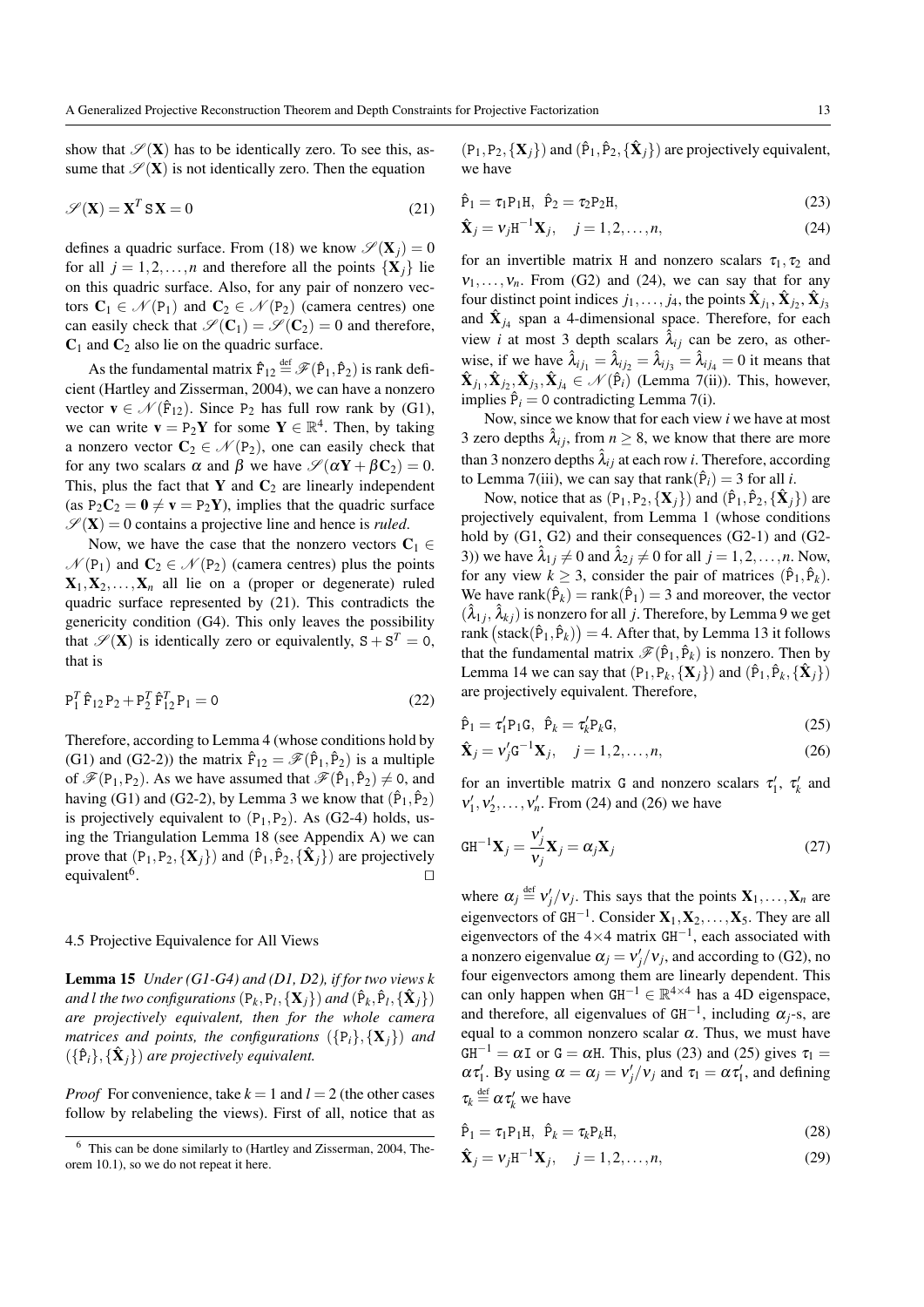Since the above is true for all  $k = 3, \ldots, n$ , and also for  $k = 2$  by (23), we conclude that the two configurations  $({\{P_i\}}, {\{\mathbf{X}_j\}})$  and  $({{\{\hat{P}_i\}}, {\{\hat{\mathbf{X}}_j\}}})$  are projectively equivalent.  $\Box$ 

# 5 Minimality of (D1-D3) and Cross-shaped **Configurations**

From depth assumptions (D1-D3) we see that in order to get the projective reconstruction working we require that none of the rows or columns of the depth matrix  $\hat{\Lambda} = [\lambda_{ij}]$ are zero and that  $\hat{\Lambda}$  is not cross-shaped. One might wonder whether projective reconstruction is possible under weaker constraints on the estimated depth matrix. For example, what happens if we just require that the matrix has no zero rows and no zero columns.

In this section we shall show that, in some specific sense, (D1-D3) is a minimal assumption for projective reconstruction. However, by this we do not mean that it is the weakest possible constraint that guarantees the uniqueness of projective reconstruction up to projectivity. But, it is minimal in the sense that if any of (D1), (D2) or (D3) is removed, and no extra conditions are added, the resulting constraints cannot rule out false solutions to projective reconstruction. This shows that the false solutions to the factorization problem  $\hat{\Lambda} \odot [\mathbf{x}_{ij}] = \hat{P} \hat{\mathbf{X}}$  are not limited to the trivial cases of having depth matrices with some zero rows or columns.

It is trivial to demonstrate degenerate solutions created by violating (D1). For example, we can set  $\hat{\lambda}_{1k} = \hat{\lambda}_{2k} = ... =$  $\hat{\lambda}_{mk} = 0$  and  $\hat{\mathbf{X}}_k = \mathbf{0}$ , as it satisfies  $\hat{P}_i \hat{\mathbf{X}}_k = \hat{\lambda}_{ik} \mathbf{x}_{ik}$ . For the rest of variables we can have  $\hat{P}_i = P_i$  for all *i* and  $\hat{X}_j = X_j$  and  $\hat{\lambda}_i = \lambda_i$  for all  $j \neq k$ . Similarly, if we relax (D2) by allowing the *l*-th row of  $\hat{\Lambda}$  to be nonzero, we can have a configuration in which  $\hat{P}_l = 0$ .

The more difficult job is to show that the relaxation of (D3) allows a projectively non-equivalent setup. Relaxing this condition means that Λˆ is *cross-shaped*. We show that in this case for any configuration of the true camera matrices  $P_i$ , points  $X_j$  and depths  $\lambda_{ij}$ , we can find a non-equivalent setup  $(\{\hat{P}_i\}, \{\hat{\mathbf{X}}_j\}, \{\hat{\lambda}_{ij}\})$  satisfying the projection equations.

Consider *m* arbitrary 3×4 projection matrices  $P_1, P_2, \ldots, P_m$  and an arbitrary set of points  $\mathbf{X}_1, \mathbf{X}_2, \dots, \mathbf{X}_n \in \mathbb{R}^4$  (with *m* and *n* arbitrary), giving the image points  $\mathbf{x}_{ij}$  through the relation  $\lambda_{ij}\mathbf{x}_{ij} = P_i\mathbf{X}_j$  for nonzero scalars  $\hat{\lambda}_i$ . Now, for any arbitrary view *r* and point index *c* we can take

 $\hat{\lambda}_{ic} = \lambda_{ic}, \quad i = 1, 2, ..., m,$  (30)

$$
\hat{\lambda}_{rj} = \lambda_{rj}, \quad j = 1, 2, \dots, n,
$$
\n(31)

$$
\hat{\lambda}_{ij} = 0, \qquad i \neq r, \ j \neq c. \tag{32}
$$

$$
\hat{\mathbf{P}}_r = \mathbf{P}_r,\tag{33}
$$

$$
\hat{\mathbf{P}}_i = \mathbf{P}_i \mathbf{X}_c \bar{\mathbf{C}}_r^T \qquad i \neq r \tag{34}
$$

$$
\hat{\mathbf{X}}_c = (\mathbf{I} - \bar{\mathbf{C}}_r \bar{\mathbf{C}}_r^T) \mathbf{X}_c + \bar{\mathbf{C}}_r,\tag{35}
$$

$$
\hat{\mathbf{X}}_j = (\mathbf{I} - \bar{\mathbf{C}}_r \bar{\mathbf{C}}_r^T) \mathbf{X}_j \qquad j \neq c. \tag{36}
$$

where  $\bar{\mathbf{C}}_r$  is the normalized camera centre of  $P_r$  (a unit vector in the null-space of P<sub>r</sub>). Notice that the matrix  $I - \bar{C}_r \bar{C}_r^T$  is the orthogonal projection onto the row space of  $P_r$ . Now, it can be easily checked that

$$
\hat{P}_i \hat{\mathbf{X}}_j = P_i \mathbf{X}_j = \lambda_{ij} \mathbf{x}_{ij} = \hat{\lambda}_{ij} \mathbf{x}_{ij} \quad \text{if } i = r \text{ or } j = c \tag{37}
$$

$$
\hat{P}_i \hat{\mathbf{X}}_j = 0 = 0 \cdot \mathbf{x}_{ij} = \hat{\lambda}_{ij} \mathbf{x}_{ij} \quad \text{if } i \neq r \text{ and } j \neq c \quad (38)
$$

Notice that to derive (37) one has to check three cases separately: first  $i = r$ ,  $j = c$ , second  $i = r$ ,  $j \neq c$ , and third  $i \neq r$ ,  $j =$ *c*. You can see that with this choice we have  $\hat{P}_i \hat{X}_j = \hat{\lambda}_{ij} x_{ij}$  for all *i* and *j*. It is obvious that  $({{\hat{P}_i}, {\hat{X}_j}})$  is not projectively equivalent to  $({P_i}, {\mathbf{X}_i})$ , as, for example, for any  $i \neq r$  we have rank $(\hat{P}_i) = 1$  regardless of the value of  $P_i$ . From (30-32) it follows that

$$
\hat{\Lambda} = \begin{bmatrix} 0 & \mathbf{1}_{r-1} & 0 \\ \mathbf{1}_{c-1}^T & 1 & \mathbf{1}_{n-c}^T \\ 0 & \mathbf{1}_{m-r} & 0 \end{bmatrix} \circ \Lambda \tag{39}
$$

where the zero matrices denoted by 0 are of compatible size and ◦ denotes the Hadamard (element-wise) product. This shows that  $\hat{\Lambda} = [\lambda_{ij}]$  is a *nonzero-centred* cross-shaped matrix centred at  $(r, c)$ , according to Definition 5.

One can observe that instead of (35) we can give any arbitrary value to  $\hat{\mathbf{X}}_c$ , provided that it is not perpendicular to  $C_r$ , and still get a setup with a cross-shaped depth matrix. Especially, we leave it to the reader to check that by taking  $\hat{\mathbf{X}}_c$  equal to  $\bar{\mathbf{C}}_r$  instead of  $(\mathbf{I} - \bar{\mathbf{C}}_r \bar{\mathbf{C}}_r^T) \mathbf{X}_c + \bar{\mathbf{C}}_r$  in (35), we have a setup in which the depth matrix  $\hat{\Lambda}$  is arranged as (30-32) with the exception that the central element  $\lambda_{rc}$  is zero, that is

$$
\hat{\Lambda} = \begin{bmatrix} 0 & \mathbf{1}_{r-1} & 0 \\ \mathbf{1}_{c-1}^T & 0 & \mathbf{1}_{n-c}^T \\ 0 & \mathbf{1}_{m-r} & 0 \end{bmatrix} \circ \Lambda.
$$
 (40)

This means that  $\hat{\Lambda}$  is a zero-centred cross-shaped matrix. Fig. 2 illustrates such a solution for the case of  $r = 1, c = 1$ .

Obviously for any pair of vectors  $\tau \in \mathbb{R}^m$  and  $v \in \mathbb{R}^n$ with all nonzero entries, we can find a new configuration with  $\hat{\Lambda}' = \text{diag}(\tau) \hat{\Lambda} \text{diag}(\nu), \hat{P}'_i = \tau_i \hat{P}_i$  and  $\hat{\mathbf{X}}'_j = \nu_j \hat{\mathbf{X}}_j$ , satis- $\hat{\mathbf{p}}'_i \hat{\mathbf{X}}'_j = \hat{\lambda}'_i \mathbf{x}_{ij}$  (as  $(\tau_i \hat{\mathbf{P}}_i)(\mathbf{v}_j \hat{\mathbf{X}}_j) = (\tau_i \mathbf{v}_j \hat{\lambda}_{ij}) \mathbf{x}_{ij}$ ). Notice that, according to the above discussion, both configurations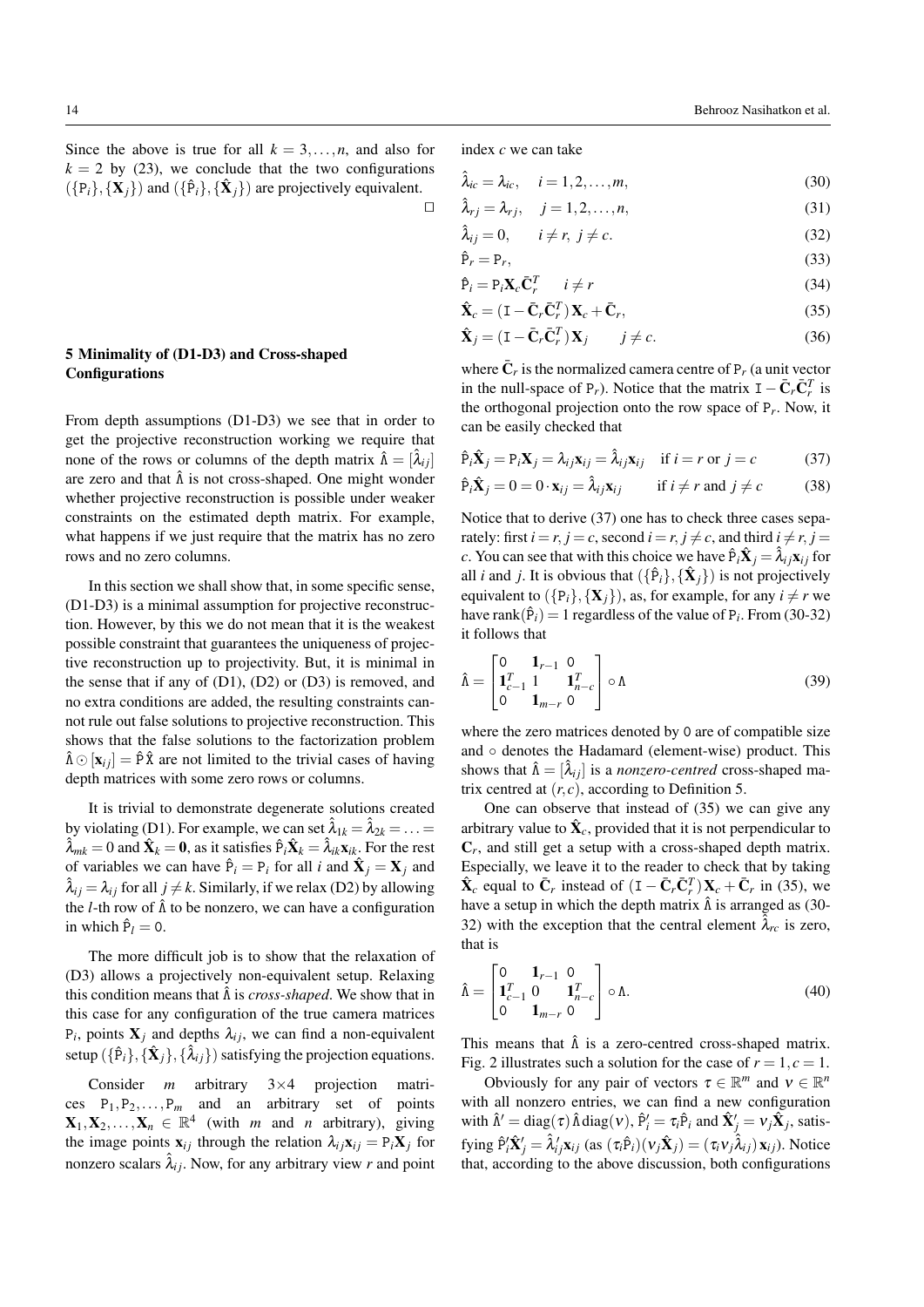(39) and (40) can be obtained for any configuration of *m* views and *n* points, and for any choice of *r* and *c*. We also know from Lemma 5 that any *m*×*n* cross-shaped matrix is diagonally equivalent to either (39) or (40) for some choice of *r* and *c*. Putting all these together we get the following lemma.

Lemma 16 *Consider any configuration of m camera matrices and n points*  $({P_i},{X_j})$  *giving the image points*  $\{x_{ij}\}$ *through the relations*  $\lambda_i \times j_i = P_i X_j$  *with nonzero scalars*  $\lambda_{ij} \neq 0$ *. Then for any cross-shaped matrix*  $\hat{\Lambda} = [\hat{\lambda}_{ij}]$ *, there*  $e$ xists a configuration  $(\{\hat{P}_i\}, {\{\hat{\mathbf{X}}_j\}})$ , such that the relation  $\hat{\lambda}_{ij}\mathbf{x}_{ij} = \hat{P}_i\hat{\mathbf{X}}_j$  holds for all  $i = 1, \ldots, m$  and  $j = 1, \ldots, n$ .

This lemma is used in the next session as a useful test for the assessment of depth constraints. It says that if a constraint allows any cross-shaped structure for the depth matrix, then it allows for a false solution.

### 6 The Constraint Space

In this section we will have a closer look at the depth constraints used in factorization-based projective reconstruction. Consider a set of  $m \geq 2$  projection matrices  $P_1,\ldots,P_m \in \mathbb{R}^{3 \times 4}$  and a set of  $n \geq 8$  points  $\mathbf{X}_1,\ldots,\mathbf{X}_n \in \mathbb{R}^4$ , generically configured in the sense of (G1-G4) and projecting into a set of image points  $\mathbf{x}_{ij} \in \mathbb{R}^3$  according to  $\lambda_{ij}$ **x**<sub>*i*</sub> = P<sub>*i*</sub>**X**<sub>*j*</sub>. Given a constraint space  $C \subseteq \mathbb{R}^{m \times n}$  we want to assess the solutions to the problem

$$
\text{find}_{\hat{\Lambda}, \hat{P}_{3m \times 4}, \hat{X}_{4 \times n}} \quad \text{s.t.} \quad \hat{\Lambda} \odot [x_{ij}] = \hat{P} \hat{X}, \quad \hat{\Lambda} \in C \tag{41}
$$

in terms of whether  $(\{\hat{P}_i\}, {\{\hat{\mathbf{X}}_j\}})$  is projectively equivalent to  $(\{P_i\}, \{X_j\})$ , where  $\hat{P} = \text{stack}(\hat{P}_1, \hat{P}_2, \dots, \hat{P}_m)$ ,  $\hat{X} =$  $[\hat{\mathbf{X}}_1 \hat{\mathbf{X}}_2 \cdots \hat{\mathbf{X}}_n]$  and  $\hat{\Lambda} \odot [\mathbf{x}_{ij}] = \hat{P} \hat{\mathbf{X}}$  represents all the relations  $\hat{\lambda}_{ij}$ **x**<sub>ij</sub> =  $\hat{P}_i \hat{X}_j$  in matrix form, as described for (2) and (3). By  $\hat{P}_{3m \times 4}$  and  $\hat{X}_{4 \times n}$  we respectively mean  $\hat{P} \in \mathbb{R}^{3m \times 4}$  and  $\hat{\mathbf{x}} \in \mathbb{R}^{4 \times n}$ .

Notice that, it is not sufficient that every  $\hat{\Lambda}$  in *C* satisfies depth assumptions (D1-D3). The constraint space must also be *inclusive*, that is, it must make possible the existence of  $\{\hat{P}_i\}$  and  $\{\hat{\mathbf{X}}_j\}$  for which  $\hat{\Lambda} \odot [\mathbf{x}_{ij}] = \hat{P}\hat{X}$  holds for all *i* and *j*. In other words, it must guarantee that (41) has at least one solution. One can check that for any  $\hat{\Lambda}$  diagonally equivalent to the true depth matrix  $\Lambda$ , there exists a setup  $({{\hat{P}_i}, {\hat{X}_j}})$ , defined by  $\hat{P}_i = \tau_i P_i$ ,  $\hat{\mathbf{X}}_j = v_j \mathbf{X}_j$ , which is projectively equivalent to  $({p_i}, {X_j})$  and satisfies the relation  $\hat{\Lambda} \odot [{\bf x}_{ij}] = \hat{P} \hat{X}$ . Therefore, for (41) to have at least one solution, it is sufficient that the constraint space *C* allows at least one  $\hat{\Lambda}$  which is diagonally equivalent to Λ. Actually, this requirement is also necessary, since, according to Lemma 1, if there exists a setup ( $\{\hat{P}_i\}$ ,  $\{\hat{\mathbf{X}}_j\}$ ) projectively equivalent to ( $\{P_i\}$ ,  $\{\mathbf{X}_j\}$ ) which satisfies the relations  $\hat{\lambda}_{ij} \mathbf{x}_{ij} = \hat{P}_i \hat{\mathbf{X}}_j$ , then  $\hat{\Lambda}$  must be diagonally equivalent to Λ. As we do not know the true depths

 $Λ$  beforehand, we would like the constraint  $\hat{Λ} \in C$  to work for any initial value of depths Λ. Hence, we need it to allow at least one diagonally equivalent matrix for every depth matrix Λ whose entries are all nonzero. If we have some prior knowledge about the true depth matrix Λ in the form of Λ ∈ *P* for some set  $P \subseteq \mathbb{R}^{m \times n}$ , the constraint is only required to allow at least one diagonally equivalent matrix for every depth matrix Λ in *P*. For example, in many applications it is known a priori that the true depths  $\lambda_{ij}$  are all positive. In such cases *P* is the set of  $m \times n$  matrices with all positive elements. The concept of inclusiveness, therefore, can be defined formally as follows:

**Definition 6** Given a set  $P \subseteq \mathbb{R}^{m \times n}$  representing our prior knowledge about the possible values of the true depth matrix ( $\Lambda \in P$ ), the constraint space  $C \subseteq \mathbb{R}^{m \times n}$  is called *inclusive* if for every  $m \times n$  matrix  $\Lambda \in P$ , there exists at least one matrix  $\hat{\Lambda} \in C$  which is diagonally equivalent to  $\Lambda$ .

**Definition 7** The constraint space  $C \subseteq \mathbb{R}^{m \times n}$  is called *uniquely inclusive* if for every  $m \times n$  matrix  $\Lambda \in P$ , there exists *exactly* one matrix  $\hat{\Lambda} \in C$  which is diagonally equivalent to Λ.

In this paper whenever we use the term inclusive without specifying *P*, we mean the general case of *P* being the set of all  $m \times n$  matrices with no zero element. We will only consider one other case where *P* is the set of all  $m \times n$  matrices with all positive elements.

In addition to inclusiveness as a necessary property for a constraint, it is desirable for a constraint to *exclude* false solutions. This property can be defined as follows:

**Definition 8** For  $m>2$  and  $n>8$ , a constraint space  $C \subseteq$  $\mathbb{R}^{m \times n}$  is called *exclusive*<sup>7</sup> if every  $\hat{\Lambda} \in C$  satisfies (D1-D3).

Now, we can present a class of constraints under which solving problem (41) leads to projective reconstruction:

**Definition 9** Given integers  $m \ge 2$  and  $n \ge 8$ , and a set  $P \subseteq$  $\mathbb{R}^{m \times n}$  representing our prior knowledge about the true depth matrix, we call the constraint space  $C \subseteq \mathbb{R}^{m \times n}$  (uniquely) *reconstruction friendly* if it is both *exclusive* and (uniquely) *inclusive* with respect to *P*.

We will apply the same terms (inclusive, exclusive, reconstruction friendly) to the constraints themselves (as relations), and what we mean is that the corresponding constraint space has the property. The following proposition follows from the discussion above and Theorem 1.

<sup>7</sup> In fact, the term exclusive might not be a precise term here, as (D1- D3) holding for all  $\hat{\Lambda} \in C$  is just a sufficient condition for a constraint to exclude false solutions. While, according to Lemma 16, (D3) holding for all  $\hat{\Lambda} \in \mathcal{C}$  is necessary for ruling out false solutions, (D1) and (D2) holding for all members of *C* is not necessary for this purpose. This is because there might exist some  $\hat{\Lambda} \in C$  for which (D1) or (D2) do not hold, but it is excluded by  $\hat{\Lambda} \odot [\mathbf{x}_{ij}] = \hat{P} \hat{\mathbf{x}}$ . This is why in Sect. 5 we said that (D1-D3) are minimal *in a certain sense*.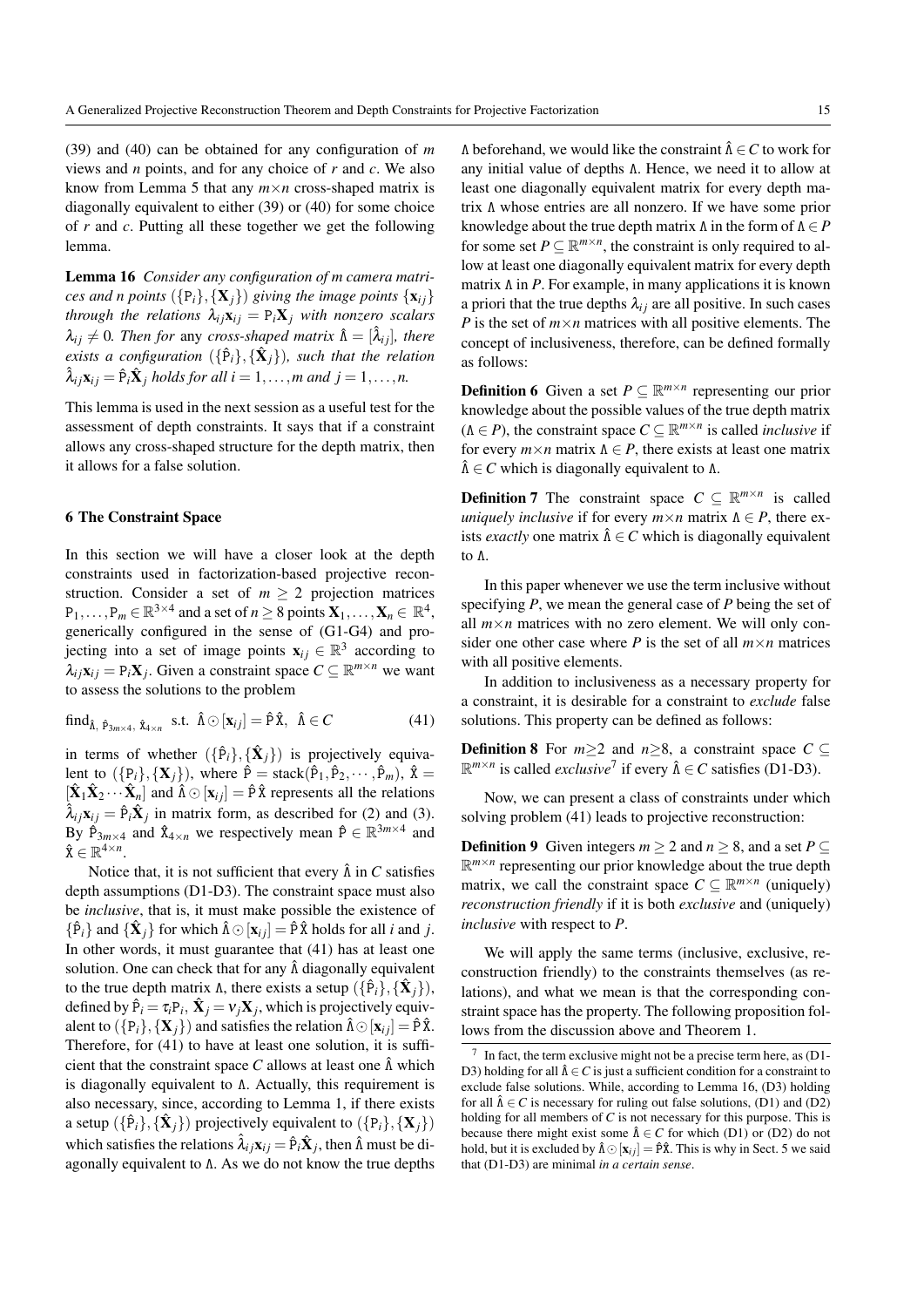**Proposition 1** *Consider a setup of*  $m \geq 2$  *camera matrices and*  $n \geq 8$  *points* ( $\{P_i\}, \{X_i\}$ ) *generically configured in the sense of (G1-G4), and projecting into the image points*  $\{x_{ij}\}$ *according to*  $\lambda_i \times \mathbf{x}_i = \mathbf{P}_i \mathbf{X}_i$  *with nonzero scalars*  $\lambda_i$ *i. If* C *is a reconstruction friendly constraint space, then problem* (41) *has at least one solution and for any solution*  $(\hat{\Lambda}, \hat{P}, \hat{X})$ *, the configuration*  $(\{\hat{P}_i\}, \{\hat{\mathbf{X}}_j\})$  *is projectively equivalent to*  $({p_i}, {\mathbf{X}_j})$ , where the matrices  $\hat{P}_i \in \mathbb{R}^{3 \times 4}$  and the points  $\hat{\mathbf{X}}_j \in \mathbb{R}^4$  come from  $\hat{\mathbf{P}} = \text{stack}(\hat{\mathbf{P}}_1, \hat{\mathbf{P}}_2, \cdots, \hat{\mathbf{P}}_m)$  and  $\hat{\mathbf{X}} =$  $[\hat{\mathbf{X}}_1 \hat{\mathbf{X}}_2 \cdots \hat{\mathbf{X}}_n]$ *. If C is uniquely reconstruction friendly, then there is a unique depth matrix*  $\hat{\Lambda}$  *as the solution to* (41).

Notice, that the uniqueness is with respect to  $\hat{\Lambda}$ , however a certain solution  $\hat{\Lambda}$  gives a class of camera matrices and points, namely ( $\hat{P}H, H^{-1}\hat{X}$ ) where H is an arbitrary 4×4 invertible matrix.

Being reconstruction friendly is a desirable property for a constraint. However, this does not mean that other constraints are not useful. There can be other ways of avoiding false solutions, including choosing a proper initial solution for iterative factorization algorithms or trying different initial solutions or different forms of a certain class of constraints. What is important for reconstruction *unfriendly* constraints is to be aware of possible false solutions and being able to determine whether the algorithm has fallen into any of them.

Besides giving correct solutions to (41), there are other desirable properties for a constraint space. We are specifically talking about the properties making the constraint usable with practical algorithms. For example, when dealing with iterative algorithms that converge to the final solution, it is essential that the constraint space  $C$  is closed. This is because for a non-closed constraint space, even if the sequence of solutions throughout all iterations satisfy all the constraints, they may converge to something outside *C*.

In the next subsections, to demonstrate how the theory we developed can be applied to the analysis of depth constraints, we examine some of the depth constraints used in the literature on factorization-based algorithms. It turned out that all of the constraints we could find in the literature either have a *compact* constraint space or are in the form of *linear equalities*. We consider each of these classes in a separate subsection. For each class, in addition to reviewing the constraints in the literature, we introduce a new class of constraints with extra desirable properties. This gives the reader an idea as to how our theory can be exploited for the design of new constraints. In particular, in Sect. 6.2.3, we introduce a class of linear equality constraints which are reconstruction friendly.

# 6.1 Compact Constraint Spaces

# *6.1.1 The Transportation Polytope Constraint*

We consider the constraint used in (Dai et al, 2010, 2013), which requires  $\hat{\Lambda}$  to have prescribed row and column sums and to have all nonnegative elements. This can be represented as

$$
\hat{\Lambda}\mathbf{1}_n = \mathbf{u}, \ \hat{\Lambda}^T \mathbf{1}_m = \mathbf{v}, \tag{42}
$$

 $\hat{\Lambda} \succeq 0$ , (43)

where the vectors  $\mathbf{u} \in \mathbb{R}^m$  and  $\mathbf{v} \in \mathbb{R}^n$  are such that  $u_i > 0$  for all *i*,  $v_j > 0$  for all *j* and  $\sum_{i=1}^{m} u_i = \sum_{j=1}^{n} v_j$ . The relation  $\succeq$ means element-wise greater or equal. Notice that although (42) introduces  $m + n$  constraints, only  $m + n - 1$  of them are linearly independent. In (Angst et al, 2011) it has been noted that the corresponding constraint space is known as the Transportation Polytope. Thanks to a generalization of the well-known Sinkhorn's Theorem (Sinkhorn, 1964) for rectangular matrices (Sinkhorn, 1967), one can say that for every *m*×*n* matrix Λ with all positive elements and any two vectors  $\mathbf{u} \in \mathbb{R}^m$  and  $\mathbf{v} \in \mathbb{R}^n$  with all positive entries, there exists a matrix  $\hat{\Lambda}$  which is diagonally equivalent to  $\Lambda$  and satisfies the row and column sums constraint (42). Therefore, (42) is inclusive if the true depth matrix  $\Lambda$  is known to have all positive values, that is the set *P* representing the prior knowledge in Definition 9 is equal to the set of all *m*×*n* matrices with all positive elements. It is also obvious that the constraint (42) enforces all rows and all columns of  $\hat{\Lambda}$  to be nonzero. Hence, every matrix in the constraint space satisfies (D1, D2). To see if the constraint is exclusive it only remains to examine whether or not constraints (42) and (43) allow for any cross-shaped depth matrix.

Assume that  $\hat{\Lambda}$  is a cross-shaped matrix centred at  $(r, c)$ , as in Fig. 6. Then the elements of  $\hat{\Lambda}$  are uniquely determined by (42) as follows:  $\hat{\lambda}_{ic} = u_i$  for all  $i \neq r$ ,  $\hat{\lambda}_{rj} = v_j$  for all  $j \neq c$ and  $\lambda_{rc} = u_r - \sum_{j \neq c} v_j = v_c - \sum_{i \neq r} u_j$  (the latter equality is true due to  $\sum_{i=1}^{m} u_i = \sum_{j=1}^{n} v_j$ ). This has been illustrated in Fig. 6. It is easy to check at all elements of  $\hat{\Lambda}$  are nonnegative except possibly  $\hat{\lambda}_{rc}$ . Therefore, to satisfy (43), we must have  $u_r - \sum_{j \neq c} v_j \geq 0$ . Therefore, if for any choice of *r* and *c*,  $u_r - \sum_{i \neq c} v_i \geq 0$  is satisfied, then the constraints (42) and (43) allow for a cross-shaped structure and hence, according to Lemma 16, allow a false solution to (41). Otherwise, (42) and (43) together give a reconstruction friendly constraint space, and hence, do not allow any false solution according to Proposition 1.

As a major example, if we take  $\mathbf{u} = n\mathbf{1}_m$  and  $\mathbf{v} = m\mathbf{1}_n$  as chosen in (Dai et al, 2010, 2013), for any choice of *r* and *c* we have  $u_r - \sum_{j \neq c} v_j = m + n - mn$ . This is always smaller than zero by our assumption of having two or more views  $(m \ge 2)$  and 8 or more points  $(n \ge 8)$ . Therefore, with the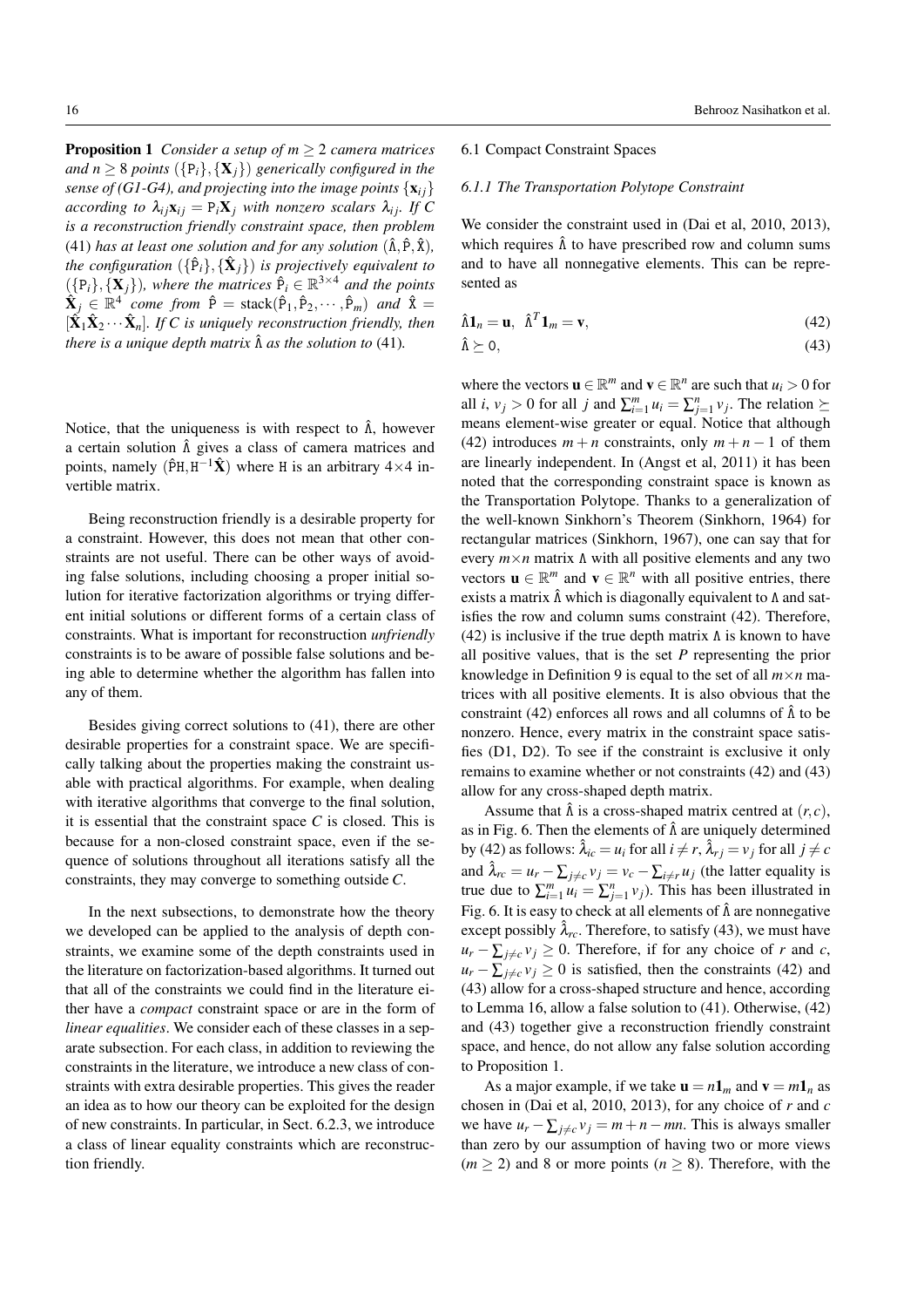

Fig. 6 A 4×6 cross-shaped depth matrix  $\hat{\Lambda}$  centred at  $(r, c)$  with  $r =$  $3, c = 4$ . The blank parts of the matrix indicate zero elements. The only way for the rows and columns of the matrix to sum up to the marginal values  $\{u_i\}$  and  $\{v_j\}$  is to have  $\hat{\lambda}_{ic} = u_i$  for  $i \neq r$ ,  $\hat{\lambda}_{rj} = v_j$  for  $j \neq c$ , and  $\hat{\lambda}_{rc} = u_r - \sum_{j \neq c} v_j = v_c - \sum_{i \neq r} u_j$ .

choice of  $\mathbf{u} = n\mathbf{1}_m$  and  $\mathbf{v} = m\mathbf{1}_n$ , (42) and (43) give a reconstruction friendly constraint space. The disadvantage of this constraint is that it includes inequalities. This makes it difficult to implement fast and efficient algorithms for large scale problems.

# *6.1.2 Fixing the Norms of Rows and Columns*

As suggested by Triggs (1996) and Hartley and Zisserman (2004), after each iteration of a factorization-based algorithm, one can alternatingly scale row and columns of  $\hat{\Lambda}$  to have prescribed norms. Here, we analyse this case for the cases where the norms are  $l^p$ -norms for some real number  $p \ge 1$  (being real implies  $p < \infty$ ). Consider the matrix  $\hat{\Gamma} \stackrel{\text{def}}{=} [|\hat{\lambda}_{ij}|^p]$ , whose *i j*-th element is equal to  $|\hat{\lambda}_{ij}|^p$ . If all  $\hat{\lambda}_{ij}$ -s are nonzero, all elements of  $\hat{\Gamma}$  are positive, and hence, alternatingly scaling row and columns of  $\hat{\Lambda}$  to have prescribed  $l^p$ -norms is equivalent to alternatingly scaling rows and columns of  $\hat{\Gamma}$  to have prescribed sums, that is applying the Sinkhorn's algorithm to  $\hat{\Gamma}$  (Sinkhorn, 1964, 1967), making  $\hat{\Gamma}$  converge to a matrix with the desired marginal sums and hence making  $\hat{\Lambda}$  converge to a matrix with given row and column  $l^p$ -norms. Therefore, applying this iterative procedure after every iteration of a factorization-based algorithms keeps  $\hat{\Lambda}$  in the following constraint space

$$
\sum_{j=1}^{n} |\hat{\lambda}_{ij}|^p = u_i, \quad i = 1, \dots, m
$$
 (44)

$$
\sum_{i=1}^{m} |\hat{\lambda}_{ij}|^p = v_j, \quad j = 1, ..., n
$$
 (45)

for vectors  $\mathbf{u} = [u_1, \dots, u_m]^T$  and  $\mathbf{v} = [v_1, \dots, v_n]^T$  with all positive elements. Notice that u and v must be taken such that  $\sum_{i=1}^{m} u_i = \sum_{j=1}^{n} v_j$ . The above constrains  $\hat{\Gamma} = [|\hat{\lambda}_{ij}|^p]$  as

$$
\hat{\Gamma} \mathbf{1}_n = \mathbf{u}, \ \hat{\Gamma}^T \mathbf{1}_m = \mathbf{v}.\tag{46}
$$

Moreover,  $\hat{\Gamma} \ge 0$  is automatically satisfied by the definition of  $\hat{\Gamma}$ . For the true depths  $\lambda_{ij}$ , take  $\Gamma \stackrel{\text{def}}{=} [|\lambda_{ij}|^p]$  and notice that it has all positive elements as  $\lambda_{ij}$ -s are all nonzero. Thus,

by applying the generalization of the Sinkhorn's theorem to rectangular matrices (Sinkhorn, 1967) we can say that there exists vectors  $\tau = [\tau_1, \tau_2, ..., \tau_m]^T$ ,  $v = [v_1, v_2, ..., v_n]^T$ with all positive entries such that  $\hat{\Gamma} = \text{diag}(\tau) \Gamma \text{diag}(\nu)$ satisfies (46). Thus, for  $\tau' = [\tau_1^{1/p}]$  $\tau_1^{1/p}, \tau_2^{1/p}$  $[\tau_2^{1/p}, \ldots, \tau_m^{1/p}]^T$ ,  $v' =$  $[v_1^{1/p}]$  $v_1^{1/p}, v_2^{1/p}$  $v_1^{1/p}, \ldots, v_n^{1/p}]^T$ , the matrix  $\hat{\Lambda} = \text{diag}(\tau') \Lambda \text{diag}(v')$ satisfies (44) and (45). Therefore, (44) and (45) together give an inclusive constraint space. To check for (D1-D3), notice that  $\hat{\Gamma}$  and  $\hat{\Lambda}$  have a common zero pattern. Therefore, (D1-D3) are satisfied for  $\hat{\Lambda}$  if and only if they are satisfied for  $\hat{\Gamma}$ . By considering (46) and  $\hat{\Gamma} \succeq 0$ , with the same discussion as the previous subsection we can say that (44) and (45) form a reconstruction friendly constraint if and only if  $u_r - \sum_{i \neq c} v_i \geq 0$  for all *r* and *c*. Specifically, if one requires rows to have common norms and also columns to have common norms, as suggested by Triggs (1996) and Hartley and Zisserman (2004), then we have  $\mathbf{u} = \alpha n \mathbf{1}_m$  and  $\mathbf{v} = \alpha m \mathbf{1}_n$ for some nonzero scaling factor  $\alpha$ . A similar argument as in the previous subsection shows that with this choice of  **and**  $v$ , fixing  $l^p$ -norms of rows and columns results in a reconstruction friendly constraint space.

The problem with (46) as a constraint is that even simple target functions are hard to optimize subject to it. Implementing this constraint as a balancing stage after every iteration of a factorization-based algorithm can prevent us from having a descent move at every iteration.

# *6.1.3 Fixed Row or Column Norms*

Heyden et al (1999) uses the constraint of fixing the  $l^2$ norms of the rows of the depth matrix. This constraint can be written as

$$
\sum_{j=1}^{n} |\hat{\lambda}_{ij}|^2 = u_i, \quad i = 1, \dots, m
$$
 (47)

for fixed positive numbers  $u_i$ . Indeed, this constraint is inclusive as for every matrix Λ with all nonzero rows one can scale the rows to obtain a matrix  $\hat{\Lambda} = \text{diag}(\tau) \Lambda$  with prescribed row norms. Every matrix  $\hat{\Lambda}$  satisfying this constraint has nonzero rows. However, the constraint allows for zero columns and cross-shaped solutions. A similar situation holds for (Mahamud et al, 2001) where the columns of the depth matrix are required to have a unit weighted  $l^2$ -norm.

The disadvantage of these constraints is allowing for zero columns (or zero rows in the second case) and crossshaped structures. The advantage is that they can be efficiently implemented with iterative factorization-based algorithms, by solving a number of eigenvalue problems at every iteration (Mahamud et al, 2001). The compactness of the constraint space contributes to the proof of special convergence properties for special factorization-based algorithms (Mahamud et al, 2001).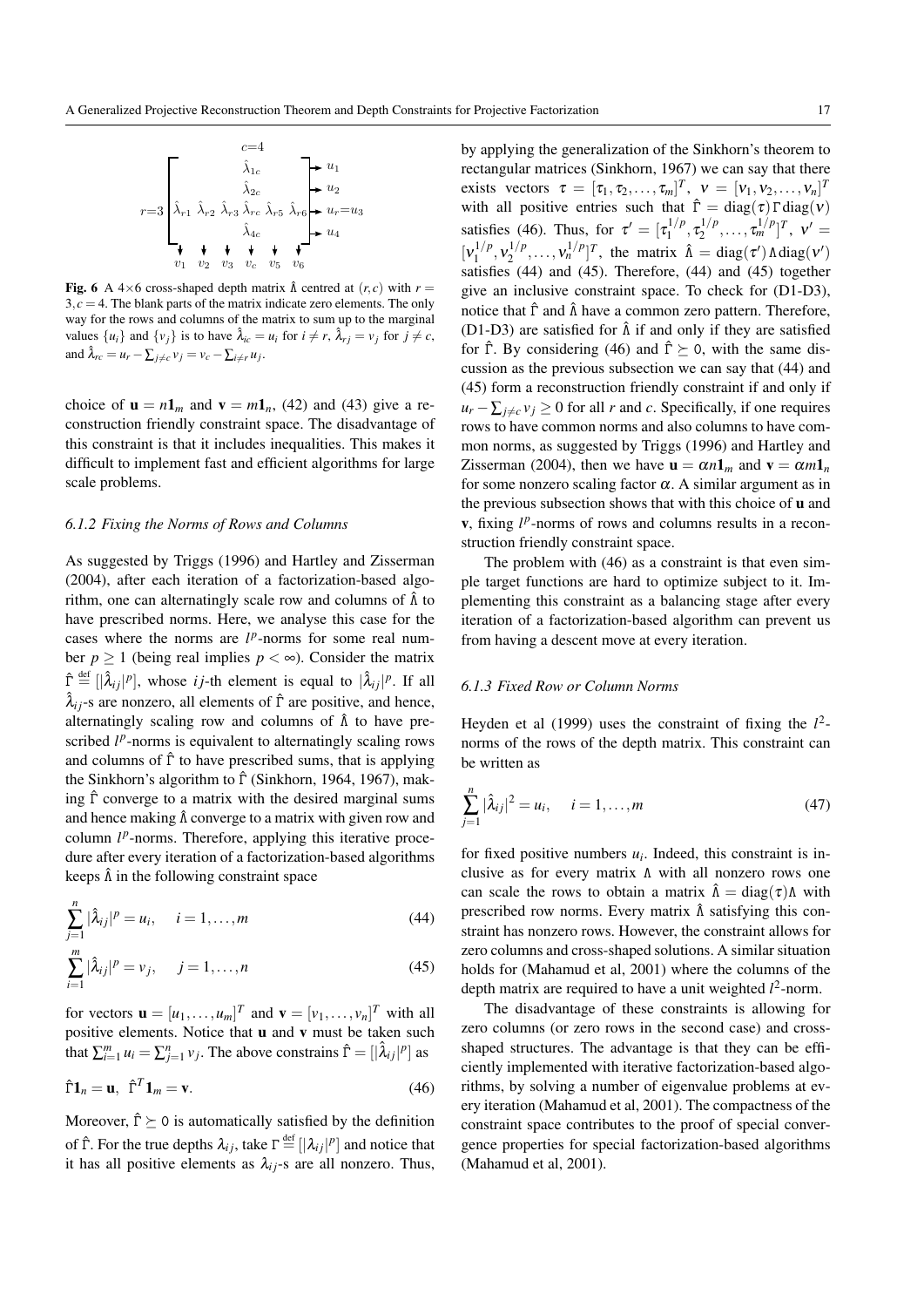# *6.1.4 Fixing Norms of Tiles*

In this subsection we show how the fixed row and fixed column constraints can be somehow combined to make more desirable constraints. This is done by *tiling* the depth matrix  $\hat{\Lambda}$  with row and column vectors, and requiring each tile to have a unit norm (or a fixed norm in general). Examples of tiling can be seen in Fig. 4 at page 2.

The process of tiling is done as follow: It starts by putting a single tile (row vector or column vector) in the matrix. We then keep adding tiles such that the tiled area stays rectangular. At every stage either a horizontal tile (row vector) is vertically concatenated or a vertical tile (column vector) is horizontally concatenated to the tiled area, with the constraint that the tiled region remains rectangular. The process is continued until the whole  $\hat{\Lambda}$  is tiled. This process is illustrated in Fig. 7. By tiling the matrix in this way, the corresponding constraint will be inclusive. We do not prove this formally here, instead, we show how the proof is constructed by giving an example in Fig. 7.



Fig. 7 Examples of the procedure of tiling a  $4 \times 5$  depth matrix. The numbers show the order in which the tiles are placed. In these examples, we start by placing a  $2 \times 1$  tile on the left bottom of the matrix. The tiles are added such that the tiled region at any time remains a rectangle. Having an  $m' \times n'$  rectangular area tiled already, we either concatenate an  $m' \times 1$  vertical block to its left, or a  $1 \times n'$  block to its top. The claim is that with this procedure the constraint of every tile having a unit (or a fixed positive) norm is inclusive. This can be shown as follows: We start by taking  $\hat{\Lambda} = \Lambda$ , and keep updating  $\hat{\Lambda}$  by scaling one of its rows or one of its columns at a time until it satisfies all the constraints, that is all of its tiles have a unit norm. For matrix (a), the updates can be done as follows: choose arbitrary nonzero values for  $\tau_3$  and  $\tau_4$  and apply them to the matrix (multiply them respectively by the 3rd and 4th row of  $\hat{\Lambda}$ ). Now, choose  $v_5$  such that tile 1 has a unit norm and apply it. Then choose  $\tau_2$  and apply it such that tile 2 has a unit norm. Now, choose and apply  $v_4$ ,  $v_3$  and  $v_2$  such that tiles 3, 4, 5 have a unit norm, and finally choose and apply  $\tau_1$  and then  $v_1$  to respectively make tiles 6 and 7 have a unit norm. The procedure for (b) is similar, but the order of finding  $\tau_i$ -s and  $v_i$ -s is as follows:  $\tau_3$ ,  $\tau_4$ ,  $v_5$ ,  $v_4$ ,  $\tau_2$ ,  $v_3$ ,  $v_2$ ,  $v_1$ ,  $\tau_1$ .

Fig. 4 at page 2 shows six examples of tiling a  $4\times 6$  depth matrix. Looking at Fig. 4(a) one can see that for an  $m \times n$ matrix, if the tiling begins by placing a  $1 \times n$  block, all other tiles have to be also  $1 \times n$  and the constraint is reduced to the case of requiring fixed row norms, a special case of which was discussed in the previous subsection. Similarly, if the first tile is  $m \times 1$ , the constraint amounts to fixing the norms

of columns of the depth matrix Fig. 4(b). But the case of interest here is when the first tile is a  $1 \times 1$  block, like Fig. 4(cf). In this case, the constraint rules out having zero rows or zero columns in the depth matrix. It does not rule out crossshaped structures, but it constrains the central position of the cross to the location of  $1 \times 1$  tiles (see Fig. 4(c-f)).

If the norms used for the constraints are weighted  $l^2$ norms with properly chosen weights, an efficient factorization algorithm can be implemented. For more details see Sect. 9. Similar convergence properties as in (Mahamud et al, 2001) can be proved for these constraints given a proper algorithm.

# 6.2 Linear Equality Constraints

### *6.2.1 Fixing Sums of Rows and Columns*

In this subsection, we consider constraining  $\hat{\Lambda}$  to have prescribed row and column sums, that is

$$
\hat{\Lambda}\mathbf{1}_n = \mathbf{u}, \ \hat{\Lambda}^T \mathbf{1}_m = \mathbf{v}, \tag{48}
$$

for two *m*- and *n*-dimensional vectors u and v with all nonzero entries for which  $\sum_{i=1}^{m} u_i = \sum_{j=1}^{n} v_j$ . This is similar to the transportation polytope constraint introduced in Sect. 6.1.1, with the only difference that it does not require  $\hat{\Lambda} \succeq 0$ . Thus, it has the advantage of allowing for more efficient algorithms compared to the case where inequality constraints are also present. We can see this in (Dai et al, 2013), where the inequality constraint  $\hat{\Lambda} \succeq 0$  has been disregarded when proposing fast and scalable algorithms.

With a similar argument as was made in Sect. 6.1.1, one can say that (48) gives an inclusive constraint space when the true depth matrix Λ is known to have all positive elements and **u** and **v** are chosen to have all positive entries. The constraint also enforces all rows and columns of  $\hat{\Lambda}$  to be nonzero.

However, as noted in Sect. 6.1.1, a cross-shaped matrix with any arbitrary centre  $(r, c)$  whose elements are chosen as  $\hat{\lambda}_{ic} = u_i$  for all  $i \neq r$ ,  $\hat{\lambda}_{rj} = v_j$  for all  $j \neq c$  and  $\hat{\lambda}_{rc} = u_r - \sum_{j \neq c} v_j = v_c - \sum_{i \neq r} u_j$ , satisfies (48). Therefore, by Lemma 16 we can say that it always allows for crossshaped solutions.

The bad thing about this type of constraint is that there is no limitation as to where the cross-shaped structure can be centred. But the good news is that, according to our experiments (Sect. 9), it can be hard for an iterative algorithm to converge to a cross-shaped solution with the choice of  $\mathbf{u} = n\mathbf{1}_m$  and  $\mathbf{v} = m\mathbf{1}_n$ . This could be explained as follows: As noted in Sect. 6.1.1, if any cross-shaped structure occurs, the central element will have to be equal to  $m + n - mn$ . Under our assumptions ( $m \ge 2, n \ge 8$ ), this is a negative number and its absolute value grows linearly both with respect to *m*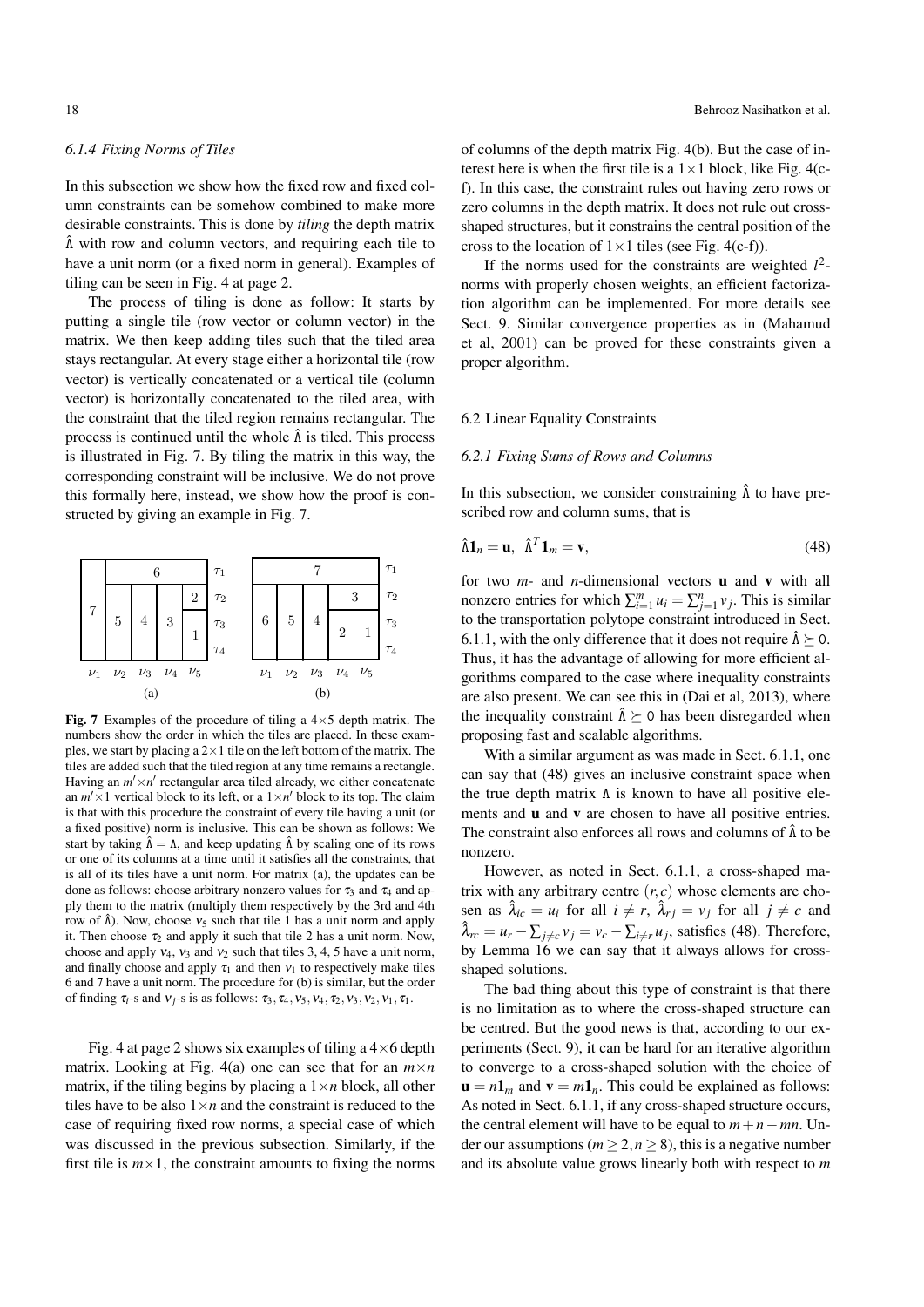

Fig. 8 Examples of  $4 \times 6$  matrices, both satisfying  $\hat{\Lambda}1_n = n1_m$  and  $\hat{\Lambda}^T \mathbf{1}_m = m \mathbf{1}_n$ . (a) is a typical initial state for iterative factorization-based algorithm, (b) is the only cross-shape structure centred at (2,4) allowed by the constraint. If the true depths are all positive, it can be harder for an algorithm to converge from (a) to (b), compared to converging to a correct solution with all positive elements.

and *n*. This can make it hard for the algorithm to converge to a cross-shaped structure starting from an initial solution like a matrix of all ones. This has been depicted in Fig. 8 for a  $4\times6$  matrix, where the central element of the cross has to be −14. For a fairly small configuration of 20-views and 8-points this value is −132. This suggests that as the dimension of the depth matrix grows, it is made harder for the algorithm to converge to a cross-shaped solution.

# *6.2.2 Fixing Elements of one row and one column*

Here, we consider the constraint of having all elements of a specific row and a specific column of the depth matrix equal to one, as used in (Ueshiba and Tomita, 1998). This means requiring  $\hat{\lambda}_{ri} = 1$  for all *j*, and  $\hat{\lambda}_{ic} = 1$  for all *i*. This can be represented as

$$
M \circ \hat{\Lambda} = M. \tag{49}
$$

where ∘ represents the Hadamard (element-wise) product and M is a mask matrix, having all elements of a specific row *r* and a specific column *c* equal to 1, and the rest of its elements equal to zero. This means that the mask matrix M is a cross-shaped matrix centred at  $(r, c)$ . We leave it to the reader to check that this is an inclusive constraint, and also every matrix in the constraint space satisfies depth assumptions (D1) and (D2). However, one can easily check that, as M itself is a cross-shaped matrix, the constraint (49) allows for cross-shaped depth matrices. Therefore, by using the above constraint problem (41) can admit false solutions.

One advantage of this type of constraint is its elementwise nature. This can make the formulation of iterative factorization algorithms much easier compared to other types of constraints. The other advantage is that there is only a single possibility about where the cross in centred, which is the centre of cross in M. Therefore, the occurrence of a crossshaped solution can be easily verified. In the case where a cross-shaped solution happens, one can try rerunning the algorithm with a different mask M whose cross is centred elsewhere.

# *6.2.3 Step-like Mask Constraint: A Linear Reconstruction Friendly Equality Constraint*

This section demonstrates a group of linear equality constraints which are reconstruction friendly. Like the previous subsection, the linear equalities are in the form of fixing elements of the depth matrix at certain sites. Therefore, it enjoys all the benefits of elementwise constraints.

To present the constraint, we first define the concept of a step-like mask. Consider an  $m \times n$  matrix M. To make a step-like mask, we have a travel starting from the upperleft corner of the matrix (location 1,1) and ending at its lower-right corner (location *m*,*n*). The travel from (1,1) to  $(m, n)$  is done by taking  $m + n - 2$  moves, such that at each move we either go one step to the right or go one step down. In total, we will make *m* − 1 downward moves and *n*−1 moves to the right. Therefore, the travel can be made in (*m*+*n*−2)!/((*m*−1)!(*n*−1)!) ways. After doing a travel, we make the associated step-like mask by setting to 1 all (*m*+*n*−1) elements of M corresponding to the locations that we have visited and setting to zero the rest of the elements. Examples of step-like masks are shown in Fig. 3 at page 2 for  $m = 4$  and  $n = 6$ .

Notice that a step-like mask has  $m+n-1$  nonzero elements which are arranged such that the matrix has no zero rows and no zero columns. An exclusive step-like mask is defined to be a step-like mask which is not cross-shaped (see Fig. 3). With an  $m \times n$  step-like mask we can put linear equality constraints on a depth matrix  $\hat{\Lambda}$  as follows

$$
M \circ \hat{\Lambda} = M. \tag{50}
$$

where ○ represents the Hadamard (element-wise) product. In other words, it enforces the matrix  $\hat{\Lambda}$  to have unit elements at the sites where M has ones.

One can show that with an exclusive step-like mask M, the constraint (50) is uniquely reconstruction friendly. As the constraints enforce  $\hat{\Lambda}$  to be nonzero at the sites where M has ones, it is easy to see that if  $\hat{\Lambda}$  satisfies (50), it satisfies (D1-D3) and hence the constraint space is exclusive. Therefore, we just have to show that for each matrix Λ with all nonzero elements, there exists exactly one diagonally equivalent matrix  $\hat{\Lambda}$  satisfying (50). The proof is quite simple, but we do not provide it here. Instead, we explain the idea of the proof by giving an example for a special case in Fig. 9.

One can think of many ways to extend the step-like constraints. For example, one can fix the desired elements of  $\hat{\Lambda}$ to arbitrary nonzero values instead of ones. The reader can also check that if M is obtained by applying any row and column permutation to an exclusive step-like mask, then the constraint (50) will still be reconstruction friendly. One important extension is to remove some of the constraints by turning to 0 some of the elements of the mask matrix M. Potential elements of a step-like matrix M for the removal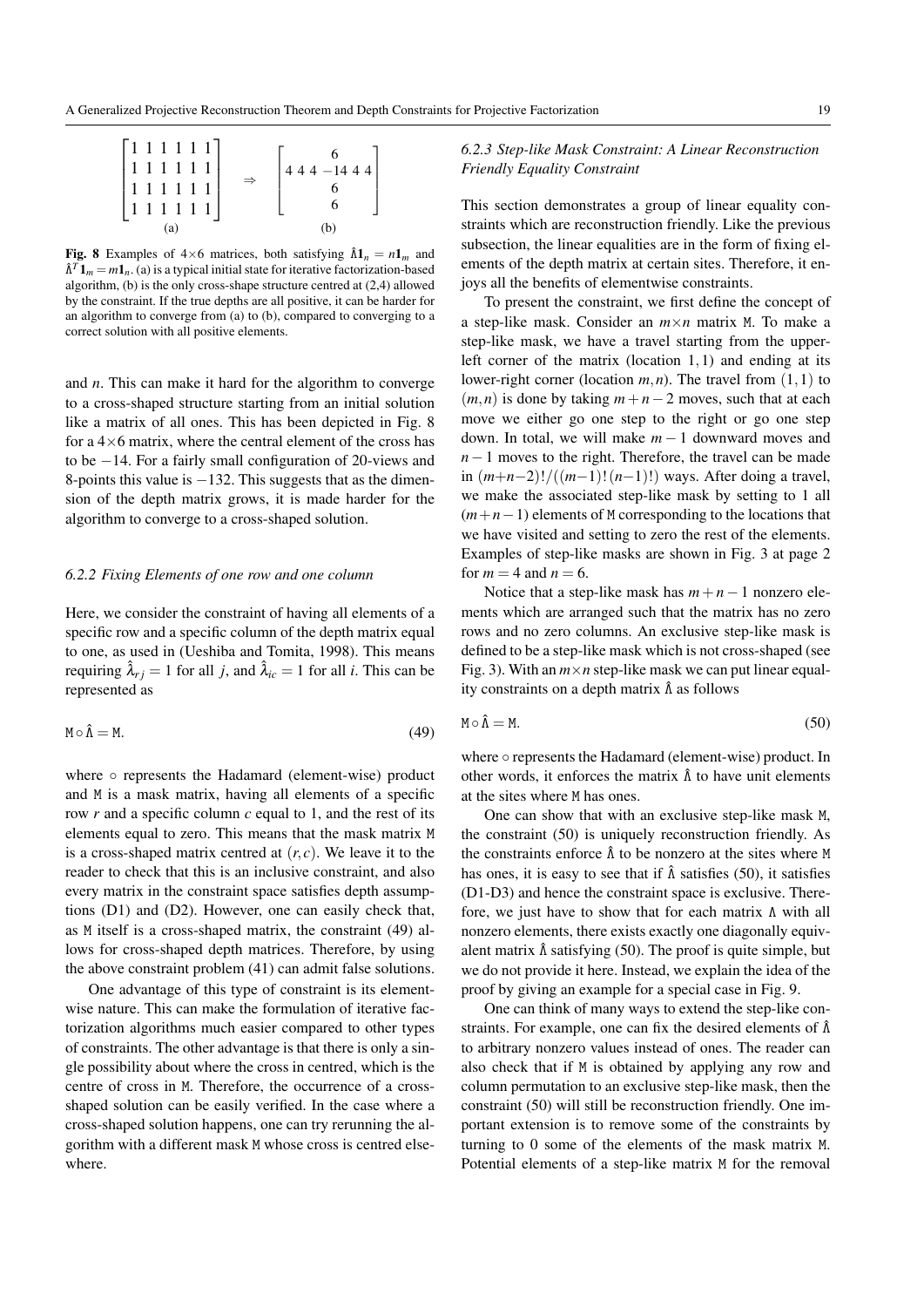|  | $V_1$ $V_2$ $V_3$ $V_4$ |                                                                                                          |                            |
|--|-------------------------|----------------------------------------------------------------------------------------------------------|----------------------------|
|  |                         | $\tau_1$ $\left[\frac{\lambda_{11}}{\lambda_{12}} \frac{\lambda_{12}}{\lambda_{13}} \lambda_{14}\right]$ | $\lceil 1\ 1\ 0\ 0 \rceil$ |
|  |                         | $\tau_2$ $\lambda_{21}$ $\lambda_{22}$ $\lambda_{23}$ $\lambda_{24}$                                     | $M =   0 1 0 0  $          |
|  |                         | $\tau_3$ $\lambda_{31}$ $\lambda_{32}$ $\lambda_{33}$ $\lambda_{34}$                                     | $\vert 0111 \vert$         |

Fig. 9 An example of a  $3\times4$  depth matrix  $\Lambda$  (left) and an exclusive step-like mask  $M = [m_{ij}]$  (right). The elements  $\lambda_{ij}$  of  $\Lambda$  are underlined at the sites where  $m_{ij} = 1$ , which is where  $\hat{\lambda}_{ij}$ -s are constrained to be equal to 1. The aim is to show that there exists a unique  $\hat{\Lambda}$  in the form of  $\hat{\Lambda} = \text{diag}(\tau) \Lambda \text{diag}(\nu)$  whose elements are 1 at the sites where M has ones. Equivalently  $M \circ \hat{\Lambda} = M$ . This can be done as follows: Start by taking  $\hat{\Lambda} = \Lambda$ , and keep updating  $\hat{\Lambda}$  by scaling its rows and columns, one at a time, until it satisfies the constraint  $M \circ \hat{\Lambda} = M$ . For the above matrix, we start by assigning an arbitrary nonzero value to  $\tau_1$  and multiplying  $\tau_1$  by the first row of  $\hat{\Lambda}$ . Then we choose  $v_1$  and  $v_2$  and multiply them by the corresponding columns of  $\hat{\Lambda}$  such that  $\hat{\lambda}_{11} = 1$  and  $\hat{\lambda}_{12} = 1$ . Now, we choose  $\tau_2$  and  $\tau_3$  and multiply them by the corresponding rows of  $\hat{\Lambda}$  such that we have  $\hat{\lambda}_{22} = 1$  and  $\hat{\lambda}_{32} = 1$ . Finally, we choose  $v_3$  and  $v_4$  and multiply them by the corresponding columns of  $\hat{\Lambda}$  to have  $\hat{\lambda}_{33} = 1$  and  $\hat{\lambda}_{34} = 1$ . Notice that in this process, except  $\tau_1$  which is chosen arbitrarily, there is only one choice for each of the entries  $\tau_2$ ,  $\tau_3$ ,  $v_1$ ,  $v_2$ ,  $v_3$ ,  $v_4$  for each choice of  $\tau_1$ . Because, given any pair of vectors  $(\tau, v)$ , all pairs of vectors  $(\alpha \tau, \alpha^{-1} v)$  for all  $\alpha \neq 0$  have the same effect, this means that given the matrices Λ and M, the choice of  $\hat{\Lambda} = \text{diag}(\tau) \Lambda \text{diag}(\nu)$  is unique.

(switching to zero) are the stair edges, which are the elements whose left and lower elements (or right and upper elements) are both 1 (see Fig. 10). We call the new matrices *edgeless* step-like masks. As switching some elements of M to zero amounts to removing some linear equations from the set of constraints, an edgeless step-like mask still gives an inclusive constraint. If the edge elements for the removal are chosen carefully from an exclusive step-like mask, the corresponding constraint  $M \circ \hat{\Lambda} = M$  can still be exclusive, not allowing for the violation of  $(D1-D3)$ . Fig. 10(a,b) illustrates examples of exclusive edgeless step-like masks. The corresponding constraint  $M \circ \hat{\Lambda} = M$  for such a mask is reconstruction friendly, however it is not *uniquely* reconstruction friendly. Our experiments show that, using the same algorithm, an edgeless mask results in a faster convergence than its corresponding edged mask. One explanation is that, in this case, the removal of each constraint, in addition to increasing the dimension of the search space, increases the dimension of the solution space<sup>8</sup> by one. This can allow an iterative algorithm to find a shorter path from the initial estimate of  $\hat{\Lambda}$  to a correct solution.

### 7 Projective Reconstruction via Rank Minimization

Recall from the last section that in the factorization-based projective reconstruction the following problem is sought to be solved

 $\text{find}_{\hat{\mathbf{\Lambda}}\text{, }\hat{\mathbf{p}}_{3m\times 4}\text{, }\hat{\mathbf{x}}_{4\times n}} \quad \text{s.t. } \hat{\mathbf{\Lambda}} \odot [\mathbf{x}_{ij}] = \hat{\mathbf{p}}\hat{\mathbf{x}}\text{, }\hat{\mathbf{\Lambda}} \in C$  (51)

<sup>8</sup> namely  $\{\hat{\Lambda} | \hat{\Lambda} = \text{diag}(\tau) \text{Adiag}(v), \, \text{M} \circ \hat{\Lambda} = \text{M}\}.$ 



Fig. 10 Examples of  $4\times 6$  edgeless step-like mask matrices obtained by removing (making zero) some of the stair edges of matrices in Fig. 3. The blank parts of the matrices are zero. The elements explicitly shown by 0 are the removed edges (those that are 1 on the original steplike matrix). (a) and (b) are examples of an exclusive edgeless step-like matrix, resulting in a reconstruction friendly constraint.

which is a restatement of  $(41)$ . Rank minimization is one of the approaches to factorization-based projective reconstruction, in which, in lieu of (51), the following problem is solved:

$$
\min_{\hat{\Lambda}} \text{rank}(\hat{\Lambda} \odot [\mathbf{x}_{ij}]) \quad \text{s.t.} \quad \hat{\Lambda} \in C. \tag{52}
$$

Two other closely related problems are

find 
$$
\hat{\Lambda}
$$
 s.t. rank $(\hat{\Lambda} \odot [\mathbf{x}_{ij}]) \leq 4$ ,  $\hat{\Lambda} \in C$ , (53)

find 
$$
\hat{\Lambda}
$$
 s.t. rank $(\hat{\Lambda} \odot [\mathbf{x}_{ij}]) = 4$ ,  $\hat{\Lambda} \in C$ . (54)

If any solution  $\hat{\Lambda}$  is found for any of the above problems such that rank( $\hat{\Lambda} \odot [\mathbf{x}_{ij}]$ )  $\leq 4$ , the camera matrices and points can be estimated from the factorization of  $\hat{\Lambda} \odot [\mathbf{x}_{ij}]$ . We shall show that if *C* is reconstruction friendly, any solution to any of the above problems leads to projective reconstruction. First, it is easy to see that (53) is in fact equivalent to problem (51):

**Lemma 17** *Given any set of 3D points*  $\mathbf{x}_{ij}$  *for*  $i = 1, 2, \ldots, m$ *and*  $j = 1, 2, \ldots, n$ , the problems (53) *and* (51) *are equivalent in terms of finding* Λˆ*.*

Here, by being equivalent we mean that any solution  $\hat{\Lambda}$ to one problem is a solution to the other. Obviously, this implies that if there exists no solution to one of the problems, then there cannot exist any solution to the other. The proof, which is left to the reader, uses the fact that any  $3m \times n$  matrix whose rank is 4 or less, can be factored as the product of a  $3m \times 4$  matrix  $\hat{P}$  by a  $4 \times n$  matrix  $\hat{X}$ . Notice that to prove the above lemma we need not make any assumption about *C* or how the points  $\mathbf{x}_{ij}$  are created. The two other problems (52) and (54) are not in general equivalent to (51). However, if *C* is reconstruction friendly, one can show that all the four problems  $(52)$ ,  $(53)$ ,  $(54)$  and  $(51)$  are equivalent:

Proposition 2 *Consider a setup of m* ≥ 2 *camera matrices and n*  $\geq$  8 *points* ({ $P_i$ }, { $X_j$ }) *generically configured in the sense of (G1-G4), and projecting into the image points*  $\{x_{ij}\}$  *according to*  $\lambda_{ij}x_{ij} = P_iX_j$  *with nonzero scalars*  $\lambda_{ij}$ *. If*  $C \subseteq \mathbb{R}^{m \times n}$  is a reconstruction friendly constraint space, then *given the image points*  $\mathbf{x}_{ij}$ *, the problems* (52)*,* (53*) and* (54*) are all equivalent to* (51) *in terms of finding* Λˆ*.*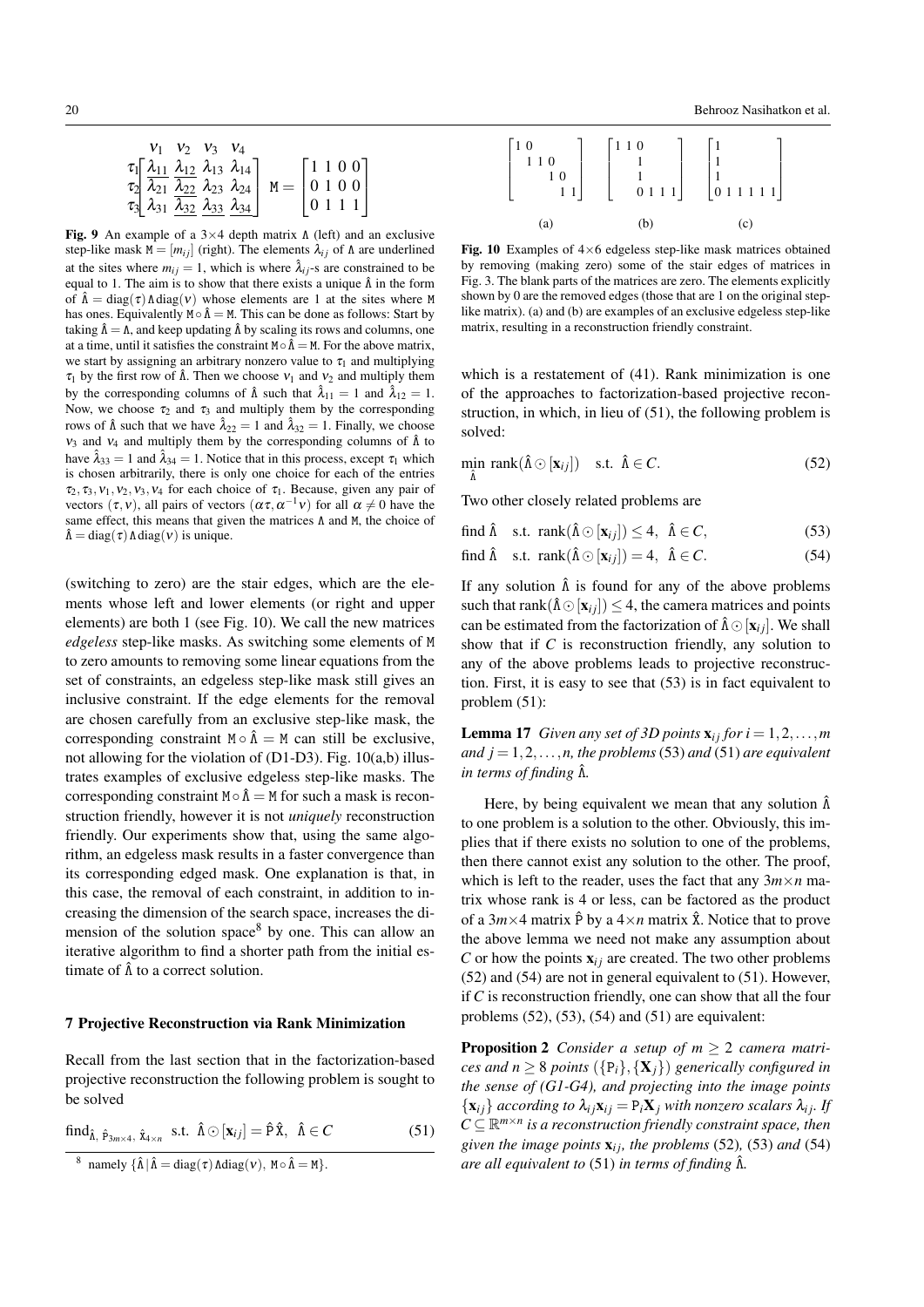*Proof* As (53) and (51) are equivalent, the proof will be complete by showing

- $-$  (54) ⊆ (53),
- $-$  (51) ⊆ (54),
- $-$  (52) ⊂ (53),
- $-$  (54) ⊆ (52),

where (P1)  $\subset$  (P2) means that any solution to (P1) is a solution to (P2). The first part, that is  $(54) \subseteq (53)$ , is obvious. To show (51)  $\subseteq$  (54), assume that  $(\hat{\Lambda}, \hat{P}, \hat{X})$  is a solution to (51). By Proposition 1 and the definition of projective equivalence we can conclude that  $\hat{P} = \text{diag}(\tau \otimes \mathbf{1}_3)$  PH and  $\hat{\mathbf{X}} = \mathbf{H}^{-1} \mathbf{X} \operatorname{diag}(\mathbf{v})$  for some invertible matrix H and vectors  $\tau$ and v with all nonzero entries, where  $P = \text{stack}(P_1, \ldots, P_m)$ ,  $X = [\mathbf{X}_1, \dots, \mathbf{X}_n]$  and  $\otimes$  denotes the Kronecker product. This gives

$$
\hat{\Lambda} \odot [\mathbf{x}_{ij}] = \hat{P}\hat{\mathbf{x}} = \text{diag}(\tau \otimes \mathbf{1}_3) \text{PX diag}(\mathbf{v})
$$
\n(55)

From (G1,G2) it follows that P and X respectively have full column and full row rank, and hence, PX is of rank 4. Given this, plus the fact that  $\tau$  and  $\nu$  have all nonzero entries, (55) implies that rank $(\hat{\Lambda} \odot [\mathbf{x}_{ij}]) = 4$ , meaning that  $\hat{\Lambda}$  is a solution to (54).

To see (52)  $\subseteq$  (53), notice that according to Proposition 1, (51) has at least one solution. This means that the equivalent problem (53) has also one solution  $\hat{\Lambda}' \subseteq C$  for which rank $(\hat{\Lambda}' \odot [\mathbf{x}_{ij}]) \leq 4$ . For any solution  $\hat{\Lambda} \subseteq C$  to (52) we have rank $(\hat{\Lambda} \odot [\mathbf{x}_{ij}]) \leq \text{rank}(\hat{\Lambda}' \odot [\mathbf{x}_{ij}]) \leq 4$ . This means that  $\hat{\Lambda}$  is also a solution to (53).

Finally, to show (54)  $\subseteq$  (52), notice that from (53)  $\equiv$  (51) and (51)  $\subseteq$  (54) we already know that (53)  $\subseteq$  (54). It follows that rank $(\hat{\Lambda} \odot [\mathbf{x}_{ij}]) \geq 4$  for all  $\hat{\Lambda} \in \mathbb{C}$ . Thus, any solution to (54) minimizes rank( $\hat{\Lambda} \odot [\mathbf{x}_{ij}]$ ), and hence, is also a solution to  $(52)$ .

As a corollary, we can say that with the conditions of Proposition 2, all the problems (52), (53) and (54) have at least one solution. This is because Proposition 1 suggests this fact about (51). It is also worth to mention that, with some extra effort, a stronger variant of Proposition 2 can be proved in which the constraint  $\hat{\Lambda} \in C$  is only required to exclude (D1) and (D2), rather than (D1-D3) altogether. Notice that this proposition is not about obtaining a correct solution, but rather about the equivalence of (51-54).

### 8 Iterative Projective Reconstruction Algorithms

Most of the projective factorization-based problems are solved iteratively. The output of such algorithms is not in the form of a deterministic final solution, but rather is a sequence  $(\{\hat{P}_i^{(t)}\})$  $\{\hat{\textbf{X}}^{(t)}_j\},\{\hat{\textbf{X}}^{(t)}_j$  $\{\hat{\lambda}_{ij}^{(t)}\}$  which one hopes to converge to a sensible solution. There are many questions such as whether this sequence converges, and if it does, whether it converges to a correct solution. Answering such algorithmspecific questions, however, is beyond the scope of this paper. However, a more basic question that needs answering is that, given a constraint space *C*, if the sequence  $\{\hat{\Lambda}^{(t)}\}\subseteq C$  converges to some  $\hat{\Lambda}$ , and moreover, the sequence  $\{\hat{\Lambda}^{(t)} \odot [\mathbf{x}_{ij}] - \hat{P}^{(t)} \hat{X}^{(t)}\}$  converges to zero, then whether  $\hat{\Lambda}$  is a solution to the factorization problem (41), that is  $\hat{\Lambda} \in \mathbb{C}$  and  $\hat{\Lambda} \odot [\mathbf{x}_{ij}] = \hat{P} \hat{X}$  for some  $\hat{P} \in \mathbb{R}^{3m \times 4}$  and  $\hat{X} \in \mathbb{R}^{4 \times n}$ . It is easy to check that *C* being *closed* is sufficient for this to happen:

**Proposition 3** *Consider a set of image points*  $\{x_{ij}\}\$ *, i =* 1,...,*m* and  $j = 1, \ldots, n$ , and a closed *constraint space*  $C \subseteq$  $\mathbb{R}^{m \times n}$ . If there exists a sequence of depth matrices  $\{\hat{\Lambda}^{(t)}\} \subseteq C$ *converging to a matrix*  $\hat{\Lambda}$ *, and for each*  $\hat{\Lambda}^{(t)}$  *there exist*  $\hat{P}^{(t)}$   $\in$  $\mathbb{R}^{3m\times4}$  and  $\hat{\mathbf{x}}^{(t)} \in \mathbb{R}^{4\times n}$  such that  $\hat{\Lambda}^{(t)} \odot [\mathbf{x}_{ij}] - \hat{\mathbf{p}}^{(t)} \hat{\mathbf{x}}^{(t)} \rightarrow 0$  $as t \to \infty$ , then there exist  $\hat{P} \in \mathbb{R}^{3m \times 4}$  and  $\hat{X} \in \mathbb{R}^{4 \times n}$  such that (Λˆ,Pˆ,Xˆ) *is a solution to the factorization problem*

$$
\text{find}_{\hat{\Lambda}, \hat{P}_{3m \times 4}, \hat{\mathbf{x}}_{4 \times n}} \quad s.t. \quad \hat{\Lambda} \odot [\mathbf{x}_{ij}] = \hat{P} \hat{\mathbf{x}}, \quad \hat{\Lambda} \in C
$$
\n
$$
(56)
$$

*Proof* Let  $A^{(t)} = \hat{P}^{(t)} \hat{X}^{(t)}$ . As the mapping  $\Lambda' \mapsto \Lambda' \odot [X_{ij}]$  is continuous,  $\hat{\Lambda}^{(t)} \odot [\mathbf{x}_{ij}] - \mathbf{A}^{(t)} \rightarrow 0$  and  $\hat{\Lambda}^{(t)} \rightarrow \hat{\Lambda}$  give  $\mathbf{A}^{(t)} \rightarrow$  $\hat{\Lambda} \odot [\mathbf{x}_{ij}] \stackrel{\text{def}}{=} \mathbf{A}$ . Also, rank $(\mathbf{A}) \leq 4$  because rank $(\mathbf{A}^{(t)}) \leq 4$  and the space of  $3m \times n$  real matrices with rank 4 or less is closed. Thus, A can be factored as  $A = \hat{P}\hat{X}$  for some  $\hat{P} \in \mathbb{R}^{3m \times 4}$  and  $\hat{X} \in \mathbb{R}^{4 \times n}$ , giving  $\hat{\Lambda} \odot [\mathbf{x}_{ij}] = A = \hat{P} \hat{X}$ . Moreover, as C is closed and  $\{\hat{\Lambda}^{(t)}\}\subseteq C$  we have  $\hat{\Lambda}\in C$ . This completes the proof.  $\square$ 

According to the above, as long as the constraint space *C* is closed, all the results obtained in the previous section about the solutions to the factorization problem (41), can be safely used for iterative algorithms when the sequence of depths  $\{\hat{\Lambda}^{(t)}\}$  is convergent and  $\hat{\Lambda}^{(t)} \odot [\mathbf{x}_{ij}] - \hat{P}^{(t)} \hat{X}^{(t)}$  converges to zero.

# 9 Experimental Results

### 9.1 Constraints and Algorithms

The results of this paper are not bound to any particular algorithm and this paper is not concerned with convergence properties or how to find global minima. The aim of this section is, therefore, the verification of our theory by implementing a basic iterative factorization procedure and showing the algorithm's behaviour for different choices of the depth constraints, in terms of finding the correct solutions.

Given the image data matrix  $[\mathbf{x}_{ij}]$  and a constraint space *C*, we estimate the depths through the following optimization problem:

$$
\min_{\hat{\Lambda}, \hat{\mathbf{P}}, \hat{\mathbf{X}}} \left\| \hat{\Lambda} \odot [\mathbf{x}_{ij}] - \hat{\mathbf{P}} \hat{\mathbf{X}} \right\|_{F} \text{ subject to } \hat{\Lambda} \in C, \tag{57}
$$

where  $\hat{\Lambda} \in \mathbb{R}^{m \times n}$ ,  $\hat{\mathbf{x}} \in \mathbb{R}^{m \times 4}$  and  $\hat{\mathbf{P}} \in \mathbb{R}^{4 \times n}$  for a configuration of *m* views and *n* points. Clearly, when the data is noise-free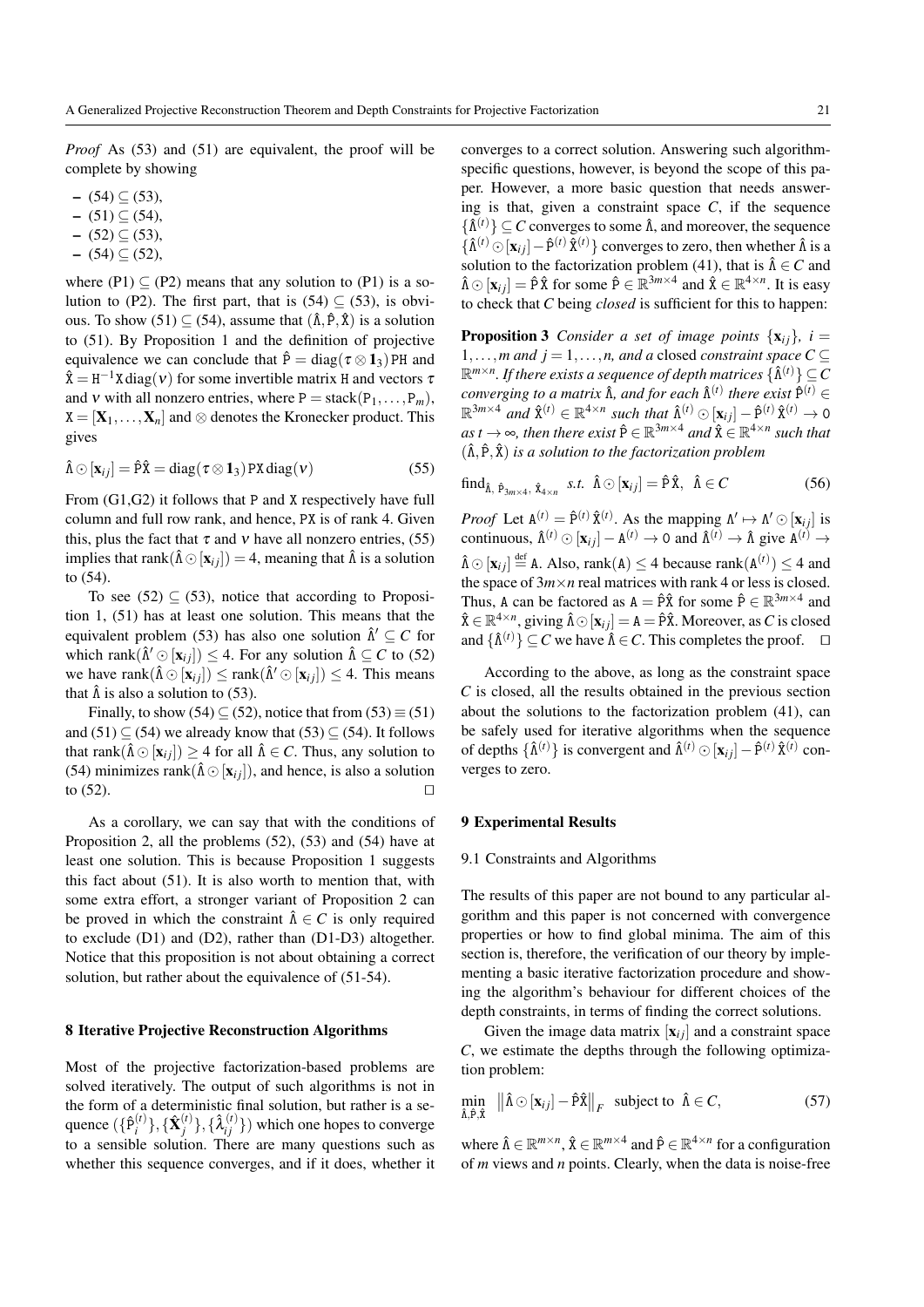(that is  $\mathbf{x}_{ij}$  exactly equals  $P_i \mathbf{X}_j / \lambda_{ij}$  for all *i*, *j*), and the constraint space *C* is inclusive, the above problem has global minima with zero target value, including the correct solutions. If the constraint space is also exclusive, and therefore is *reconstruction friendly*, the global minima contain only the correct solutions for which  $({{\hat{P}_i}, {\hat{X}_j}})$  are projectively equivalent to the true configuration  $({p_i}, {X_i})$ .

To make a clear comparison, among many different possible choices for depth constraints, we choose only four, each representing one class of constraints discussed before. A schema of these four constraints is depicted in Fig. 11. The first two constraints are linear equality ones and the next two are examples of compact constraint spaces. The first constraint, abbreviated as ES-MASK is a masked constraint which fixes some elements of  $\hat{\Lambda}$  according to M∘ $\hat{\Lambda} = M$ for a mask M. ES-MASK uses a specific exclusive edgeless step-like mask. In the case of a fat depth matrix  $(n \ge m)$ , this mask is the horizontal concatenation of an  $m \times m$  identity matrix and an *m*×(*n*−*m*) matrix whose last row consists of ones and its rest of elements are zero (see Fig. 11). A similar choice can be made for tall matrices. We choose the edgeless step-like mask as our experiments show that it converges more quickly than the edged version (see Sect. 6.2.3 for a discussion). The second-constraint, RC-SUM, makes the rows of  $\hat{\Lambda}$  sum up to *n* and its columns sum up to *m*, that is  $\hat{\Lambda} \mathbf{1}_n = n \mathbf{1}_m, \hat{\Lambda}^T \mathbf{1}_m = m \mathbf{1}_n$  (Sect. 6.2.1). The third constraint, R-NORM, requires rows of the depth matrix to have a unit norm (Sect. 6.1.3). The final constraint, T-norm, is requiring tiles of the depth matrix to have a unit norm (Sect. 6.1.4), where the tiling is done according to Fig. 11. The last two constraints can be considered as examples of tiled constraints (see Sect. 6.1.4). The norm used for these two constraints are weighted  $l^2$ -norms with special weights as follows: For an  $m' \times n'$  tile ( $m' = 1$  or  $n' = 1$ ) in the depth matrix, the constraint is that the corresponding  $3m' \times n'$  block in  $\hat{\Lambda} \odot$  [ $\mathbf{x}_{ij}$ ] has a unit Frobenius norm, which amounts to a unit weighted  $l^2$ -norm for the corresponding  $m' \times n'$  block of  $\hat{\Lambda}$ .

The optimization problem (57) is hard to solve. Here, we try to solve it by alternatingly minimizing over different sets of variables. With linear equality constraints, we consider two algorithms for the minimization problem (57):

- (A1) Alternate between minimizing with respect to  $\hat{\Lambda}$  subject to the constraint  $\hat{\Lambda} \in \mathbb{C}$ , and minimizing with respect to  $(\hat{\mathbf{x}}, \hat{\mathbf{P}})$ .
- (A2) Alternate between minimizing with respect to  $(\hat{\Lambda}, \hat{P})$ , and minimizing with respect to  $(\hat{\Lambda}, \hat{\mathbf{X}})$ , subject to  $\hat{\Lambda} \in$ *C* in both cases.

Notice that, the minimization with respect to  $\hat{\Lambda}$ ,  $(\hat{\Lambda}, \hat{P})$  or  $(\hat{\Lambda}, \hat{\mathbf{X}})$  is nothing but minimizing a positive definite quadratic form with respect to a linear equality constraint, which has a closed-form solution. Minimizing with respect to  $(\hat{\mathbf{x}}, \hat{\mathbf{P}})$  can be done by a rank-4 SVD thresholding of  $\hat{\Lambda} \odot [\mathbf{x}_{ij}]$  and factorizing the rank-4 matrix as  $\hat{P} \hat{X}$ . While each iteration of (A2) is



Fig. 11 Four constraints implemented for the experiments. ES-MASK is a masked constraint with an edgeless step-like mask M. The constraint fixes some elements of  $\hat{\Lambda}$  according to  $M \circ \hat{\Lambda} = M$ . RC-SUM fixes row and column sums according to  $\hat{\Lambda} \mathbf{1}_n = n \mathbf{1}_m, \hat{\Lambda}^T \mathbf{1}_m = m \mathbf{1}_n$ . R-NORM fixes a weighted  $l^2$ -norm of each rows of  $\hat{\Lambda}$ , and T-NORM fixes a weighted  $l^2$ -norm of tiles of  $\hat{\Lambda}$ .

usually more complicated and time-consuming compared to (A1), our experiments show that, generally, (A2) results in faster convergence. Another advantage of (A2) is that it can be readily adapted for the when there is missing data (see (Hartley and Schaffalizky, 2003) for the case of affine camera model). In our experiments, we use (A2) for optimizing with respect to ES-MASK as it converges more quickly. For RC-SUM in most of the cases (A1) and (A2) both give the correct result. However, it appears that (A2) is relatively more prone to converge to a cross-shaped solution, which is allowed by this constraint. Therefore, for RC-SUM we use (A1). We will provide a brief comparison between (A1) and (A2) in the next subsection.

The last two constraints are both examples of tiling constraints. Our method for optimizing (57) is to alternatingly minimize with respect to  $\hat{\Lambda}$  and then with respect to  $(\hat{\mathbf{X}}, \hat{\mathbf{P}})$ . The latter is done by a rank-4 SVD thresholding of  $\hat{\Lambda} \odot [\mathbf{x}_{ij}]$ and factorization. For the former step, we fix  $\hat{P} \hat{X}$  and minimize  $\left\| \hat{\Lambda} \odot [\mathbf{x}_{ij}] - \hat{P} \hat{\mathbf{x}} \right\|_F$  subject to the constraint that for each  $m' \times n'$  tile of  $\hat{\Lambda}$ , the corresponding  $3m' \times n'$  block of  $\hat{\Lambda} \odot [\mathbf{x}_{ij}]$  has unit Frobenius norm. This means that, each tile of  $\hat{\Lambda}$  can be optimized separately. Showing by  $\hat{\lambda}$ , the vector of elements of  $\hat{\Lambda}$  belonging to a certain tile, the corresponding optimization problem for this tile is in the form of  $\min_{\hat{\lambda}} ||A\hat{\lambda} - \mathbf{b}||_2$  with respect to  $||A\hat{\lambda}||_2 = 1$  for some matrix A and some vector b. This problem has a closed-form solution.

### 9.2 Synthetic Data

We take a configuration of 8 views and 20 points. The elements of the matrices  $P_i$  and points  $X_j$  are sampled according to a standard normal distribution. The depths are taken to be  $\lambda_{ij} = 3 + \eta_{ij}$ , where the  $\eta_{ij}$ -s are sampled from a standard normal distribution. This way we can get a fairly wide range of depths. Negative depths are not allowed, and if they happen, we repeat the sampling. This is mainly because of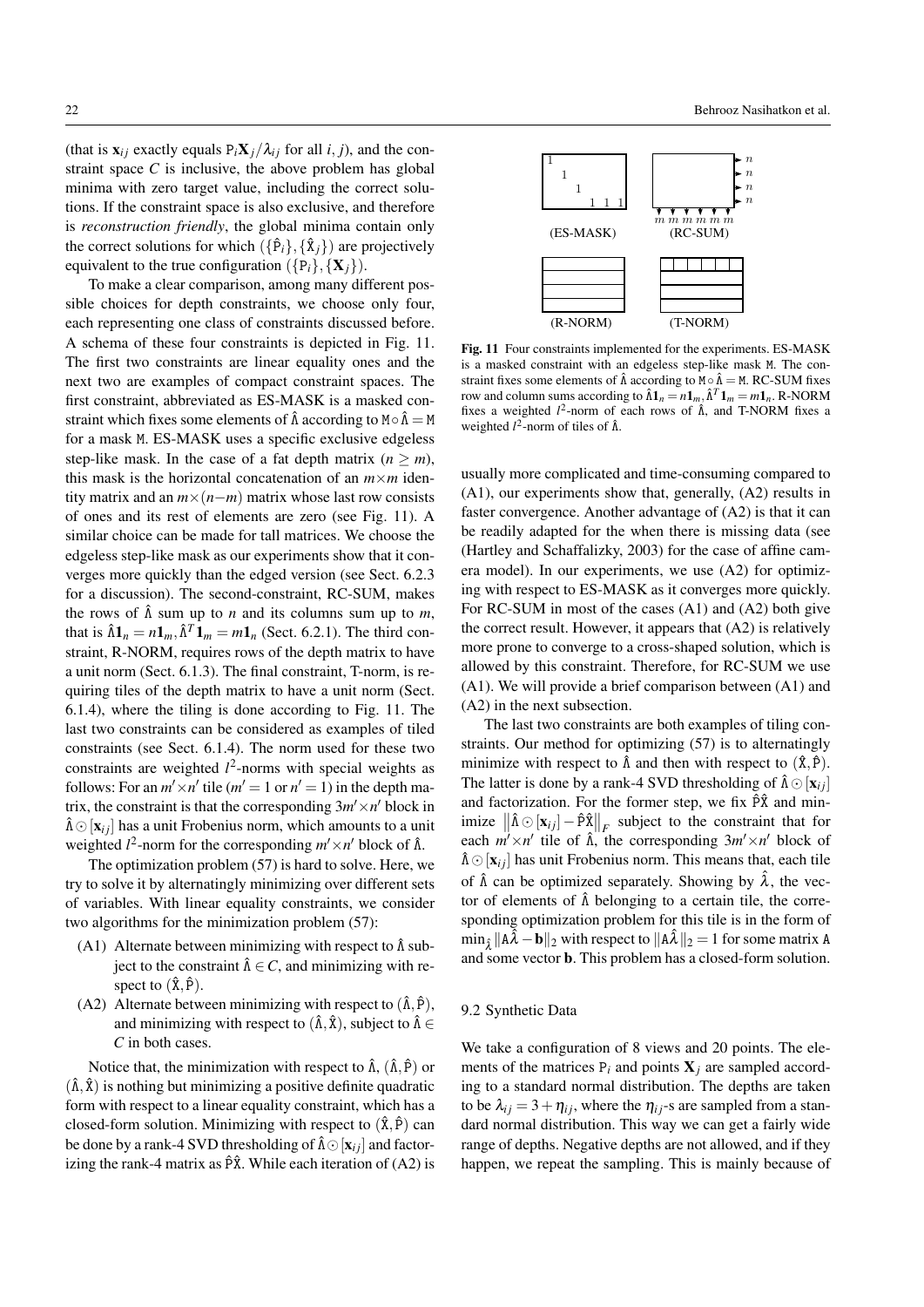the fact that for the RC-SUM constraint, the inclusiveness is only proved for positive depths. The image data is calculated according to  $\mathbf{x}_{ij} = P_i \mathbf{X}_j / \lambda_{ij}$ , with no added error. Notice that here, unlike in the case of real data in the next subsection, we do not require the last element of the  $X_i$ -s and the  $X_i$ <sup>-s</sup> to be 1, and consider the projective factorization problem in its general algebraic form.

In each case, we plot the convergence graph, which is the value of the target function  $\|\hat{\Lambda} \odot [\mathbf{x}_{ij}] - \hat{P}\hat{\mathbf{X}}\|_F$  throughout iterations, followed by a graph of depth error. To deal with diagonal ambiguity of the depth matrix, the depth error is calculated as  $\|\Lambda - \text{diag}(\tau) \hat{\Lambda} \text{diag}(\nu)\|$ , where  $\tau$  and  $\nu$  are set such that diag( $\tau$ )  $\hat{\Lambda}$  diag( $\nu$ ) has the same row norms and column norms as Λ. This can be done using Sinkhorn's algorithm as described in Sect. 6.1.2. Finally, for each constraint we depict the estimated depth matrix  $\hat{\Lambda}$  as a grayscale image whose intensity values show the absolute values of the elements of  $\hat{\Lambda}$ .

In the first example, we set the initial value of  $\hat{\Lambda}$  to  $1_{m \times n}$ which is a matrix of all ones. The results for one run of the algorithm are shown in Fig. 12. Fig. 12(a) shows that the algorithm has converged to a global minimum for all four constraints. Fig. 12(b) shows that in all four cases the algorithm has converged to a correct solution. Fig. 12(c) confirms this by showing that in no case the algorithm has converged to a cross-shaped solution or a solution with zero rows or zero columns.

In the second test, we set the initial value of  $\hat{\Lambda}$  to be 1 at the first row and 10th column, and 0.02 elsewhere. This makes the initial  $\hat{\Lambda}$  close to a cross-shaped matrix. The result is shown in Fig. 13. According to Fig. 13(a), in all cases the target error has converged to zero, meaning that a solution is found for the factorization problem  $\hat{\Lambda} \odot [\mathbf{x}_{ij}] = \hat{P} \hat{\mathbf{x}}$ . Fig. 13(b), shows that for the constraint ES-MASK and RC-SUM, the algorithm gives a correct solution, however, for R-NORM and T-NORM, it has converged to a wrong solution. Fig. 13(c) supports this by showing that the algorithm has converged to a cross-shaped solution for R-NORM and T-NORM. Although, the constraint RC-SUM allows for cross-shaped configurations, according to our discussion in Sect. 6.2.1, it is unlikely for the algorithm to converge to a cross-shaped solution if the initial solution has all positive numbers (see Fig. 8). However, our experiments show that if we start from a configuration close to the cross-shaped solution of the constraint RC-SUM (with a negative element at the centre of the cross), the algorithm will converge to a cross-shaped configuration.

Next, we provide a comparison between the algorithms (A1) and (A2), introduced in Sect. 9.1, for the linear equality constraints ES-MASK and RC-SUM. We run 100 trials for each algorithm with the same random setup as the previous experiment. Each algorithm runs until a cost of less than 10−<sup>6</sup> is obtained or 20000 iterations are reached. Ta-

ble 1 summarizes the results. In general, we can say (A2) spends more time at each iteration, however, it converges in significantly fewer iterations than (A1). Overall, (A2) has a faster convergence.

|                   |          | <b>ES-MASK</b>   | <b>RC-SUM</b>    |                  |  |
|-------------------|----------|------------------|------------------|------------------|--|
| Algorithm         | A1       | А2               | A1               | A2               |  |
| Iterations (med)  | 2256     | 42.              | 42.1             | 34               |  |
| Iter. time (mean) | $0.2$ ms | $2.9$ ms         | $0.5$ ms         | $3.2 \text{ ms}$ |  |
| Total time (med)  | 523 ms   | $138 \text{ ms}$ | $254 \text{ ms}$ | $117 \text{ ms}$ |  |

Table 1 Comparison of the algorithms (A1) and (A2) for each of the linear equality constraints ES-MASK and RC-SUM. The results are obtained over 100 trials per algorithm. Each algorithm stops when it achieves a cost of less than 10−<sup>6</sup> , or reaches 20000 iterations. The first row of the table is the median of the number of iterations taken by each algorithm. The second row is the average time of a single iteration. The last row is the median of the total time of each trial.

# 9.3 Real Data

We use the Model House data set provided by the Visual Geometry Group at Oxford University<sup>9</sup>. As our theory does not deal with the case of missing data, from the data matrix we choose a block of 8 views and 19 points for which there is no missing data. Here, the true depths are not available. Thus, to see if the algorithm has converged to a correct solution, we use a special version of the reprojection error. The basic reprojection error is  $\sum_{ij} ||\mathbf{x}_{ij} - \alpha_{ij} \hat{P}_i \hat{\mathbf{X}}_j||$  where for each *i* and *j*,  $\alpha_{ij}$  is chosen such that the third entry of the vector  $\alpha_{ij} \hat{P}_i \hat{X}_j$  is equal to the third entry of  $x_{ij}$ , which is 1 in this case. However, as this can cause fluctuations in the convergence graph at the points where the last element of  $\hat{P}_i \hat{X}_j$  is close to zero, we instead choose each  $\alpha_{ij}$  such that it minimizes  $\|\mathbf{x}_{ij} - \alpha_{ij}\hat{P}_i\hat{\mathbf{X}}_j\|$ .

Fig. 14 shows one run of the algorithm for each of the four constraints starting from  $\hat{\Lambda} = \mathbf{1}_{m \times n}$ . It can be seen that for all the constraints the algorithm has converged to a solution with a very small error. Fig. 14(b) shows that all of them have converged to something close to a correct solution. This is affirmed by Fig. 14(c), showing that all solutions satisfy depth conditions (D1-D3). Comparing Fig. 14(c) with Fig.  $12(c)$  one can see that the depths in  $14(c)$  are more uniform. One reason is that the true depths in this experiment are relatively close together compared to the case of synthetic data. Except, T-NORM, all the other constraints tend to somewhat preserve this uniformity, especially when the initial solution is a uniform choice like  $1_{m \times n}$ .

In the second test we start from an initial  $\hat{\Lambda}$  which is close to a cross-shaped matrix, as chosen in the second test for the synthetic data. The result is shown in Fig. 15. Fig. 15(a)

 $9$  http://www.robots.ox.ac.uk/~vgg/data/data-mview. html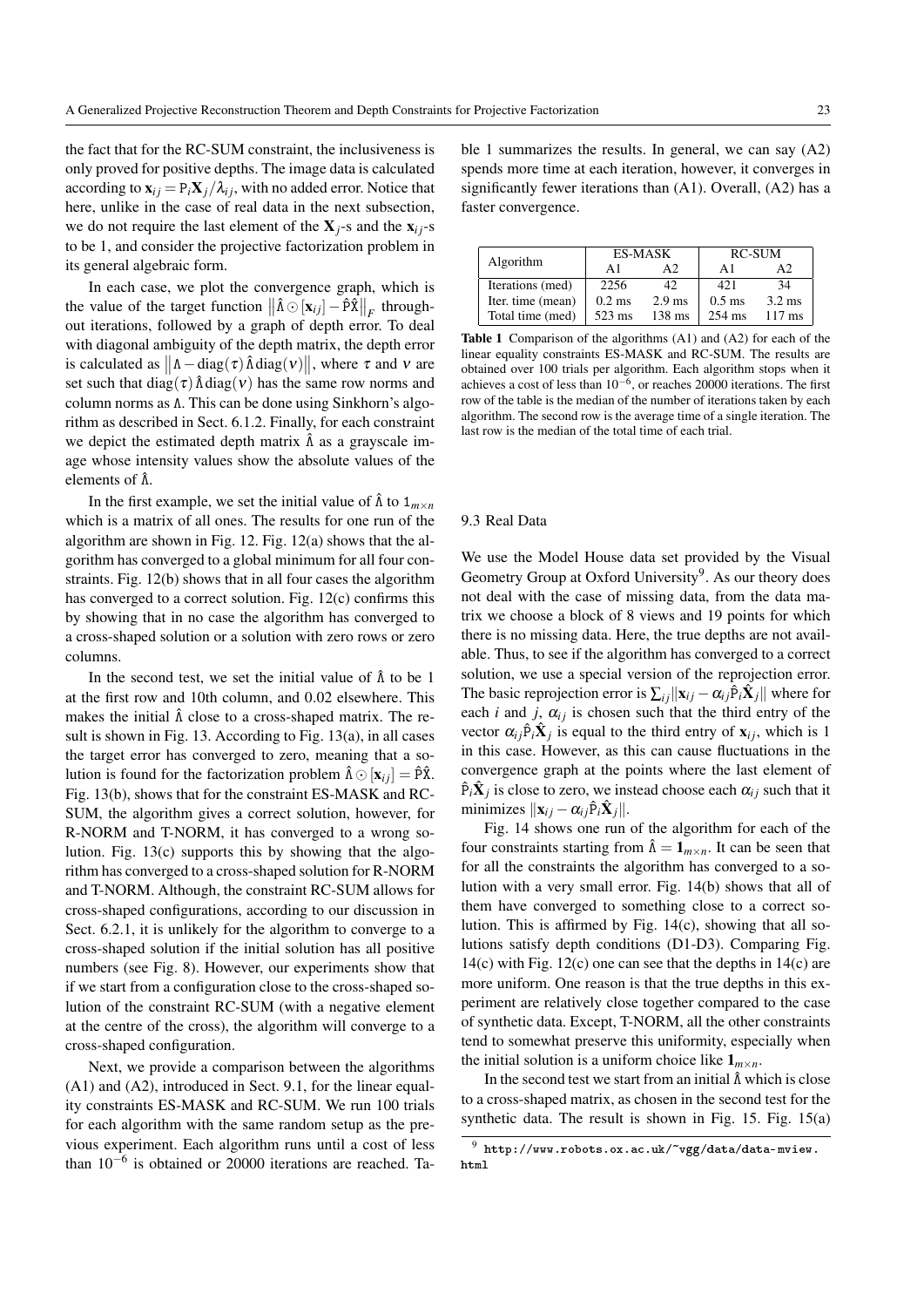

Fig. 12 An example where all algorithms converge to a correct solution. (a) shows all the four cases have converged to a global minimum, (b) shows that all the four cases have obtained the true depths up to diagonal equivalence, and (c) confirms this by showing that the depth matrix  $\hat{\Lambda}$ satisfies (D1-D3). In (c) the gray-level of the image at different locations represents the absolute value of the corresponding element in  $\hat{\Lambda}$ .



Fig. 13 (a) the target error in all cases has converged to zero, (b) the depth error has converged to zero only for ES-MASK and RC-SUM, meaning that only ES-MASK and RC-SUM have converged to a correct solution, (c) confirms this by showing that R-NORM and T-NORM have converged to cross-shaped solutions.

shows that the RC-SUM has not converged to a solution with a small target error, but the other 3 constraints seem to have<sup>10</sup>. Therefore, we cannot say anything about RC-SUM. Fig. 15(b) shows that R-NORM and T-NORM did not converge to a correct solution. Fig. 15(c) confirms this by showing that R-NORM and T-NORM have converged to (something close to) a cross-shaped solution.

### 10 Conclusion and Future Work

We proved a more general version of the Projective Reconstruction Theorem, which is well suited to the choice and analysis of depth constraints for factorization-based projective reconstruction algorithms. We also demonstrated how our theoretical results can be used for the analysis of existing depth constraints used for the factorization-based algorithms and also for the design of new types of depth constraints.

The main result of our paper is that the false solutions to the factorization problem  $\hat{\Lambda} \odot [\mathbf{x}_{ij}] = \hat{P} \hat{X}$ , are restricted to the cases where  $\hat{\Lambda}$  has zero rows or zero columns and also when it has a cross-shaped structure. Any solution which rules out these cases is a correct solution.

We presented a class of linear equality constraints which are able to rule out all the degenerate false solutions. Our experiments also showed that choosing a good initial solution can result in finding the correct depths, even with some of the constraints that do not rule out all the false solutions.

Indeed, this paper is just a first step on this matter. Hence, many practical issues have been disregarded. For example, here it has been assumed that all points are visible in all views. A very important extension to this work is therefore considering the case of incomplete image data. Another assumption here was that the image data is not contaminated with noise. The case of noisy data is another major issue which must be addressed in future work.

Another important generalization of this work is the extension to higher dimensional projections, for example projections from  $\mathbb{P}^r$  to  $\mathbb{P}^s$ , or more generally, when for the *i*-th view the projection is  $\mathbb{P}^r \to \mathbb{P}^{s_i}$ . This extension is important because it has applications in problems like projective motion segmentation and non-rigid reconstruction.

Yet another follow-up is the study of the convergence of specific factorization-based algorithms for each of the constraints and the design of constraints with desirable convergence properties. For example, we know that certain convergence properties can be proved for certain algorithms with compact constraint spaces. However, guaranteed convergence to a global minimum is still an unsolved problem. Another interesting problem to solve is to find compact constraints which are reconstruction friendly, allow for efficient

 $10$  Notice that the scale of the vertical axis in Fig. 15(a) is different from that of Fig. 14(a)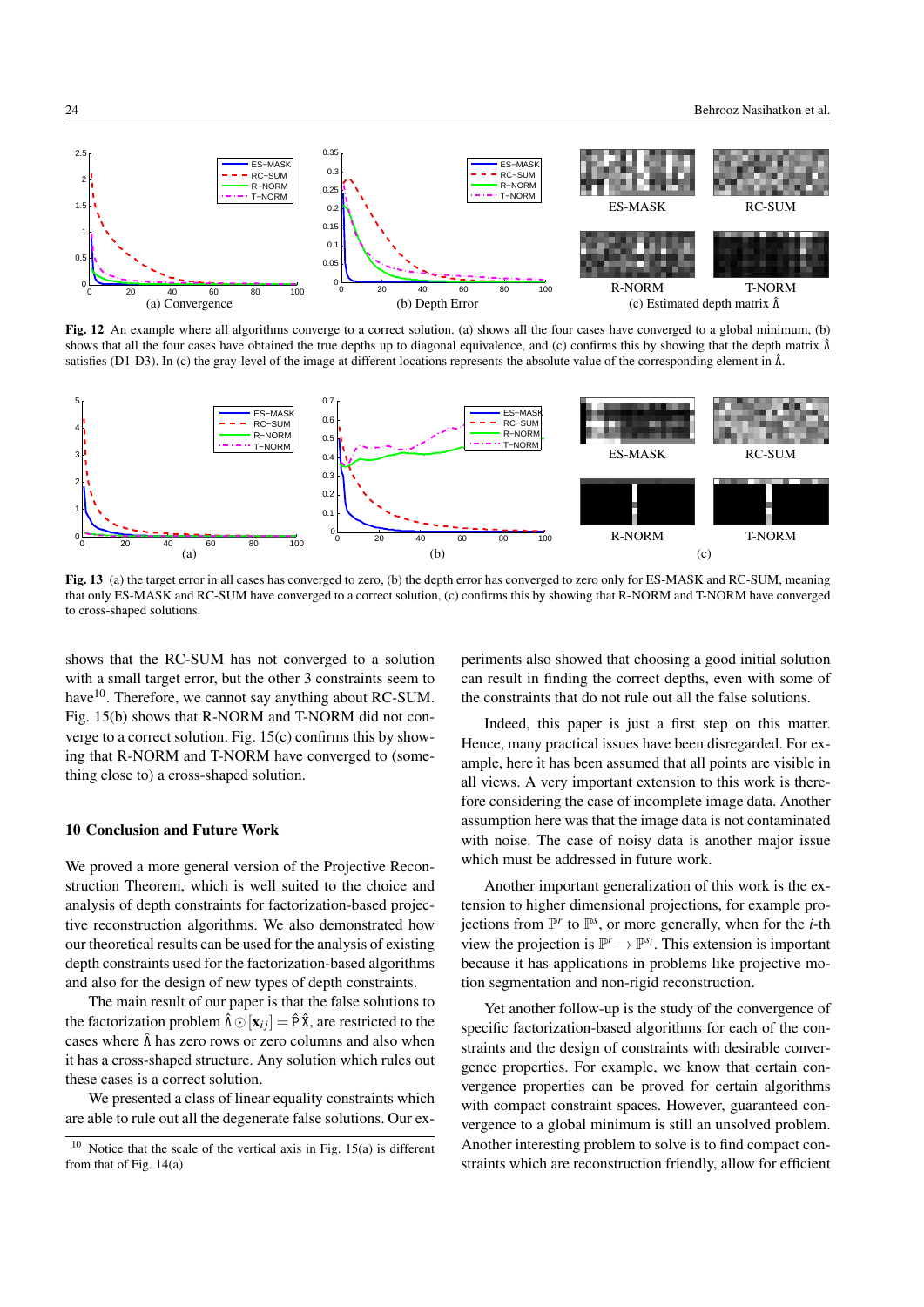

Fig. 14 An example where all algorithms converge to a solution with a very small target value which is also close to a correct solution. In (c), one can observe a bright strip on the top of the corresponding image of T-NORM. The reason is that T-NORM forces each elements of the top row of  $\hat{\Lambda}$  to have a unit (weighted  $l^2$ ) norm, while for the other rows, the whole row is required to have a unit norm. See Fig. 11(T-NORM).



Fig. 15 An example where the algorithms are started from an initial solution which is close to a cross-shaped matrix. (a) shows that RC-SUM has not converged to a solution with a small target error. R-NORM and T-NORM have converged to something with a small target value, but did not get close to a correct solution. This is obvious from (b) and (c).

factorization-based algorithms, and give a descent move at every iteration of the algorithm.

### A The Triangulation Problem

Triangulation is the process of determining the location of a 3D point given its images in two or more cameras with known camera matrices. The following lemma states that the solution to triangulation is unique in generic cases:

Lemma 18 (Triangulation) *Consider two full-row-rank camera ma-* $\textrm{trices} \ \texttt{P}_1, \texttt{P}_2 \in \mathbb{R}^{3 \times 4}, \textrm{two points} \ \textbf{X}, \textbf{Y} \in \mathbb{R}^{4}, \textrm{ and scalars} \ \hat{\lambda}_1 \textrm{ and} \ \hat{\lambda}_2 \textrm{ such}$ that the vector  $(\hat{\lambda}_1, \hat{\lambda}_2)$  is nonzero, for which the relations

$$
P_1 Y = \hat{\lambda}_1 P_1 X \tag{58}
$$

$$
P_2Y = \hat{\lambda}_2 P_2 X \tag{59}
$$

*hold. Take nonzero vectors*  $C_1 \in \mathcal{N}(P_1)$  *and*  $C_2 \in \mathcal{N}(P_2)$ *. If the three vectors*  $C_1$ ,  $C_2$  *and* **X** *are linearly independent, then* **Y** *is equal to* **X** *up to a nonzero scaling factor.*

Notice that the condition of  $C_1$ ,  $C_2$  and **X** being linearly independent means that the two camera centres are distinct and X does not lie on the projective line joining them (see footnote 4). A geometric proof of this is given in (Hartley and Zisserman, 2004, Theorem 10.1). Here, we give an algebraic proof as one might argue that (Hartley and Zisserman, 2004) has used projective equality relations which cannot be fully translated to our affine space equations since we do not assume that  $\hat{\lambda}_1$  and  $\hat{\lambda}_2$  are both nonzero in (58) and (59).

*Proof* Since  $P_1$  and  $P_2$  have full row rank they have a 1D null space. Thus, relations (58) and (59) respectively imply

$$
\mathbf{Y} = \alpha_1 \mathbf{C}_1 + \hat{\lambda}_1 \mathbf{X},\tag{60}
$$

$$
\mathbf{Y} = \alpha_2 \mathbf{C}_2 + \hat{\lambda}_2 \mathbf{X},\tag{61}
$$

for some scalars  $\alpha_1$  and  $\alpha_2$ . These give  $\alpha_1 \mathbf{C}_1 + \hat{\lambda}_1 \mathbf{X} = \alpha_2 \mathbf{C}_2 + \hat{\lambda}_2 \mathbf{X}$  or

$$
\alpha_1 \mathbf{C}_1 - \alpha_2 \mathbf{C}_2 + (\hat{\lambda}_1 - \hat{\lambda}_2) \mathbf{X} = 0 \tag{62}
$$

As the three vectors  $C_1$ ,  $C_2$  and **X** are linearly independent, (62) implies that  $\alpha_1 = 0$ ,  $\alpha_2 = 0$  and  $\hat{\lambda}_1 = \hat{\lambda}_2$ . Define  $v = \hat{\lambda}_1 = \hat{\lambda}_2$ . Then, from (60) we have  $Y = vX$ . Moreover, v must be nonzero as the lemma assumes that the vector  $(\hat{\lambda}_1, \hat{\lambda}_2) = (v, v)$  is nonzero.

### B The Camera Resectioning Problem

Camera resectioning is the task of computing camera parameters given the 3D points and their images. It can be shown that with sufficient 3D points in general locations, the camera matrix can be uniquely determined up to scale (Hartley and Zisserman, 2004). Here, we consider a slightly revised version of this problem, which fits our case where the estimated projective depths are not assumed to be all nonzero and the second (estimated) set of camera matrices need not be assumed to have full rank.

Lemma 19 (Resectioning) *Consider a* 3×4 *matrix* Q *of rank 3 and a set of points*  $X_1, X_2, ..., X_p$  *such that for a nonzero vector*  $C \in \mathcal{N}(Q)$ *we have*

*(C1) Any four vectors among*  $C, X_1, X_2, \ldots, X_p$  *are linearly independent, and*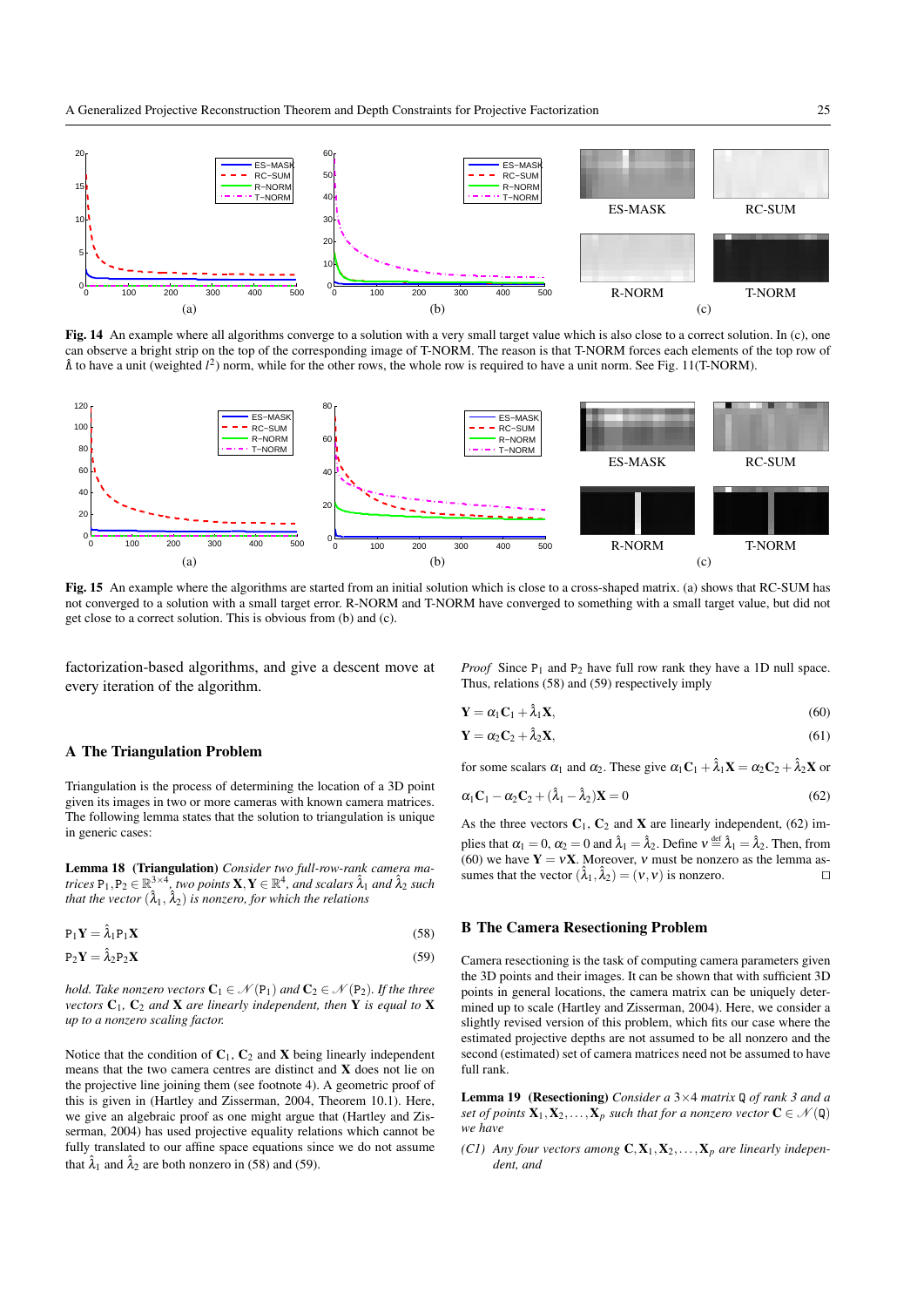*(C2) the set of points*  $\{C, X_1, X_2, \ldots, X_n\}$  *do not lie on a twisted cubic (see footnote 4) or any of the degenerate critical sets resulting in a resection ambiguity (set out in (Hartley and Zisserman, 2004, Sect. 22.1)).*

*Now, for any*  $\hat{\mathbf{Q}} \in \mathbb{R}^{3 \times 4}$  if we have

$$
\alpha_j \mathbf{Q} \mathbf{X}_j = \beta_j \hat{\mathbf{Q}} \mathbf{X}_j \tag{63}
$$

*for all j* = 1,2,..., *p where scalars*  $\alpha_j$  *and*  $\beta_j$  *are such that the vector*  $(\alpha_j, \beta_j)$  *is nonzero for all j, then*  $\hat{\mathbf{Q}} = a\mathbf{Q}$  *for some scalar a.* 

*Proof* First, since 6 points in general position completely specify a twisted cubic (Semple and Kneebone, 1952), (C2) implies that  $p+1 \geq$ 7, or  $p \ge 6$ .

If  $\hat{Q} = 0$ , then  $\hat{Q} = aQ$  with  $a = 0$ , proving the claim of the lemma. Thus, in what follows we only consider the case of  $\hat{\mathbf{Q}} \neq 0$ .

By (C1), for all *j* we have  $\mathbf{Q}\mathbf{X}_j \neq \mathbf{0}$ . Therefore,  $\beta_j \neq 0$ , as otherwise if  $\beta_j = 0$  from  $(\alpha_j, \beta_j)^T \neq \mathbf{0}$  we would have  $\alpha \neq 0$  and therefore  $\mathbf{0} =$  $\beta_j$ Q̃**X**<sub>*j*</sub> =  $\alpha_j$ Q**X**<sub>*j*</sub>  $\neq$  **0**, which is a contradiction. From  $\beta_j \neq 0$  and (63) it follows that if  $\alpha_j = 0$  for some *j*, then  $\mathbf{X}_j \in \mathcal{N}(\hat{\mathbf{Q}})$ . Now, if for 4 indices *j* we have  $\alpha_i = 0$ , from (C1) it follows that  $\hat{\mathfrak{q}}$  has a 4D null space, or equivalently  $\hat{\mathbf{Q}} = 0$ . Since we excluded this case, we conclude that there are less than 4 zero-valued  $\alpha_i$ -s. As  $p \ge 6$ , it follows that there are at least three nonzero  $\alpha_j$ -s, namely  $\alpha_{j_1}, \alpha_{j_2}$  and  $\alpha_{j_3}$ . Since  $\beta_j$ -s are all nonzero,  $\alpha_j \neq 0$  along with (63) implies that  $\mathbb{Q}X_j$  is in  $\mathscr{C}(\hat{\mathbb{Q}})$ , the column space of  $\hat{\mathbf{Q}}$ . Therefore, we have span $(\mathbf{Q}\mathbf{X}_{j_1}, \mathbf{Q}\mathbf{X}_{j_2}, \mathbf{Q}\mathbf{X}_{j_3}) \subseteq \mathcal{C}(\hat{\mathbf{Q}})$ . From (C1) we know that  $span(\mathbf{X}_{j_1}, \mathbf{X}_{j_2}, \mathbf{X}_{j_3})$  is 3-dimensional and does not contain the null space of **Q**. Therefore, span( $QX_{j_1}$ ,  $QX_{j_2}$ ,  $QX_{j_3}$ ) is also 3-dimensional. From span( $QX_{j_1}, QX_{j_2}, QX_{j_3}$ )  $\subseteq \mathscr{C}(\hat{Q})$  then we conclude that  $\hat{Q}$  has full row rank.

As  $rank(\hat{Q}) = 3$ , we can consider it as a proper camera matrix in multiple view geometry, talking about its camera centre represented by its null space. Therefore, for two camera matrices  $Q$  and  $\hat{Q}$  and all the points  $X_j$  for which  $\alpha_j \neq 0$  we can apply the results of the classic camera resectioning problem: It is known that for two (up to scale) distinct camera matrices  $Q$  and  $\hat{Q}$  to see the points  $X_j$  equally up to a possible nonzero scaling factor, the points  $X_j$  and the camera centres must lie on a common twisted cubic (or possibly some other specific degenerate sets, see (Hartley and Zisserman, 2004; Buchanan, 1988)).

Notice that, as rank $(\hat{\mathbf{Q}}) = 3$ ,  $(C1)$  implies that among the points **X**<sub>*j*</sub> at most one lies on the null-space of  $\hat{Q}$  and therefore, by (63) we can say that at most one  $\alpha_j$  can be zero. By possibly relabeling the points we assume that  $\alpha_1, \ldots, \alpha_{p-1}$  are all nonzero.

Now to get a contradiction, assume that there is a resection ambiguity. We consider two cases namely  $\alpha_p \neq 0$  and  $\alpha_p = 0$ . If  $\alpha_p \neq 0$ then by  $\alpha_j \mathbf{Q} \mathbf{X}_j = \beta_j \hat{\mathbf{Q}} \mathbf{X}_j$  we know that  $\mathbf{X}_1, \dots, \mathbf{X}_p$  are viewed equally up to scale by both Q and Q and thus  $X_1, \ldots, X_6$  along with the camera centre of Q must lie on a twisted cubic (or other degenerate sets leading to a resection ambiguity), which is impossible due to (C2). If  $\alpha_6 = 0$ , implying  $X_6 \in \mathcal{N}(\hat{Q})$ , then again the camera center of  $Q, X_1, \ldots, X_5$ and  $X_6$  (this time as the camera centre of  $\hat{Q}$ ) must lie on a twisted cubic (or the degenerate sets), contradicting with (C2). Hence there can be no resection ambiguity and  $Q$  and  $\hat{Q}$  must be equal up to a scaling factor.  $\Box$ 

# C Proof of Lemma 1

*Proof (of Lemma 1)* We need to prove that under assumptions of Lemma 1 and the relations

$$
\lambda_{ij}\mathbf{x}_{ij} = \mathbf{P}_i\mathbf{X}_j \tag{64}
$$

$$
\hat{\lambda}_{ij}\mathbf{x}_{ij} = \hat{\mathbf{P}}_i\hat{\mathbf{X}}_j\tag{65}
$$

 $({\{P_i\}}, {\{X_j\}})$  and  $({{\{\hat{P}_i\}}, {\{\hat{X}_j\}}})$  are projectively equivalent if and only if the matrices  $Λ$  and  $Λ$  are diagonally equivalent.

First, assume that  $({\{P_i\}}, {\{X_j\}})$  and  $({{\{\hat{P}_i\}}}, {\{\hat{X}_j\}})$  are projectively equivalent. Then, there exist nonzero scalars  $\tau_1, \tau_2, \ldots, \tau_m$  and  $v_1, v_2, \ldots, v_n$  and an invertible matrix H such that (5) and (6) hold. Therefore we have

$$
\hat{\lambda}_{ij}P_i\mathbf{X}_j = \hat{\lambda}_{ij}\lambda_{ij}\mathbf{x}_{ij} = \lambda_{ij}\hat{P}_i\hat{\mathbf{X}}_j
$$
  
=  $\lambda_{ij}v_j\tau_iP_iHH^{-1}\mathbf{X}_j = \lambda_{ij}v_j\tau_iP_i\mathbf{X}_j$ .

where the first, second and third equations above hold respectively from (64), (65) and (5) and (6) together. By condition (i) in the lemma, that is  $P_i X_j \neq 0$ , we have  $\hat{\lambda}_{ij} = \lambda_{ij} v_j \tau_i$  for all *i* and *j*. This is equivalent to (7) and hence Λ and  $\hat{\Lambda}$  are diagonally equivalent.

To prove the other direction, assume that  $\Lambda$  and  $\hat{\Lambda}$  are diagonally equivalent. Then from (7) we have  $\hat{\lambda}_{ij} = \lambda_{ij} v_j \tau_i$ . This along with (64) and (65) gives

$$
\hat{P}_i \hat{X}_j = \hat{\lambda}_{ij} X_{ij} = \lambda_{ij} v_j \tau_i X_{ij} = \tau_i v_j P_i X_j = (\tau_i P_i)(v_j X_j)
$$
(66)

for  $i = 1, ..., m$  and  $j = 1, ..., n$ . Let  $Q_i = \tau_i P_i$  and  $Y_j = v_j X_j$ , so we have  $\hat{P}_i \hat{X}_j = Q_i Y_j$ . Denote by Q and  $\hat{P}$  the vertical concatenations of  $Q_i$ -s and  $\hat{P}_i$ -s respectively and denote by Y and  $\hat{X}$  respectively the horizontal concatenations of  $Y_j$ -s and  $\hat{X}_j$ -s. From  $\hat{P}_i \hat{X}_j = Q_i Y_j$  we have

$$
\hat{\mathbf{P}}\hat{\mathbf{X}} = \mathbf{Q}\mathbf{Y} \stackrel{\text{def}}{=} \mathbf{A}.\tag{67}
$$

From conditions (ii) and (iii) in the lemma along with the fact that  $\tau$ <sub>*i*</sub> and  $v_i$  are nonzero, we can conclude that  $Q$  has full column rank and

Y has full row rank. Therefore,  $A \stackrel{\text{def}}{=} QY$  has rank 4 and the  $3m \times 4$  and  $4\times n$  matrices  $\hat{P}$  and  $\hat{X}$  must be full-column- and full-row-rank matrices respectively. As QY and  $\hat{P}\hat{x}$  are two rank-*r* factorizations of A, having  $\hat{P} = QH$  and  $\hat{X} = H^{-1}Y$  for some invertible matrix H is the only possibility<sup>11</sup>. This is the same thing as

$$
\hat{\mathbf{P}}_i = \mathbf{Q}_i \mathbf{H} = \tau_i \mathbf{P}_i \mathbf{H} \tag{68}
$$

$$
\hat{\mathbf{X}}_j = \mathbf{H}^{-1} \mathbf{Y}_j = \mathbf{v}_j \mathbf{H}^{-1} \mathbf{X}_j \tag{69}
$$

Thus,  $({\{P_i\}}, {\{X_j\}})$  and  $({{\{\hat{P}_i\}}, {\{\hat{X}_j\}}})$  are projectively equivalent.  $\square$ 

### References

- Angst R, Zach C, Pollefeys M (2011) The generalized trace-norm and its application to structure-from-motion problems. In: Computer Vision (ICCV), 2011 IEEE International Conference on, pp 2502 – 2509, DOI 10.1109/ICCV.2011.6126536
- Buchanan T (1988) The twisted cubic and camera calibration. Computer Vision, Graphics, and Image Processing 42(1):130–132
- Dai Y, Li H, He M (2010) Element-wise factorization for n-view projective reconstruction. In: Proceedings of the 11th European conference on Computer vision: Part IV, Springer-Verlag, Berlin, Heidelberg, ECCV'10, pp 396–409
- Dai Y, Li H, He M (2013) Projective multi-view structure and motion from element-wise factorization. Pattern Analysis and Machine Intelligence, IEEE Transactions on PP(99):1–1, DOI 10.1109/TPAMI. 2013.20
- Hartley R, Kahl F (2007) Critical configurations for projective reconstruction from multiple views. Int J Comput Vision 71(1):5–47, DOI 10.1007/s11263-005-4796-1

<sup>&</sup>lt;sup>11</sup> The proof is quite simple: The column space of  $Q$ ,  $\hat{P}$  and A must be equal and therefore we have  $\hat{P} = QH$  for some invertible  $4 \times 4$  matrix H. Similarly, we can argue that  $\hat{x} = GY$  for some invertible G. Therefore, we have  $QY = QHGY$ . As Q has full column rank and Y has full row rank, the above implies  $HG = I$  and hence,  $G = H^{-1}$ .